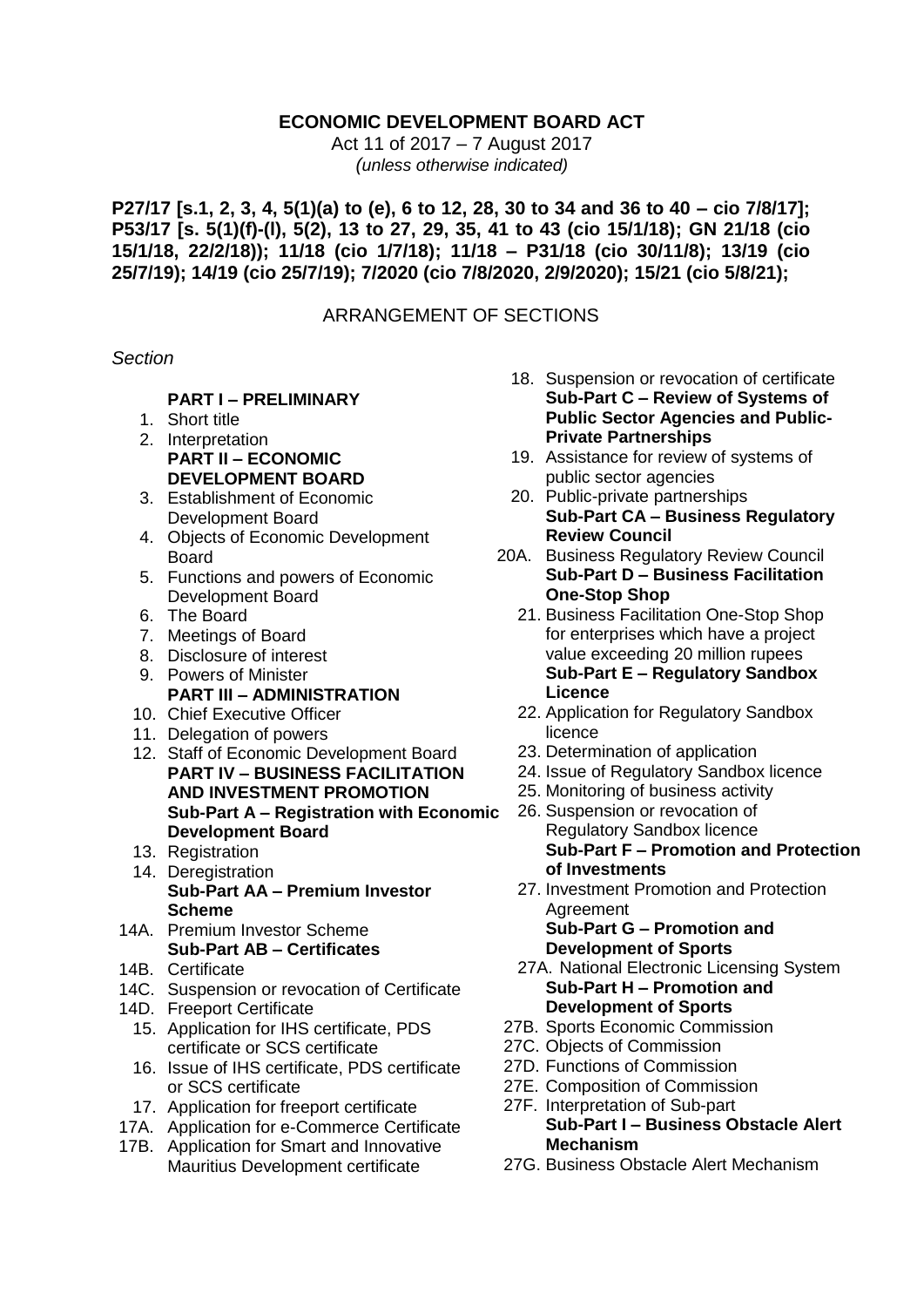#### **Sub-Part J – Trusted Trader Committee**

- 27H. Trusted Trader Committee **PART V – FINANCIAL PROVISIONS** 28. General Fund
- 28A. Film Promotion Fund
	- 29. Estimate of income and expenditure **PART VI – MISCELLANEOUS**
	- 30. Declaration of assets
	- 31.Disqualification
	- 32. Resignation
	- 33. Protection from liability
	- 34. Execution of documents
	- 35. Annual report
- 36. Exemption
- 37. Donations
- 38. Confidentiality
- 38A. Exchange of Information
	- 39. Offences
	- 40. Regulations
	- 41. Repeal
	- 42. Consequential amendments
	- 43. Transitional provisions and savings
	- 44. Commencement FIRST SCHEDULE SECOND SCHEDULE THIRD SCHEDULE

# **ECONOMIC DEVELOPMENT BOARD ACT**

\_\_\_\_\_\_\_\_\_\_\_\_\_\_\_

#### **PART I – PRELIMINARY**

#### **1. Short title**

This Act may be cited as the Economic Development Board Act 2017. (s. 1 came into operation on 7 August 2017)

#### **2. Interpretation**

"Board" means the Board referred to in section 6;

"Board of Investment" or "BOI" means the Board of Investment established under the repealed Investment Promotion Act;

"Certificate" –

- (a) means a certificate set out in the second column of the Second Schedule; but
- (b) does not include
	- (i) a registration certificate issued under this Act;

(ii) a freeport certificate; [Inserted 15/21 (cio 5/8/21).]

"Chairperson" means the Chairperson of the Board appointed under section  $6(2)(a)$ ;

"Chief Executive Officer" means the Chief Executive Officer of the Economic Development Board referred to in section 10;

"e-Commerce certificate" means an e-Commerce certificate issued under the e-Commerce Scheme;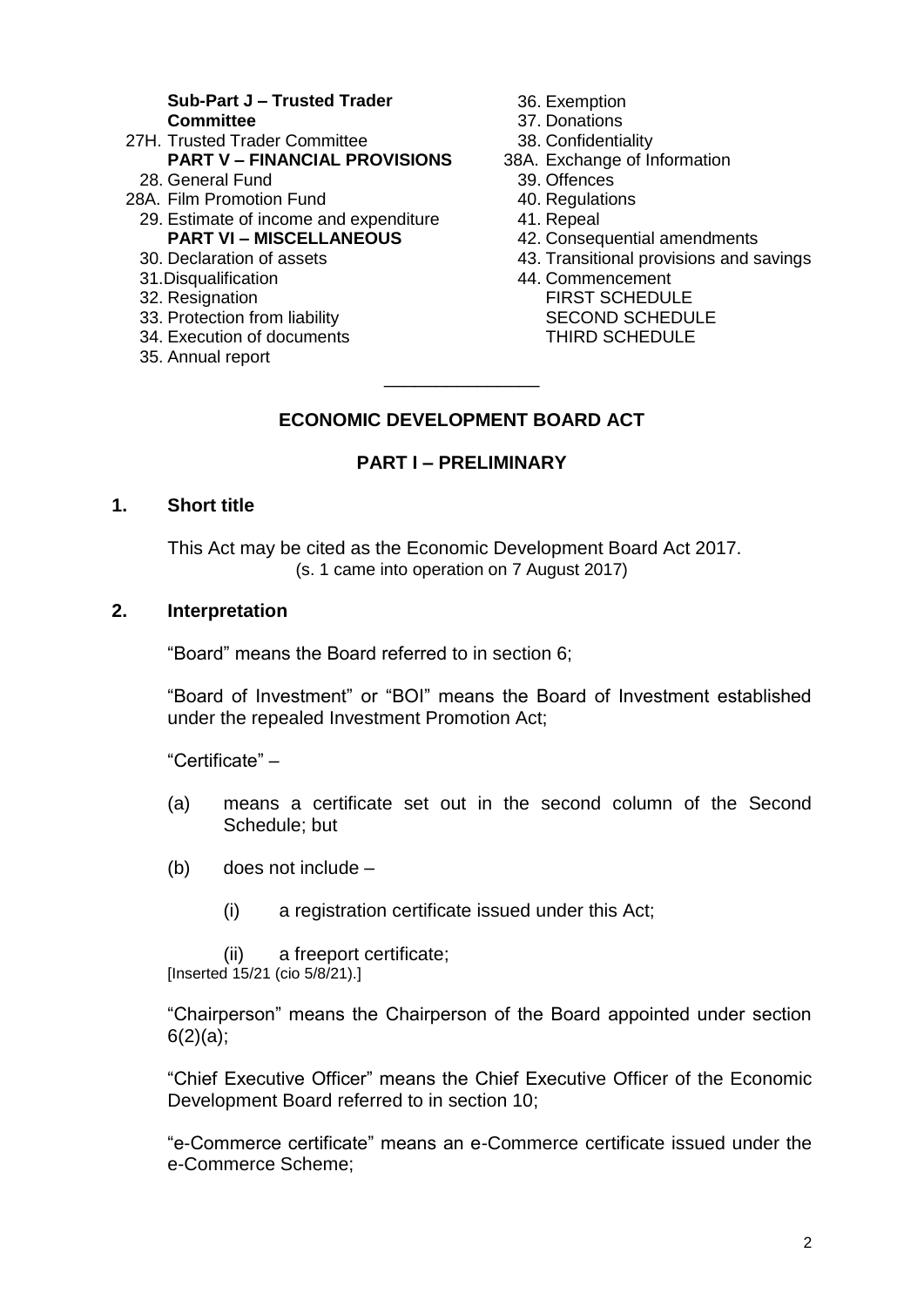[Inserted 13/19 (cio 25/7/19).]

"e-Commerce Scheme" means the e-Commerce Scheme prescribed under this Act; [Inserted 13/19 (cio 25/7/19).]

"Economic Development Board" means the Economic Development Board established under section 3;

"Enterprise Mauritius" or "EM" means Enterprise Mauritius incorporated and registered as such under the Companies Act;

"employee" –

- (a) means a person appointed as such under section 12; and
- (b) includes any person transferred to the Economic Development Board pursuant to section 43;

"Export Development Certificate" means an Export Development certificate issued under the Export Development Scheme; [Inserted 15/21 (cio 5/8/21).]

"Export Development Scheme" means the Export Development Scheme as prescribed or specified in guidelines issued under this Act; [Inserted 15/21 (cio 5/8/21).]

"family occupation permit" has the same meaning as in the Immigration Act; [Inserted 15/21 (cio 5/8/21).]

"Film Promotion Fund" means the Film Promotion Fund established under section 28A; [Inserted 11/18 (cio 1/7/18).]

"freeport certificate" means a freeport certificate issued under the Freeport Act;

"Film Rebate Scheme" means the Film Rebate Scheme prescribed under the repealed Investment Promotion Act and deemed to be prescribed under this Act;

"Financial Services Promotion Agency" or "FSPA" means the Financial Services Promotion Agency established under the repealed Part XIA of the Financial Services Act;

"IHS certificate" means an Invest Hotel Scheme certificate issued under the Invest Hotel Scheme;

"immigration officer" has the same meaning as in the Immigration Act; [Inserted 15/21 (cio 5/8/21).]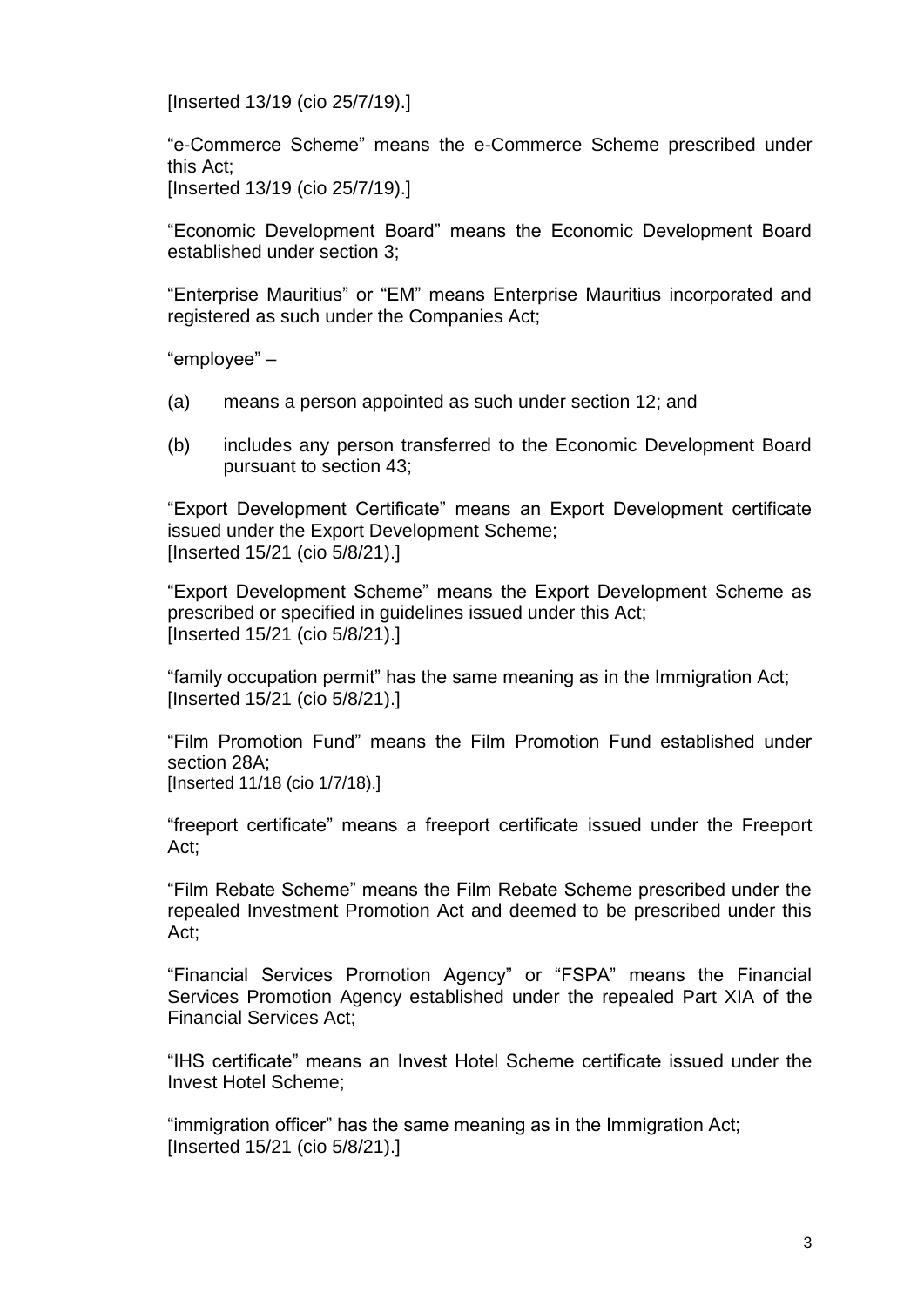"Integrated Resort Scheme" means the Integrated Resort Scheme prescribed under the repealed Investment Promotion Act and deemed to be prescribed under this Act;

"Invest Hotel Scheme" means the Invest Hotel Scheme prescribed under the repealed Investment Promotion Act and deemed to be prescribed under this Act;

"Investment Certificate" means an investment certificate issued under the Investment Scheme; [Inserted 15/21 (cio 5/8/21).]

"Investment Scheme" means the Investment Scheme as prescribed or specified in guidelines issued under this Act; [Inserted 15/21 (cio 5/8/21).]

"investor" includes –

- (a) a non-citizen; or
- (b) an association or a body of persons, whether corporate or unincorporated, the control or management of which is vested in persons who are non-citizens; "Mauritian Diaspora Scheme" means the Mauritian Diaspora Scheme prescribed under the repealed Investment Promotion Act and deemed to be prescribed under this Act;

[RR 15/21 (cio 5/8/21).]

"Mauritius-Africa Fund Ltd" means Mauritius-Africa Fund Ltd incorporated and registered as such under the Companies Act;

"Minister" means the Minister to whom the responsibility for the subject of finance is assigned; [RR 7/2020 (cio 7/8/2020).]

"occupation permit" has the same meaning as in the Immigration Act;

"PDS certificate" means a Property Development Scheme certificate issued under the Property Development Scheme;

"permanent residence permit" has the same meaning as in the Immigration Act;

"Premium Investor Certificate" means a Premium Investor Certificate issued under the Premium Investor Scheme; [Inserted 15/21 (cio 5/8/21).]

"Premium Investor Scheme" means the Premium Investor Scheme referred to in section 14A; [Inserted 15/21 (cio 5/8/21).]

"professional" means a non-citizen referred to in the First Schedule and who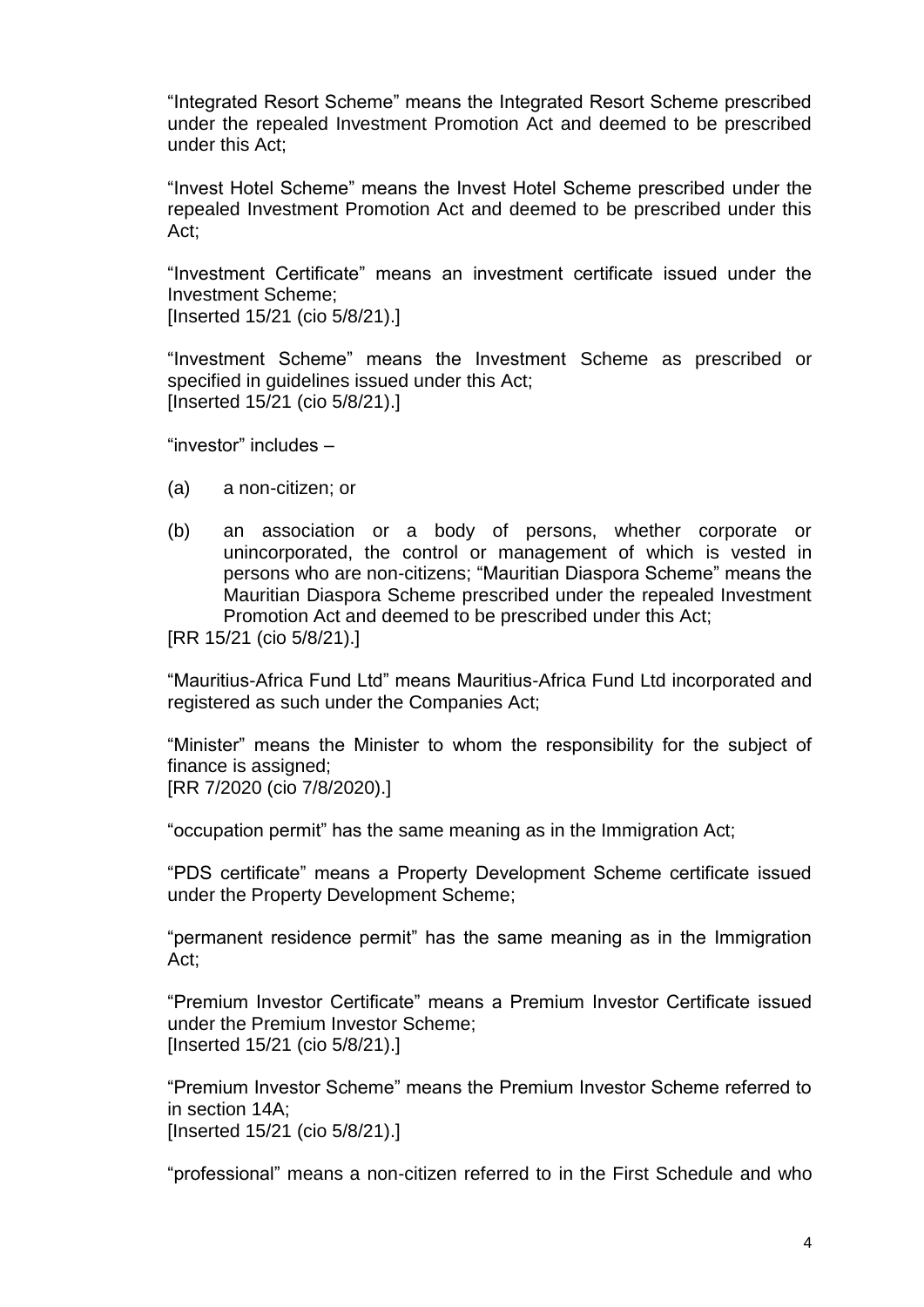is employed in Mauritius by virtue of a contract of employment; [Amended 15/21 (cio 5/8/21).]

"Property Development Scheme" means the Property Development Scheme prescribed under the repealed Investment Promotion Act and deemed to be prescribed under this Act;

"public sector agency" includes any Ministry or Government department, local authority or statutory body;

"Real Estate Development Scheme" means the Real Estate Development Scheme prescribed under the repealed Investment Promotion Act and deemed to be prescribed under this Act;

"registered person" means a person who is issued with a registration certificate;

"registration certificate" means a certificate issued under section 13(3); [Amended 15/21 (cio 5/8/21).]

"retired non-citizen" means a retired non-citizen referred to in the First Schedule; [Amended 14/19 (cio 25/7/19); 15/21 (cio 5/8/21).]

"scheme" –

- (a) means a scheme approved by the Minister; and
- (b) includes a scheme specified in the first column of the Second Schedule;

[Inserted 15/21 (cio 5/8/21).]

"SCS certificate" means a Smart City Scheme certificate issued under the Smart City Scheme;

"self-employed person" means a non-citizen, referred to in the First Schedule and registered with the Registrar of Businesses under the Business Registration Act or operating as a one person company as defined in the Companies Act;

[Amended 14/19 (cio 25/7/19); RR 15/21 (cio 5/8/21).]

"Smart City Scheme" means the Smart City Scheme prescribed under the repealed Investment Promotion Act and deemed to be prescribed under this Act;

"Vice-chairperson" means the Vice-chairperson appointed under section  $6(2)(b)$ ; [Amended 14/19 (cio 25/7/19).]

"young professional" means a non-citizen referred to in the First Schedule and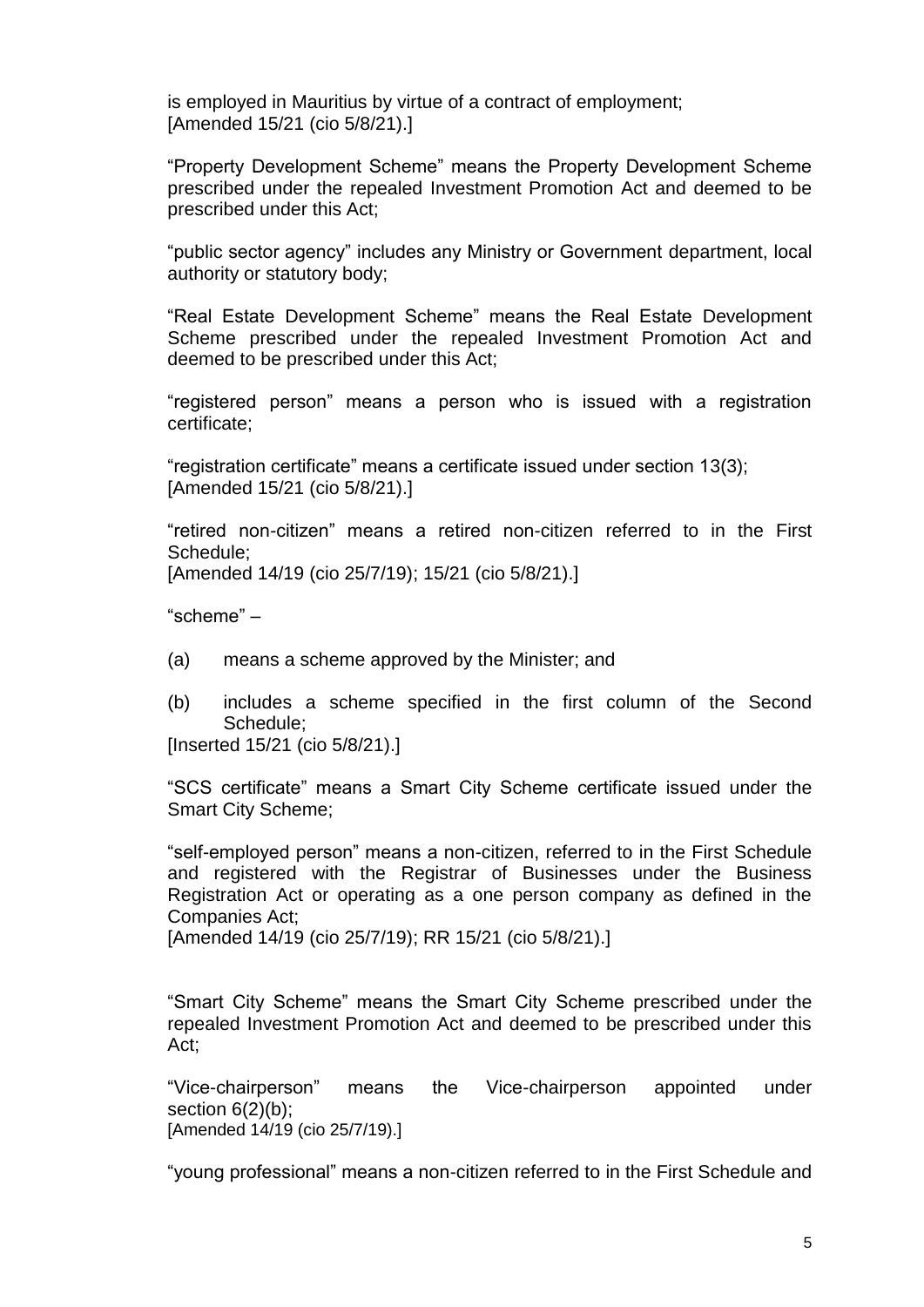who is employed in Mauritius by virtue of a contract of employment. [Added 14/19 (cio 25/7/19); amended 15/21 (cio 5/8/21.]

[s. 2 came into operation on 7 August 2017; amended by s. 21 of Act 11 of 2018 w.e.f. 1 July 2018; s. 16 of Act 13 of 2019 w.e.f. 25 July 2019; s.9 of Act 14 of 2019 w.e.f. 25 July 2019; s.6 of Act 7 of 2020 w.e.f. 7 August 2020; s.22 of Act 15 of 2021 w.e.f. 5 August 2021.]

## **PART II – ECONOMIC DEVELOPMENT BOARD**

#### **3. Establishment of Economic Development Board**

(1) There is established for the purposes of this Act the Economic Development Board.

(2) The Economic Development Board shall be a body corporate. (s. 3 came into operation on 7 August 2017)

#### **4. Objects of Economic Development Board**

The objects of the Economic Development Board shall be to –

- (a) provide strong institutional support for strategic economic planning and ensure greater coherence and effectiveness in economic policy formulation;
- (b) promote Mauritius as an attractive investment and business centre, a competitive export platform as well as an international financial centre;
- (c) act as the main institution responsible for country branding for investment promotion; and
- (d) facilitate both inward and outward investment and ensure a conducive business environment.

(s. 4 came into operation on 7 August 2017)

## **5. Functions and powers of Economic Development Board**

- (1) The functions of the Economic Development Board shall be to
	- (a) provide high-level strategic and policy advice to Government on economic policy formulation; (Para (a) came into operation on 7 August 2017)
	- (b) initiate and undertake necessary economic research at the macro-economic level, engage with stakeholders on economic matters and formulate investment and trade promotion policies, plans and strategies;

(Para (b) came into operation on 7 August 2017)

(c) coordinate efforts across different institutions and public sector agencies for economic diversification, upgrading of existing economic sectors and promoting efficiency in export promotion;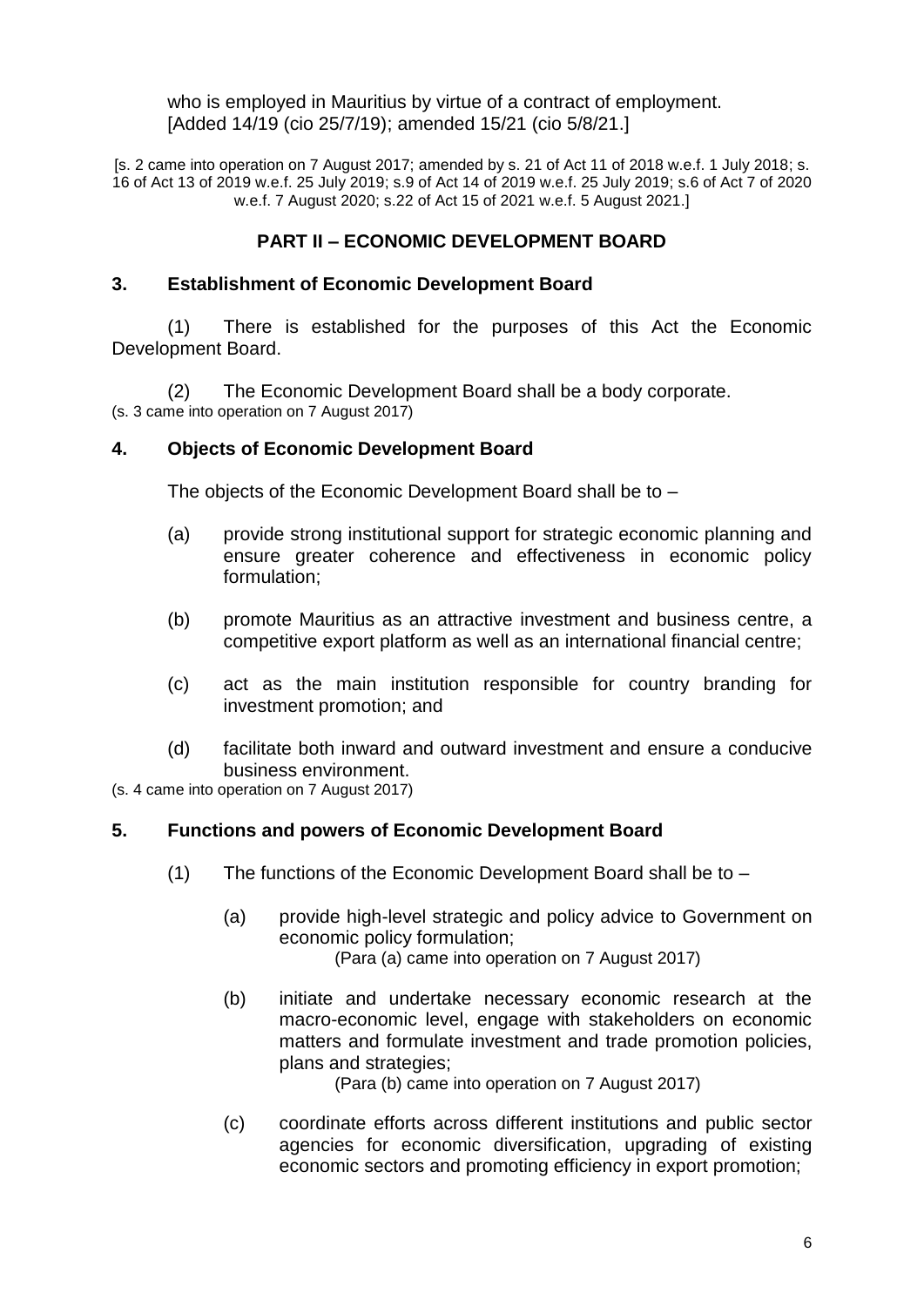(Para (a) came into operation on 7 August 2017)

(d) advise Government on appropriate policies and strategies for socio-economic development, trade development, export and investment promotion, infrastructure development, labour market improvement and business facilitation;

(Para (d) came into operation on 7 August 2017)

(e) advise on, and facilitate, the development of major projects which are of significance or strategic importance to the economy;

(Para (e) came into operation on 7 August 2017)

- (f) monitor and evaluate the outcomes of policies and projects; (para. (f) came into operation on 15 January 2018.)
- (g) improve business environment and undertake such other activities as may be necessary to promote Mauritius as an attractive base for investment and as an international financial centre;

(para. (g) came into operation on 15 January 2018.)

- (h) identify opportunities in new economic sectors and engage with international partners to develop strategic alliances to create the appropriate ecosystem for these sectors; (para. (h) came into operation on 15 January 2018.)
- (i) spearhead outward investment and assist in developing joint ventures and partnership agreements; (para. (i) came into operation on 15 January 2018.)
- (j) act as the single interface with all investors and liaise with relevant authorities –
	- (i) for the registration of investors;
	- (ii) to facilitate the issue of licences or permits, or the granting of authorisations or clearances; (para. (j) came into operation on 15 January 2018.)
- (k) administer and manage such scheme as the Minister may approve;

(para. (k) came into operation on 15 January 2018.)

[Amended 11/18 (cio 9/8/18); 7/2020 (cio 7/8/2020); repealed and replaced 15/21 (cio 5/8/21).]

(l) (i) issue such directions to relevant agencies and authorities as may be necessary for the timely issue of licences and permits and the granting of authorisations and clearances;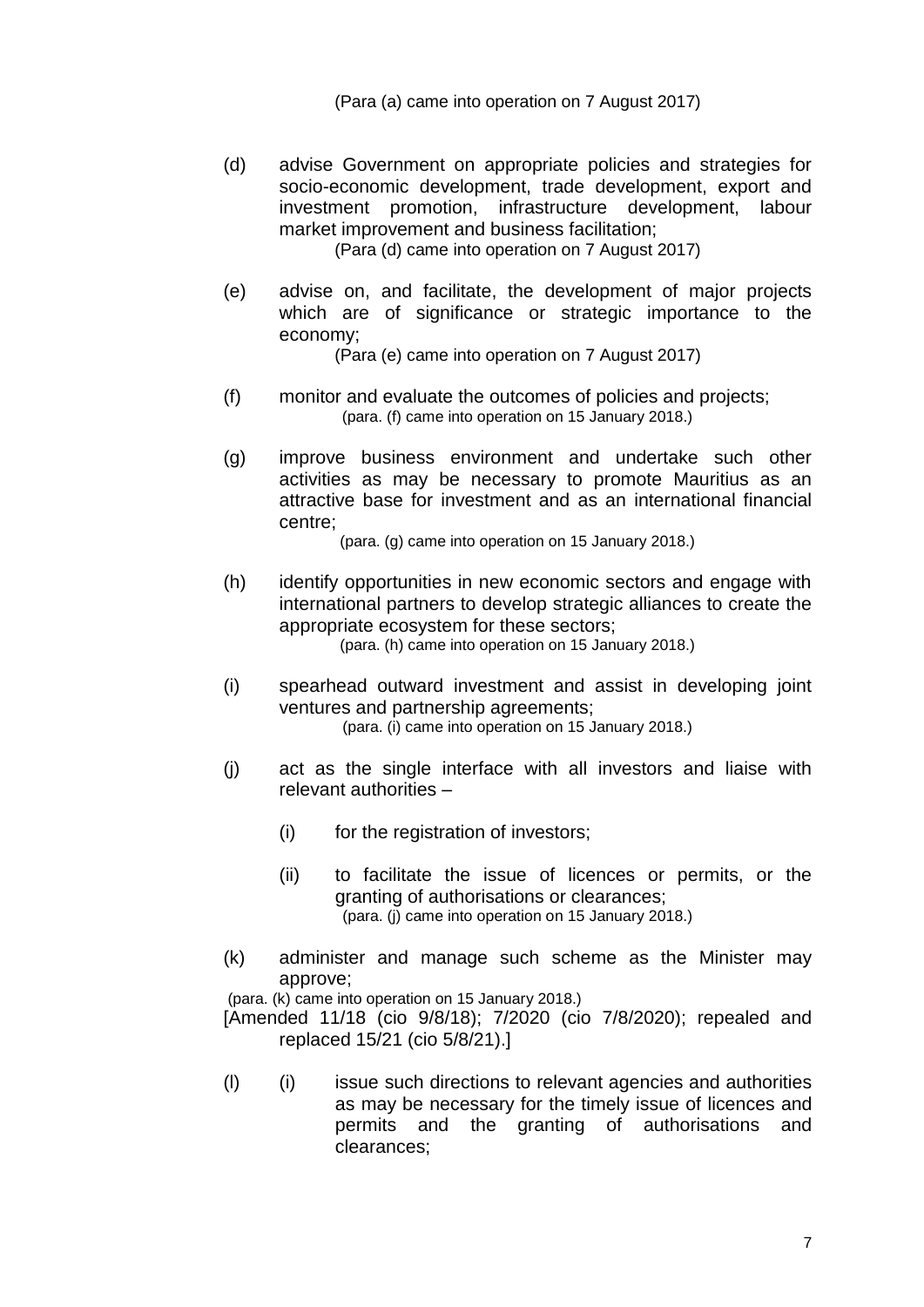- (ii) request from relevant authorities the grounds for refusal of any licence, permit, authorisation or clearance; and
- (iii) issue such directions to public sector agencies and other relevant authorities as may be necessary for the review and re-engineering of the procedures relating to licences, permits, authorisations and clearances and for the publication of appropriate guidelines;

(para. (l) came into operation on 15 January 2018.)

[Amended 11/18 (cio 9/8/18).]

(m) communicate such economic measure as may be required; and [Added 11/18 (cio 9/8/18); repealed and replaced 15/21 (cio 5/8/21).]

(n) provide facilitation and advisory services to businesses in Mauritius. [Added 15/21 (cio 5/8/21).]

- (2) The Economic Development Board shall have the power
	- (a) to set up directorates;
	- (b) to set up such subcommittee, technical committee, commission or council as may be necessary to assist the Board or the Chief Executive Officer in the discharge of their functions;

[Amended 15/21 (cio 5/8/21).]

(c) notwithstanding section 3A of the Statutory Bodies (Accounts and Audit) Act, to set up, or to hold shares or other interests in special purpose vehicles, including Mauritius-Africa Fund Ltd or such company as the Board may determine;

(ca) to issue such guidelines as it may determine; [Inserted 14/19 (cio 25/7/19).]

(d) to do such things as are incidental or conducive to the attainment of any of its objects under this Act.

(Subs. (2) came into operation on 15 January 2018.)

 $(3)$  In this section –

"licence", "permit", "authorisation" or "clearance" means any licence, permit, authorisation or clearance, as the case may be, required in respect of any economic activity and issued by any public sector agency, other than the Bank of Mauritius, the Financial Services Commission or such other statutory body as the Economic Development Board may determine.

[Added 11/18 (cio 1/7/18).]

[S.5 amended by s. 21 of Act 11 of 2018 w.e.f. 9 August 2018; s. 9 of Act 14 of 2019 w.e.f. 25 July 2019; s. 16 of Act 7 of 2020 w.e.f. 7 August 2020; s. 22 of Act 15 of 2021 w.e.f. 5 August 2021.]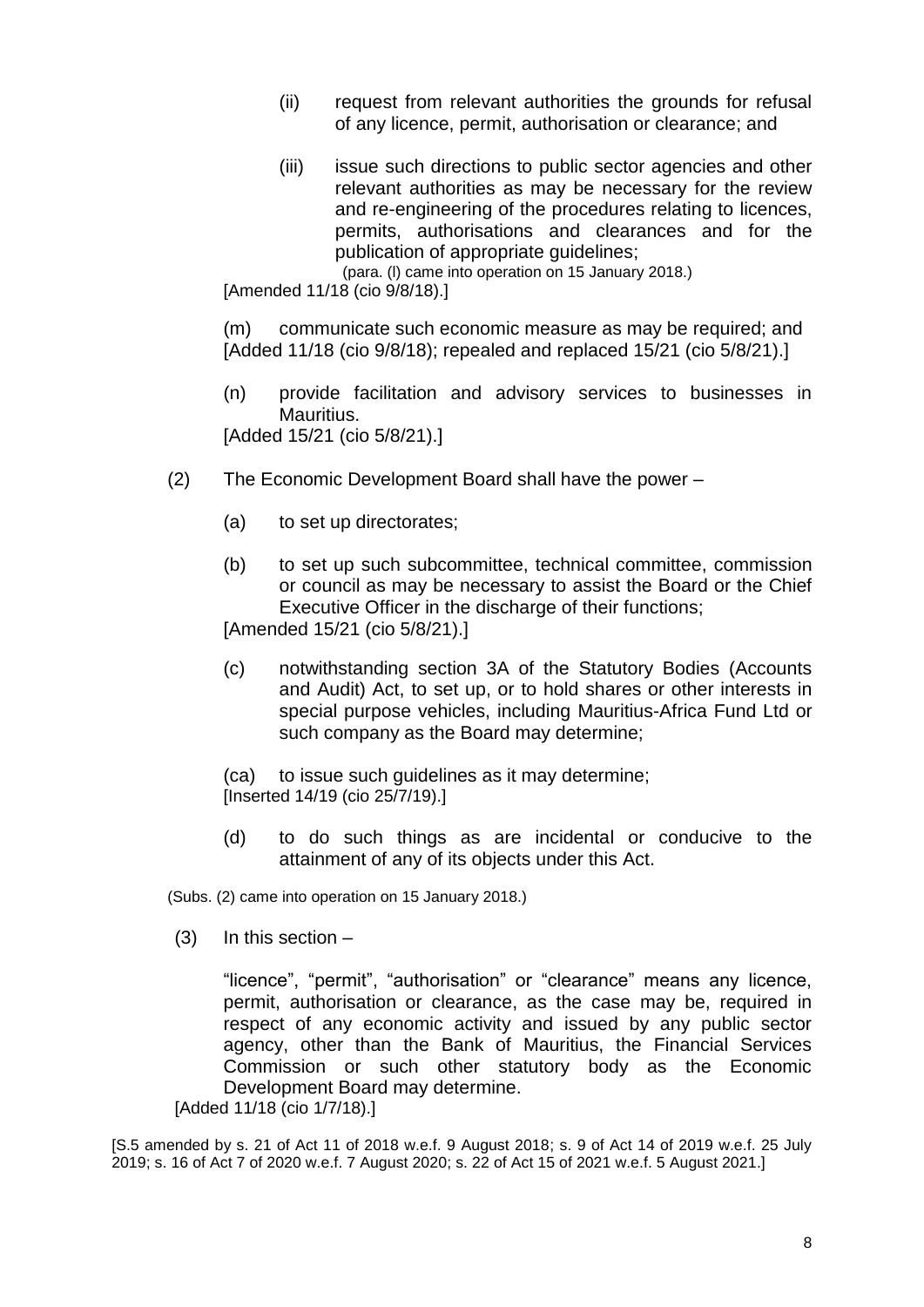## **6. The Board**

(1) The Economic Development Board shall be administered and managed by a Board.

- (2) The Board shall consist of
	- (a) a Chairperson, to be appointed by the President on the advice of the Prime Minister after consultation with the Leader of the Opposition;
	- (b) a Vice-chairperson, to be appointed by the Prime Minister;

[Amended 15/21 (cio 5/8/21).]

(ba) a representative of the Prime Minister's Office; [Inserted 15/21 (cio 5/8/21).]

(bb) a representative of the Ministry responsible for the subject of finance;

[Inserted 15/21 (cio 5/8/21).]

- (bc) a representative of the Ministry responsible for the subject of housing and land use planning; and [Inserted 15/21 (cio 5/8/21).]
- (c) not less than 5 but not more than 7 members, to be appointed by the Prime Minister; [RR 15/21 (cio 5/8/21).]

(3) (a) Every member appointed under subsection (2) shall be a fit and proper person –

- (i) of high integrity from among the business sector, public sector or civil society, with expertise and experience in, but not limited to, banking and finance, agri-business, the energy sector, regional development, information technology, medical research, industry development, higher education and academia, science, innovation, engineering, urban planning and renewal or public policy; and
- (ii) who is not actively engaged in any political activity.

(b) A person, including a non-citizen or non-resident, may be appointed from persons having wide experience at international level in the sectors referred to in paragraph (a)(i).

(4) Every member shall hold office for a period of 3 years on such terms and conditions as the Prime Minister may determine and shall be eligible for reappointment.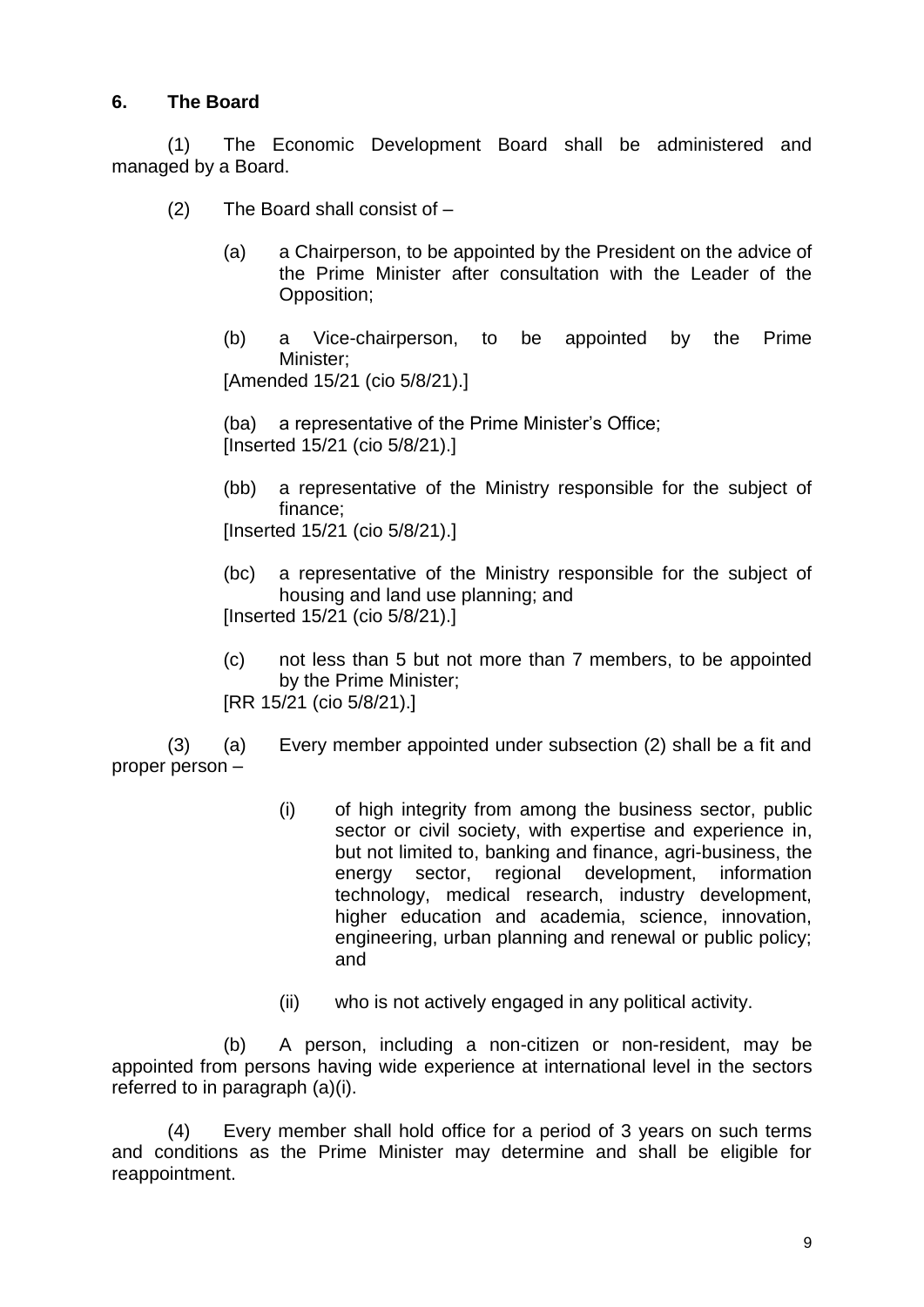(5) Every member shall be paid by the Economic Development Board such fees as the Board may, with the approval of the Prime Minister, determine. (s. 6 came into operation on 7 August 2017.)

(6) In this section –

"member" –

(a) means a member of the Board; and

(b) includes –

(i) the Chairperson; and

(ii) the Vice-chairperson. [Added 15/21 (cio 5/8/21).]

[S. 6 amended by s. 22 of Act 15 of 2021 w.e.f. 5 August 2021.]

#### **7. Meetings of Board**

(1) The Board shall meet as often as is necessary and at such time and place and in such manner as the Chairperson may determine.

(2) In the absence of the Chairperson at a meeting of the Board, the Vicechairperson shall chair that meeting.

(3) At any meeting of the Board, 5 members shall constitute a quorum.

(4) The Board may co-opt such other persons as may be of assistance in relation to any matter before the Board.

(5) Any person co-opted under subsection (4) shall have no right to vote on any matter before the Board.

(6) Subject to this section, the Board shall regulate its meetings and proceedings in such manner as it may determine.

(s. 7 came into operation on 7 August 2017.)

#### **8. Disclosure of interest**

Every member of the Board or the Chief Executive Officer shall, in relation to any matter before the Board, in which he or any person related to him by blood or marriage has a pecuniary or other material interest – [Amended 15/21 (cio 5/8/21).]

- (a) disclose the nature of that interest in writing at or before the meeting convened to discuss that matter; and
- (b) not take part in any deliberations of the Board relating to that matter. (s. 8 came into operation on 7 August 2017.)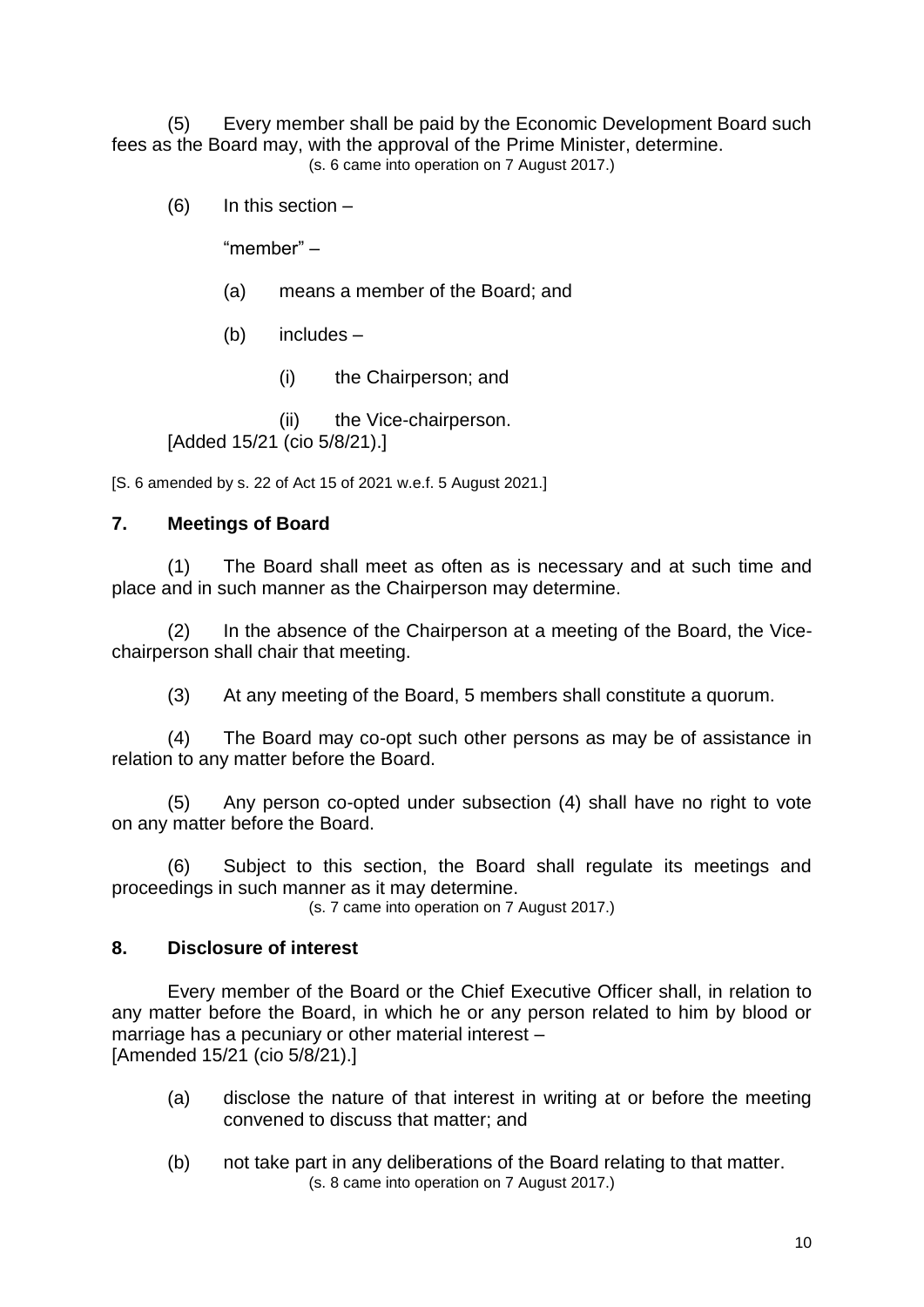#### **9. Powers of Minister**

(1) The Minister may, in relation to the exercise by the Board of any of its powers under this Act, after consultation with the Board, give such directions of a general character to the Board as he considers necessary in the public interest, and the Board shall comply with those directions.

(2) The Board shall furnish to the Minister such information with respect to its activities as he may require.

(s. 9 came into operation on 7 August 2017.)

## **PART III – ADMINISTRATION**

## **10. Chief Executive Officer**

(1) There shall be a Chief Executive Officer of the Economic Development Board who shall, with the approval of the Prime Minister, be appointed by the Board on such terms and conditions as it may determine.

- (2) The Chief Executive Officer shall be responsible for
	- (a) the execution of the policy of the Board and for the control and management of the day to day business of the Economic Development Board;
	- (b) determining the organisational structure of the Economic Development Board, after prior approval of the Board.

(3) In the discharge of his functions, the Chief Executive Officer shall act in accordance with such directions as he may receive from the Board.

(4) The Chief Executive Officer shall, unless otherwise directed by the Board, attend every meeting of the Board and may take part in its deliberations but shall have no right to vote on any matter before the Board.

(s. 10 came into operation on 7 August 2017.)

## **11. Delegation of powers**

(1) The Board may, subject to subsection (2) and to such conditions as it may impose, delegate to the Chief Executive Officer such of its powers under this Act as may be necessary to assist in the effective administration and management of the Economic Development Board.

(2) The Board shall not delegate its power to borrow money or raise loans. (s. 11 came into operation on 7 August 2017.)

## **12. Staff of Economic Development Board**

(1) The Board may, on such terms and conditions, appoint such employees as it considers necessary for the proper discharge of its functions under this Act.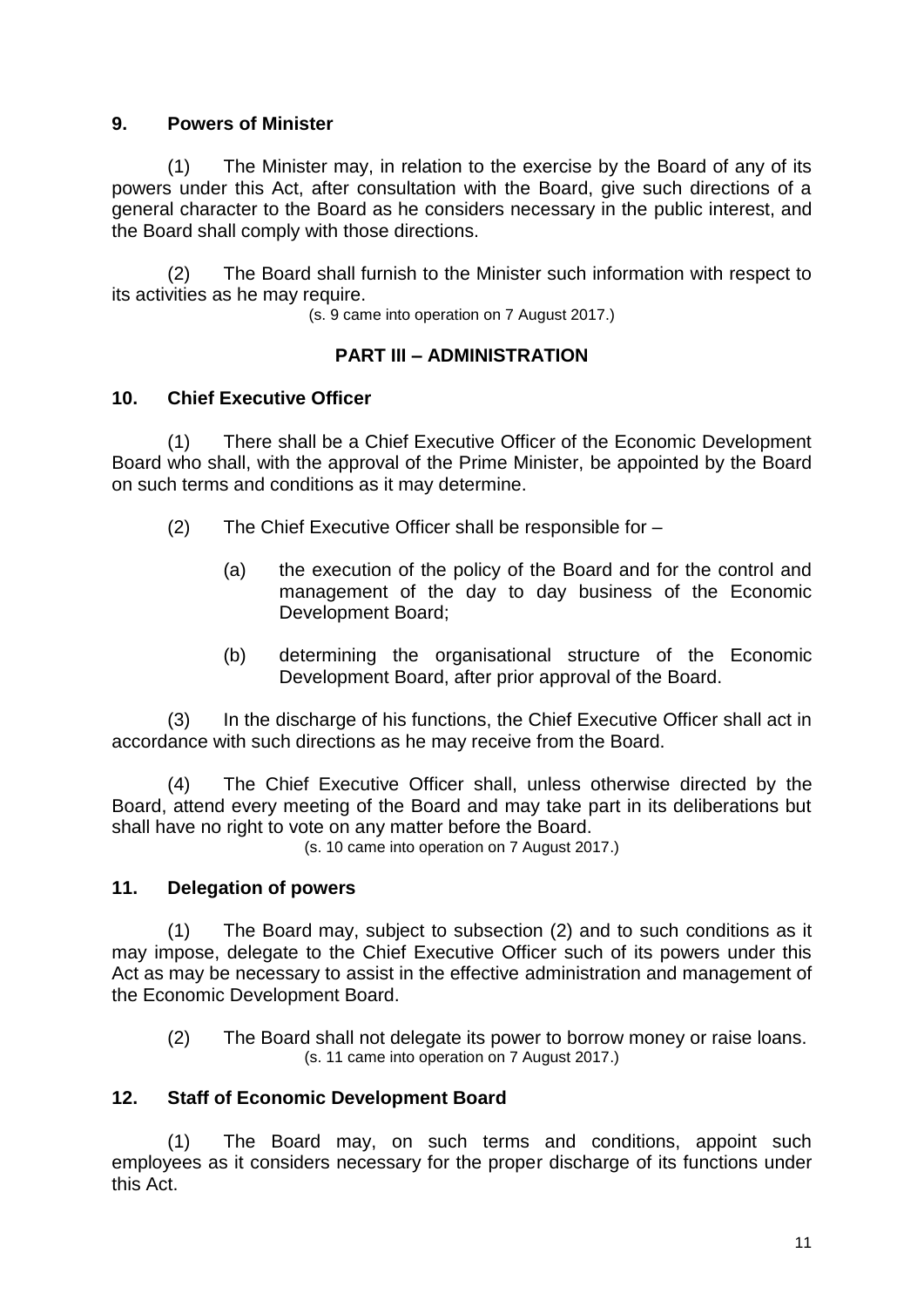(2) Every employee shall be under the administrative control of the Chief Executive Officer.

(3) The Board may make provision in such form as it may determine to govern the conditions of service of the employees and, in particular, for –

- (a) the appointment, dismissal, discipline, pay and leave of the employees;
- (b) appeals by employees against dismissal and other disciplinary measures; and
- (c) the establishment and maintenance of a superannuation scheme and the contributions and the benefits payable to or from the scheme.

(s. 12 came into operation on 7 August 2017.)

#### **PART IV – BUSINESS FACILITATION AND INVESTMENT PROMOTION Sub-Part A – Registration and Deregistration [Amended 15/21 (cio 5/8/21).]**

#### **13. Registration**

- $(1)$  Any person who intends to  $-$ 
	- (a) obtain an occupation permit under the Immigration Act and satisfies the criteria specified in Part I of the First Schedule;
	- (b) obtain a family occupation permit under the Immigration Act and satisfies the criteria specified in Part II of the First Schedule or such guidelines as may be issued by the Board;
	- (c) obtain a residence permit under the Immigration Act and satisfies the criteria specified in Part III of the First Schedule; or
	- (d) benefit from any scheme as may be prescribed or specified in guidelines issued under this Act and requiring registration with the Economic Development Board,

shall register with the Economic Development Board.

(2) Every application to register with the Economic Development Board shall be made in such form and manner, and include such information, as the Economic Development Board may determine.

(3) Where the Economic Development Board is satisfied that the applicant qualifies for registration, it shall register the applicant and issue a registration certificate on such terms and conditions as it may determine.

(4) For the purpose of subsection  $(1)(a)$  –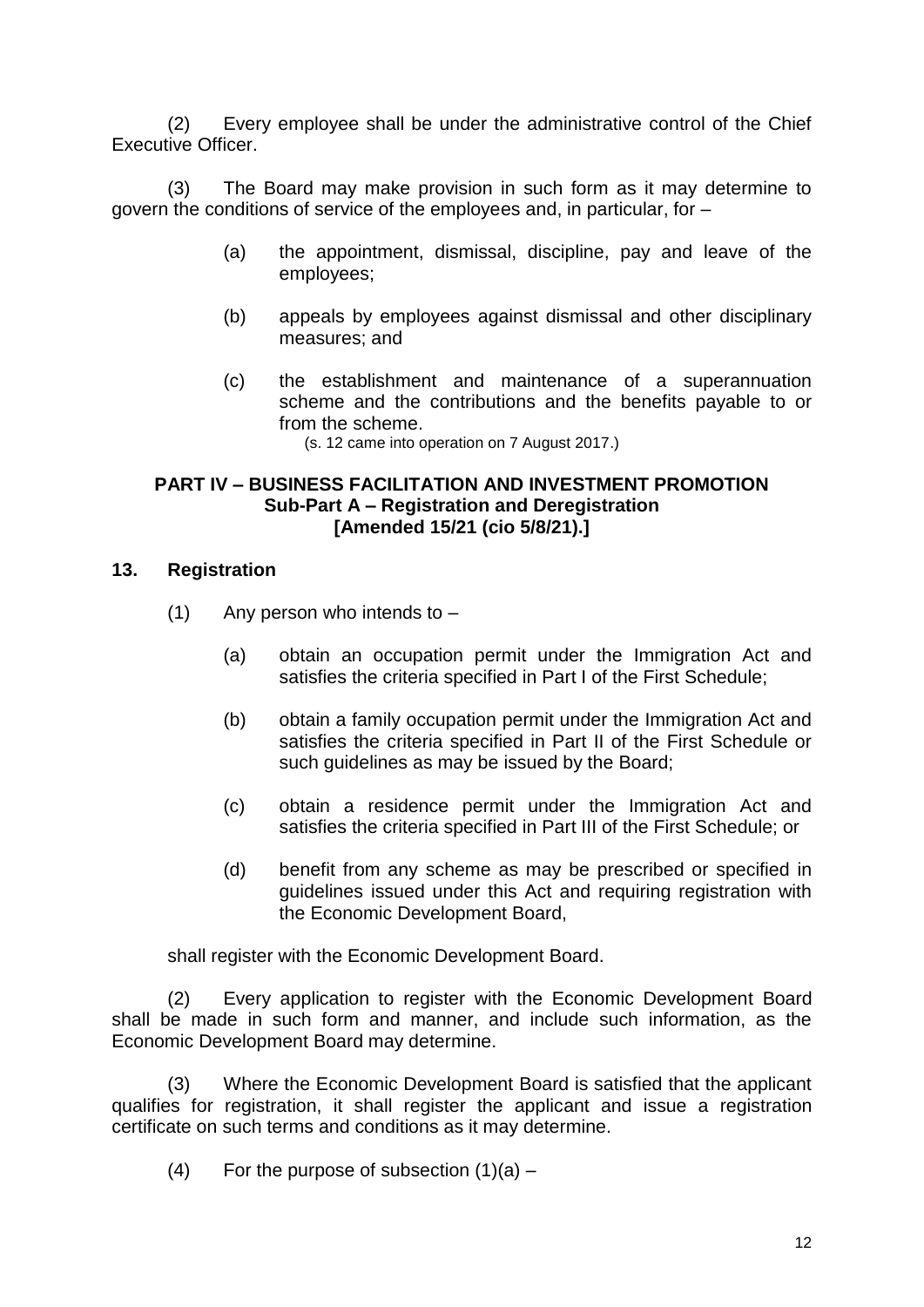- (a) where an application for an occupation permit requires the views and recommendation of a public sector agency, that public sector agency shall, within 5 working days from the date of a request from the Economic Development Board, submit its views and recommendation; and
- (b) where no reply is received within the time specified in paragraph (a), it shall be deemed that the public sector agency has no objection to the application.

[S. 13 amended by s. 9 of Act 14 of 2019 w.e.f. 25 July 2019; repealed and replaced by Act 15 of 2021 w.e.f. 5 August 2021.]

#### **14. Deregistration**

(1) Where the Economic Development Board has reason to believe that –

- (a) a registered person
	- (i) has given any fake or misleading information, document or particulars;
	- (ii) no longer satisfies the criteria and conditions of his registration;
	- (iii) has breached a condition of his registration;
	- (iv) has ceased the economic activity for which he has been registered;
	- (v) is acting or has acted in a way to tarnish the good repute of Mauritius; or
	- (vi) is acting, or has acted, in contravention of any Mauritius laws; or
- (b) it is urgent and necessary to deregister a registered person  $-$ 
	- (i) for the prevention or mitigation of damage to the integrity and good repute of Mauritius; or
	- (ii) in the interest of public safety, public morality or public health,

the Economic Development Board may, by written notice, require the registered person to show cause, within 30 days of the date of service of the notice, why he should not be deregistered and why his occupation permit, family occupation permit or residence permit, as the case may be, should not be revoked.

(2) Where the Economic Development Board is satisfied that, having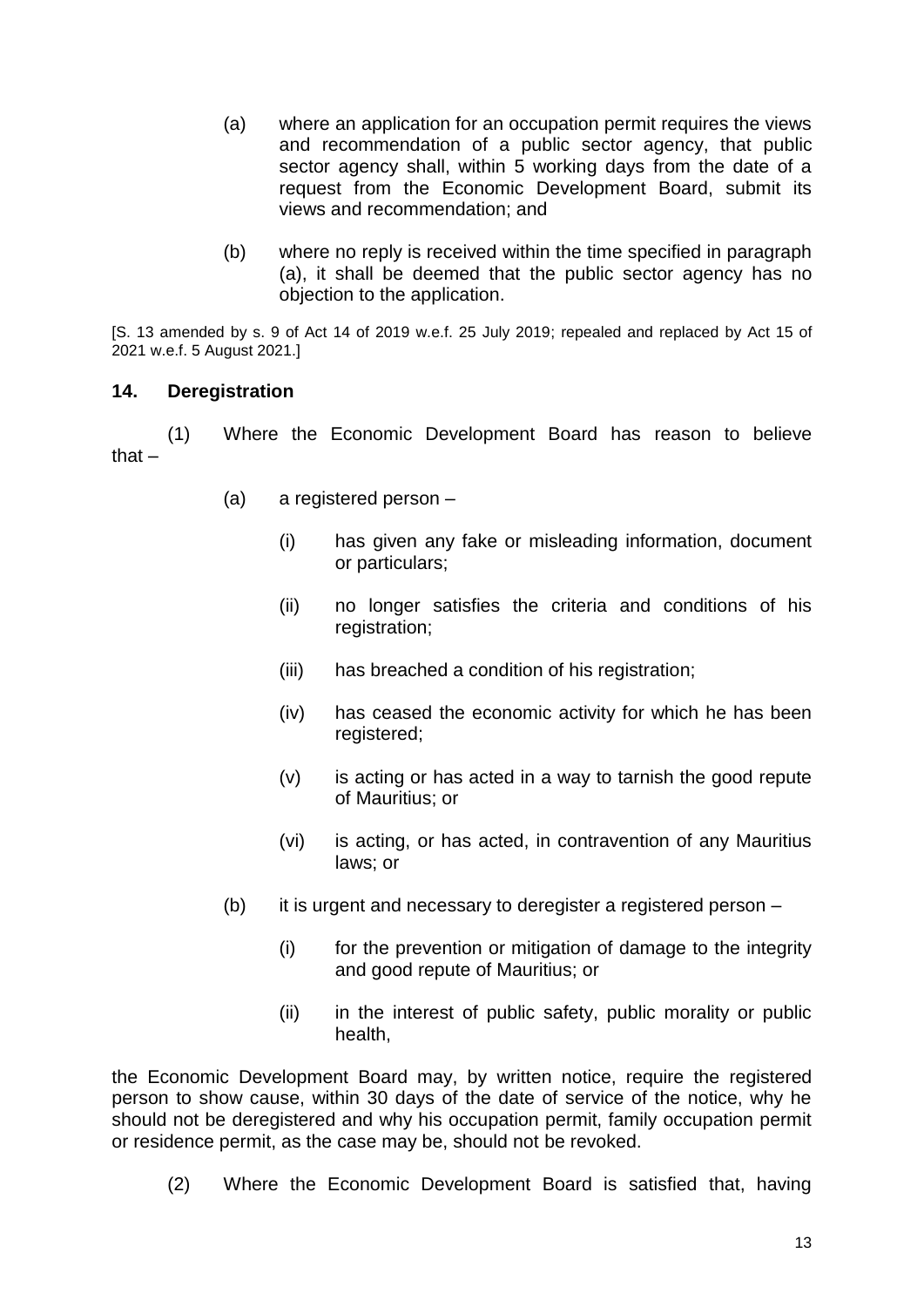regard to all circumstances, it is expedient to do so, it shall deregister the registered person.

(3) (a) Where a registered person intends to cease his activities in Mauritius, he shall immediately give notice in writing to the Chief Executive Officer.

(b) Upon receipt of a notice under paragraph (a), the Chief Executive Officer shall immediately deregister the registered person.

(4) Where a registered person who is a non-citizen is deregistered under this section –

- (a) the Economic Development Board shall forthwith notify the immigration officer; and
- (b) the registered person's occupation permit, family occupation permit or residence permit, as the case may be, shall immediately lapse.

(5) For the purpose of subsection (1), a professional holding an occupation permit issued under section 9A of the Immigration Act shall not be deemed to have ceased to satisfy the criteria and conditions of his registration where –

- (a) he changes employment and
	- (i) the new employment satisfies the relevant criteria specified in Part I of the First Schedule;
	- (ii) he informs the Economic Development Board and the immigration officer of the new employment; and
	- (iii) he furnishes any such other information as may be required; or
- (b) he is not employed for a period of 6 months, provided that  $-$ 
	- (i) within that 6-month period, he informs the Economic Development Board of his new employment which satisfies the relevant criteria specified in Part I of the First Schedule; and
	- (ii) he furnishes any such other information as may be required.

(6) Any registered person who fails to comply with this section shall commit an offence.

(S. 14 came into operation on 15 January 2018; amended by s. 16 of Act 7 of 2020 w.e.f. 7 August 2020; repealed and replaced by s. 22 of Act 15 of 2021 w.e.f. 5 August 2021.]

#### **Sub-Part AA – Premium Investor Scheme**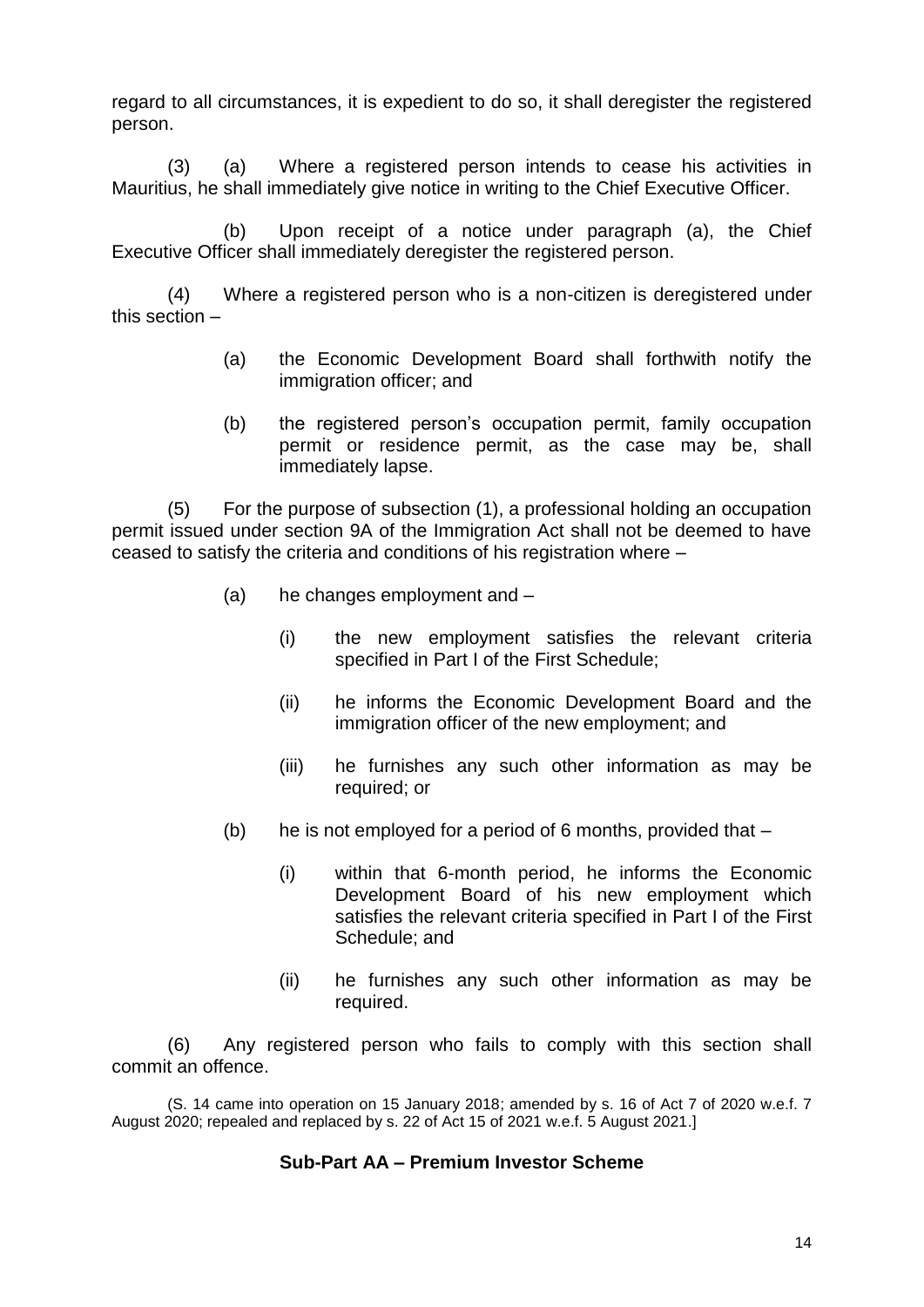#### **14A. Premium Investor Scheme**

(1) There shall be, for the purposes of this Act, a Premium Investor Scheme.

(2) The objects of the Premium Investor Scheme shall be to promote –

- (a) emerging sectors;
- (b) pioneering industries and first movers;
- (c) innovative technologies and industries; and
- (d) such targeted economic activities as the Minister may approve.

(3) No project shall be considered under the Premium Investor Scheme unless it –

- (a) relates to the manufacture of
	- (i) pharmaceuticals; or
	- (ii) medical devices; or
- (b) involves a minimum investment of 500 million rupees in  $-$ 
	- (i) emerging sectors;
	- (ii) pioneering industries and first movers;
	- (iii) innovative technologies and industries; or
	- (iv) such targeted economic activities as the Minister may approve; and

(c) complies with such guidelines as the Economic Development Board may issue.

(4) A person may apply to the Economic Development Board for a Premium Investor Certificate under the Premium Investor Scheme in such form and manner as the Economic Development Board may determine.

(5) Where the Economic Development Board receives an application under subsection (4), the Chief Executive Officer shall –

- (a) inform the Board of the application; and
- (b) convene a Premium Investor Technical Committee.

(6) The Premium Investor Technical Committee shall consist of such members as the Chief Executive Officer may deem necessary and shall include –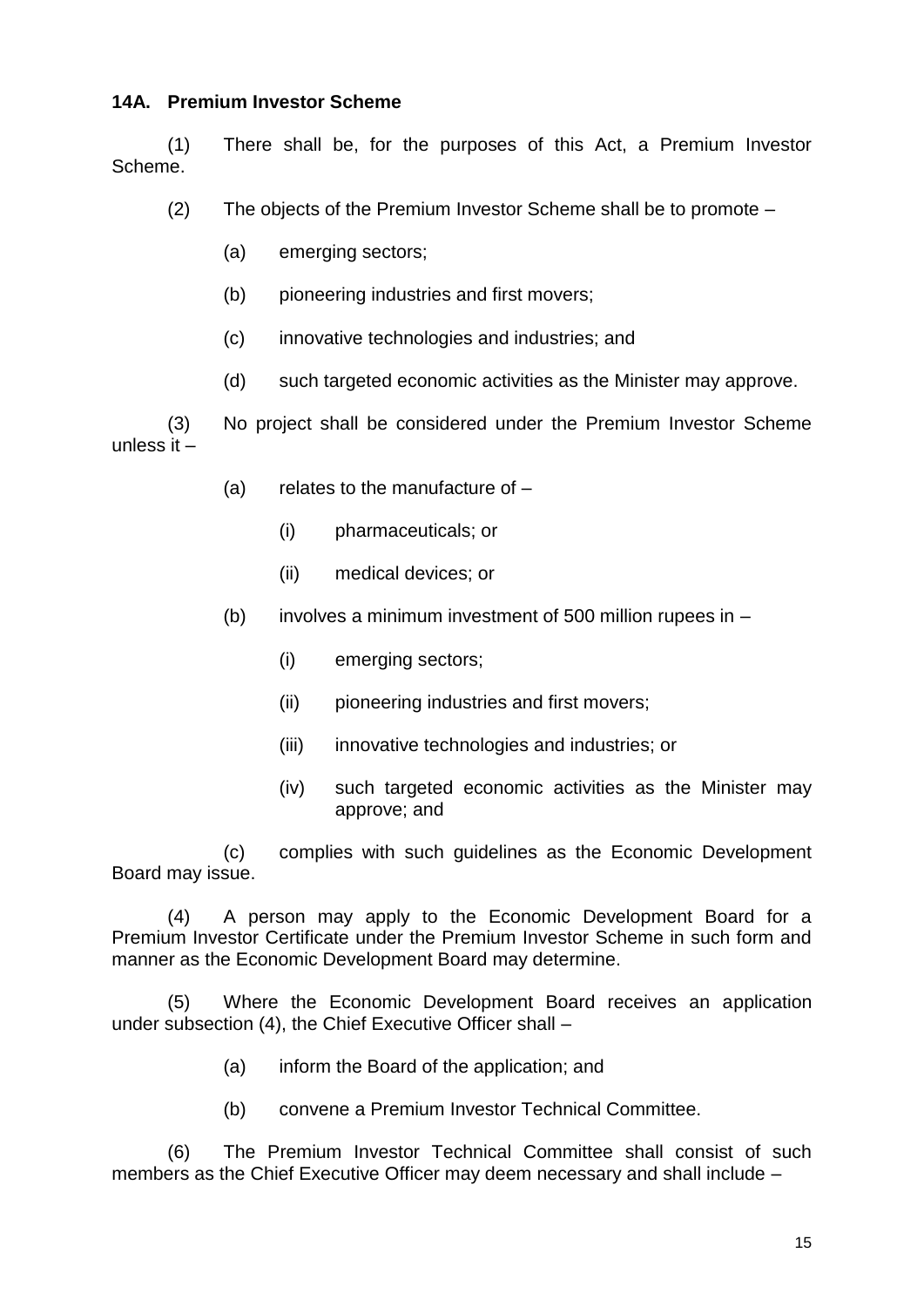- (a) persons who have such qualifications; and
- (b) such officers of public sector agencies,

as may be necessary to determine the application.

- (7) The Premium Investor Technical Committee shall
	- (a) examine the application; and
	- (b) submit to the Chief Executive Officer a report containing its observations, comments and recommendations.

(8) The Chief Executive Officer shall submit the report of the Premium Investor Technical Committee to the Board.

(9) The Board may, in relation to an application for a Premium Investor Certificate –

- (a) reject the application;
- (b) refer the application back to the Premium Investor Technical Committee for reconsideration; or
- (c) recommend the application to the Minister.

(10) Where the Board recommends an application to the Minister, he may approve the application on such terms and conditions as he may determine.

(11) Where an application is approved under subsection (10), the Economic Development Board shall issue to the applicant a Premium Investor Certificate on the terms and conditions as the Minister may approve.

(12) (a) The holder of a Premium Investor Certificate may, notwithstanding any other enactment, benefit from –

- (i) rebates, exemptions and preferential rates, in relation to taxes, duties, fees, charges and levies under any enactment;
- (ii) facilities, grants and exemptions in relation to  $-$ 
	- (A) land and buildings;
	- (B) infrastructure and public facilities;
	- (C) utilities; and
	- (D) labour requirements, including foreign labour,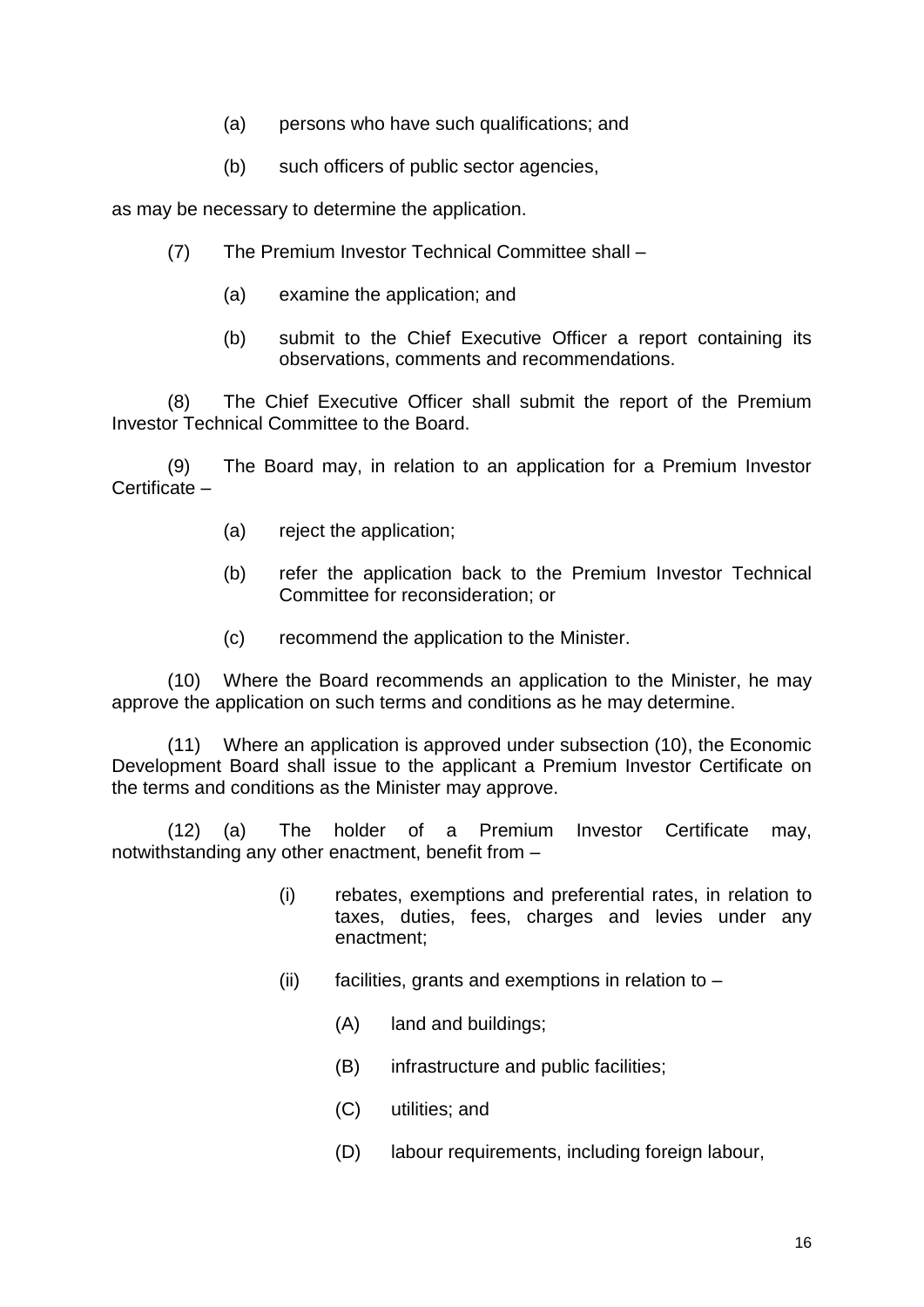as the Minister may approve.

(b) Where a Premium Investor Certificate is issued under this section, the Economic Development Board shall post on its website, in respect of the Premium Investor Certificate –

- (i) the name of the holder; and
- (ii) the benefits conferred thereto.

[14A inserted by s. 22 of Act 15 of 2021 w.e.f. 5 August 2021.]

#### **Sub-Part AB – Certificates**

#### **14B. Certificate**

(1) Any person who intends to benefit from a scheme specified in the first column of the Second Schedule shall apply to the Economic Development Board for the corresponding certificate in the second column of that Schedule.

(2) Every application under subsection (1) shall be made to, and processed by, the Economic Development Board in such form and manner as may be prescribed or specified in guidelines issued under this Act.

[14B inserted by s. 22 of Act 15 of 2021 w.e.f. 5 August 2021.]

#### **14C. Suspension or revocation of Certificate**

(1) Where the Economic Development Board has reason to believe that –

- $(a)$  the holder of a Certificate
	- (i) has, in relation to the Certificate, given false or misleading information, documents or particulars;
	- (ii) no longer satisfies the criteria for the grant of the Certificate;
	- (iii) has breached a condition of the Certificate;
	- (iv) has ceased the economic activity for which he was granted the Certificate;
	- (v) is acting, or has acted, in a way to tarnish the good repute of Mauritius;
	- (vi) is acting or has acted in contravention of any Mauritius laws; or
- (b) it is urgent and necessary to suspend or revoke the Certificate  $-$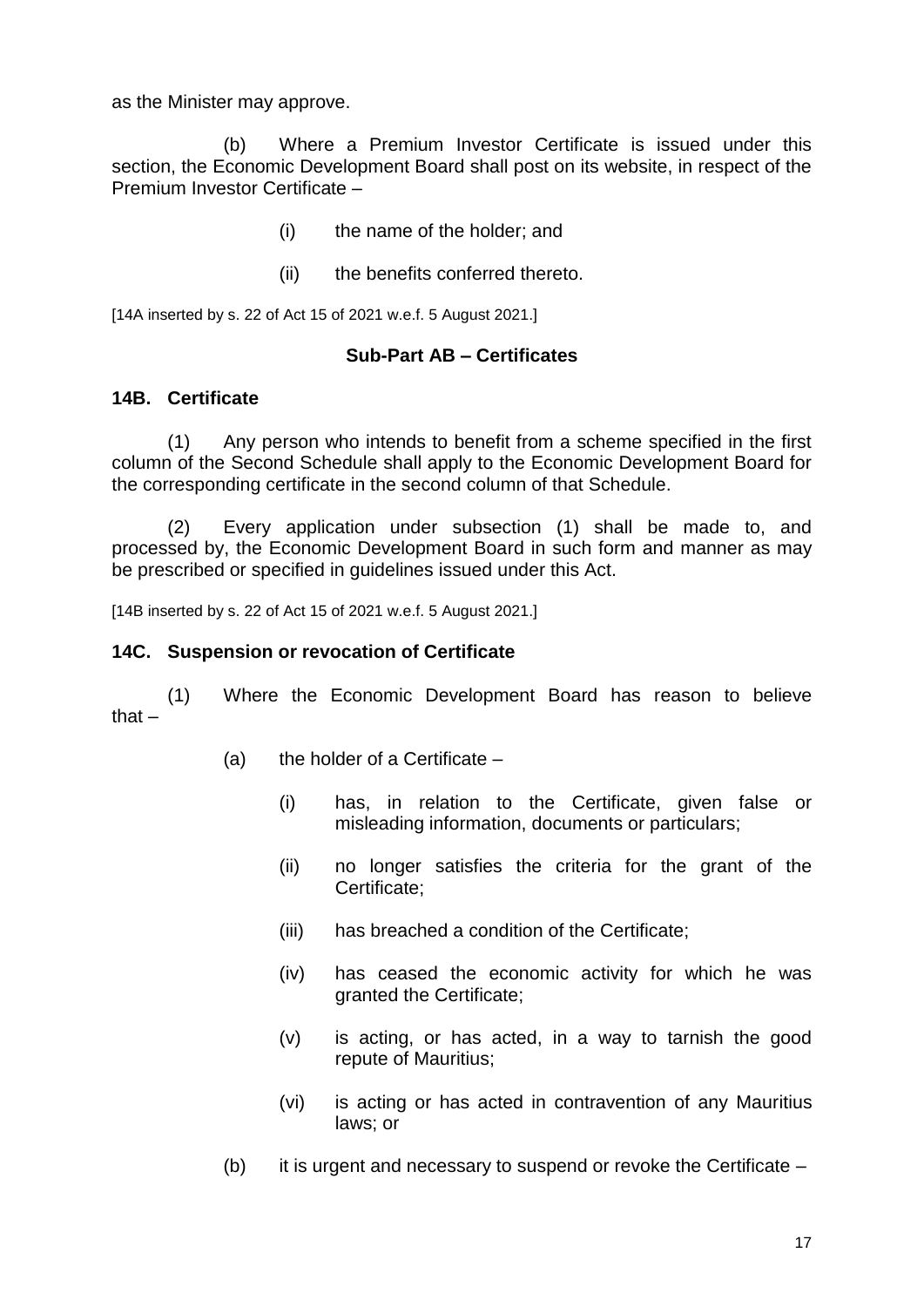- (i) for the prevention or mitigation of damage to the integrity and good repute of Mauritius; or
- (ii) in the interest of public safety, public morality or public health,

it may, by written notice, require the holder of the Certificate to show cause, within 30 days of the date of service of the notice, why his Certificate should not be suspended or revoked.

(2) Where the Economic Development Board is satisfied that, having regard to all circumstances, it is expedient to do so, it shall suspend or revoke the certificate.

(3) Any suspension under this section shall be made on such terms and conditions as the Economic Development Board may determine.

[14C inserted by Act 15 of 2021 w.e.f. 5 August 2021.]

#### **14D. Freeport Certificate**

(1) Any person who intends to engage in activities regulated under the Freeport Act shall apply to the Economic Development Board for a freeport certificate in such form and manner as the Economic Development Board may determine.

(2) Every application under subsection (1) shall be processed in accordance with the Freeport Act.

(3) The suspension or revocation of a freeport certificate shall be made in accordance with the provisions of the Freeport Act.

[14D inserted by s.22 of Act 15 of 2021 w.e.f. 5 August 2021.]

#### **15. Application for IHS certificate, PDS certificate or SCS certificate**

(1) Any person who intends to engage in activities regulated under the Invest Hotel Scheme, Property Development Scheme or Smart City Scheme shall apply to the Chief Executive Officer for an IHS certificate, a PDS certificate or an SCS certificate, as the case may be, in such form and manner as the Economic Development Board may approve.

(2) Where the Chief Executive Officer receives an application under subsection  $(1)$ , he shall  $-$ 

- (a) apprise the Economic Development Board of the application;
- (b) communicate a copy of the application to the relevant public sector agencies and inform them of the outcome of the application; and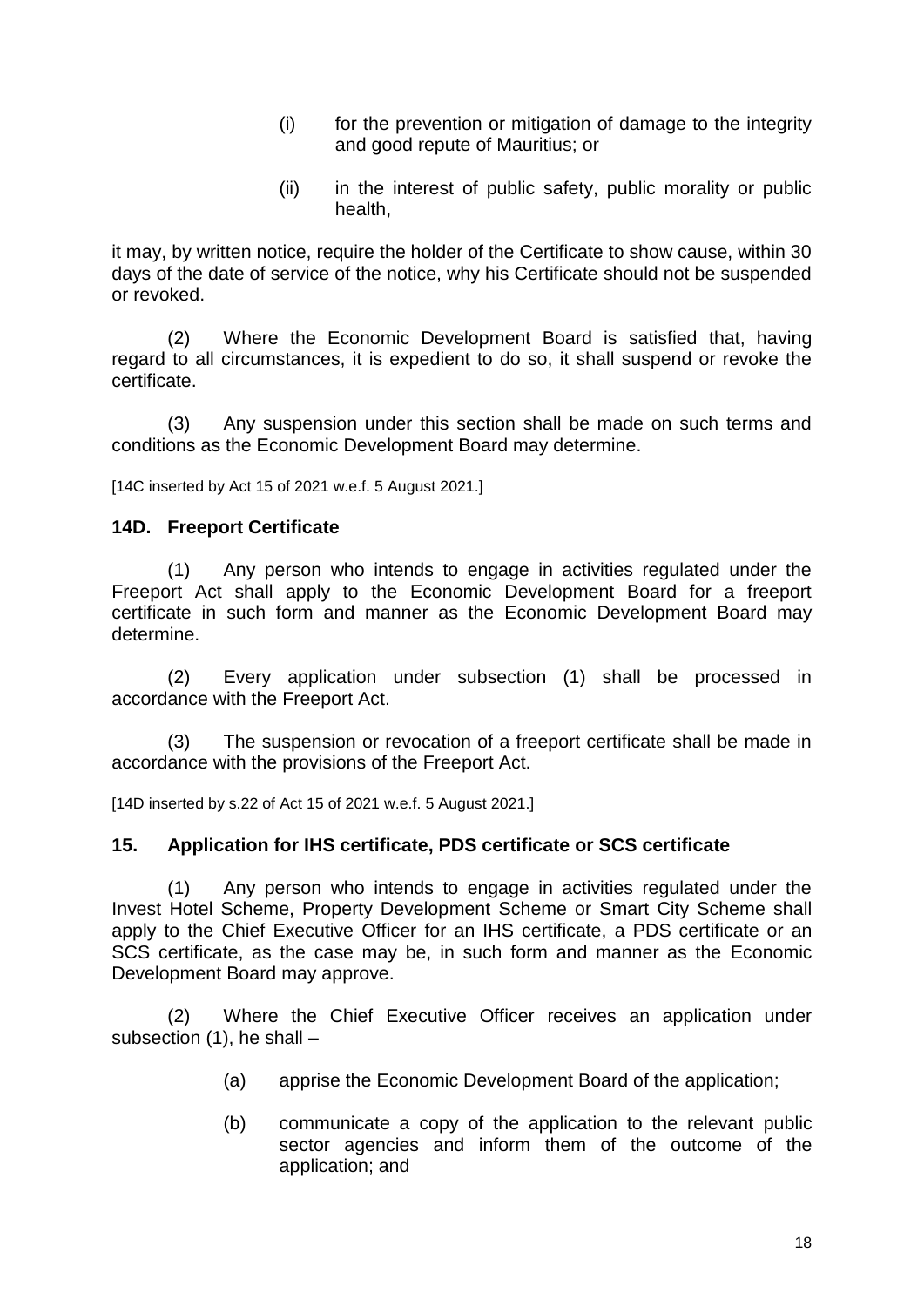(c) cause the application to be processed in accordance with this Part.

(3) The Economic Development Board may refer any application to such technical committee as may be set up.

(S. 15 came into operation on 15 January 2018.)

#### **16. Issue of IHS certificate, PDS certificate or SCS certificate**

Where the Economic Development Board considers that an applicant has satisfied the requirements of the Invest Hotel Scheme, Property Development Scheme or Smart City Scheme for the issue of an IHS certificate, a PDS certificate or an SCS certificate, it shall, within 30 days of the date of receipt of the application under section 15, issue an IHS certificate, a PDS certificate or an SCS certificate, as the case may be, on such terms and conditions as the Economic Development Board may determine.

(S. 16 came into operation on 15 January 2018.)

#### **17. Application for freeport certificate**

(1) Any person who intends to engage in activities regulated under the Freeport Act shall apply to the Economic Development Board for a freeport certificate in such form and manner as the Economic Development Board may determine.

(2) Every application under subsection (1) shall be dealt with in accordance with the Freeport Act.

(S. 17 came into operation on 15 January 2018.)

#### **17A. Application for e-Commerce Certificate**

(1) Any person who intends to engage in e-Commerce activities under the e-Commerce Scheme shall apply to the Chief Executive Officer for an e-Commerce certificate in such form as the Economic Development Board may approve.

(2) Every application under subsection (1) shall be dealt with in such manner as may be prescribed.

[S. 17A inserted by s. 16 of Act 13 of 2019 w.e.f. 25 July 2019.]

#### **17B. Application for Smart and Innovative Mauritius Development certificate**

(1) Any person who intends to engage in a smart and innovative-driven project under the Smart and Innovative Mauritius Development Scheme shall make an application to the Chief Executive Officer for a Smart and Innovative Mauritius Development certificate in such form and manner as the Economic Development Board may determine.

(2) An application under subsection (1), in respect of items 1 to 6 of the Second Schedule, shall be made in accordance with guidelines issued by the Economic Development Board.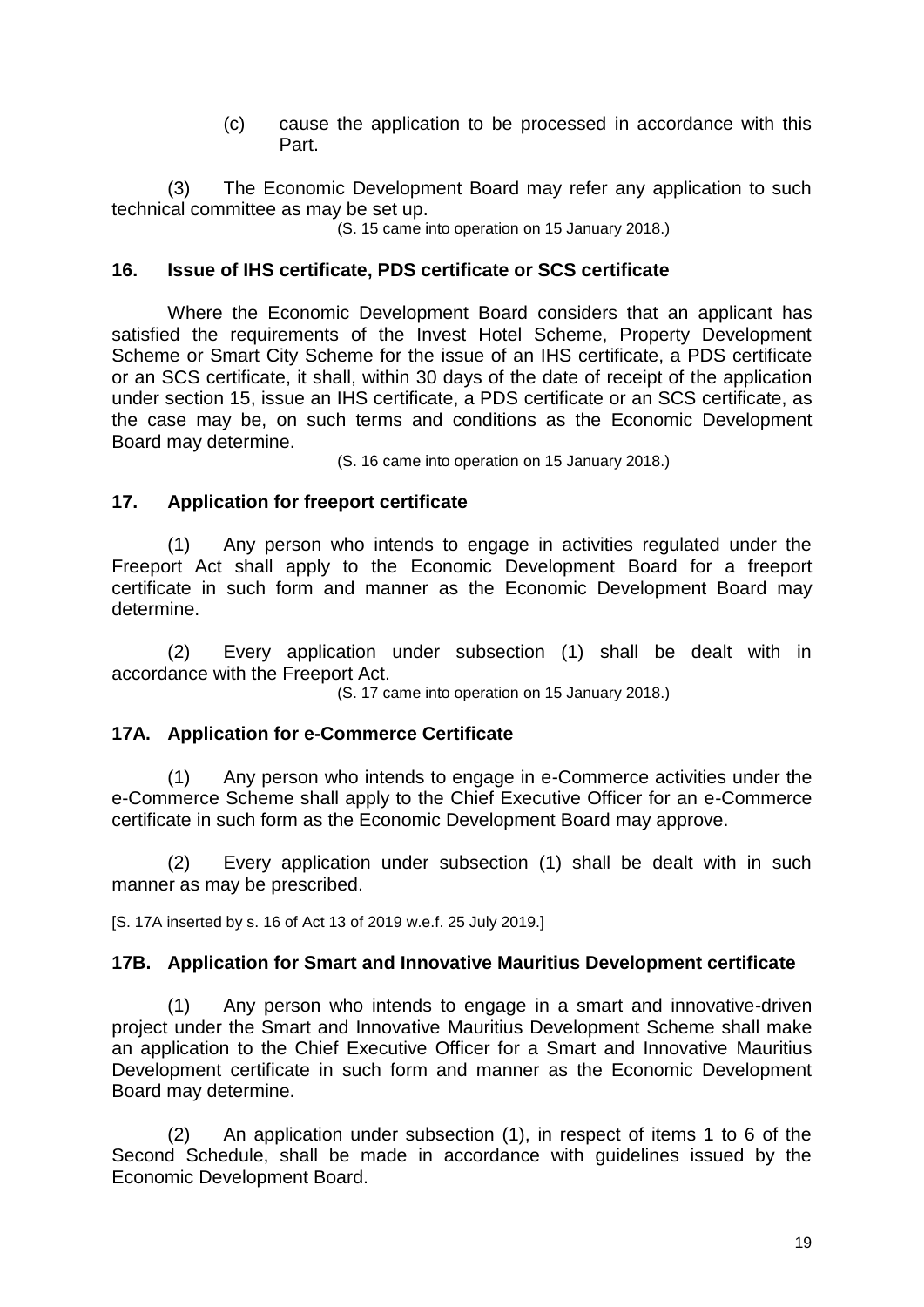[S. 17B inserted by s. s. 16 of Act 7 of 2020 w.e.f. 7 August 2020.]

#### **18. Suspension or revocation of certificate**

(1) The Economic Development Board may suspend or revoke a certificate issued under section 16 or 17 where –

- (a) it is urgent and necessary to do so for the prevention or mitigation of damage to the integrity of Mauritius or in the interests of public safety, public morality or public health;
- (b) it is urgent and necessary to do so for the protection of the good repute of Mauritius;
- (c) the holder of the certificate has failed to start the operation of his business activity within such time as may be mutually agreed between him and the Chief Executive Officer;
- (d) it is satisfied that the holder of the certificate has committed a material breach of the terms and conditions of the certificate.

(2) Any suspension under subsection (1) shall be made on such terms and conditions as the Economic Development Board may determine.

# (S. 18 came into operation on 15 January 2018.)

#### **Sub-Part C – Review of Systems of Public Sector Agencies and Public-Private Partnerships [RR 15/21 (cio 5/8/21).]**

#### **19. Assistance for review of systems of public sector agencies**

With a view to facilitating the doing of business, the Economic Development Board shall provide assistance, support, coordination and cooperation to public sector agencies on the review of systems, procedures and guidelines.

[S. 19 repealed and replaced by s. 22 of Act 15 of 2021 w.e.f. 5 August 2021.]

#### **20. Public-private partnerships**

(1) Notwithstanding the Public-Private Partnership Act and the Build Operate Transfer Projects Act 2016, the Economic Development Board may act as a coordinator and facilitator between the BOT Projects Unit and the private sector for the assessment of a public-private partnership project or a BOT project, its implementation, development and monitoring.

 $(2)$  In this section –

"BOT project" has the same meaning as in the Build Operate Transfer Projects Act 2016;

"BOT Projects Unit" has the same meaning as in the Build Operate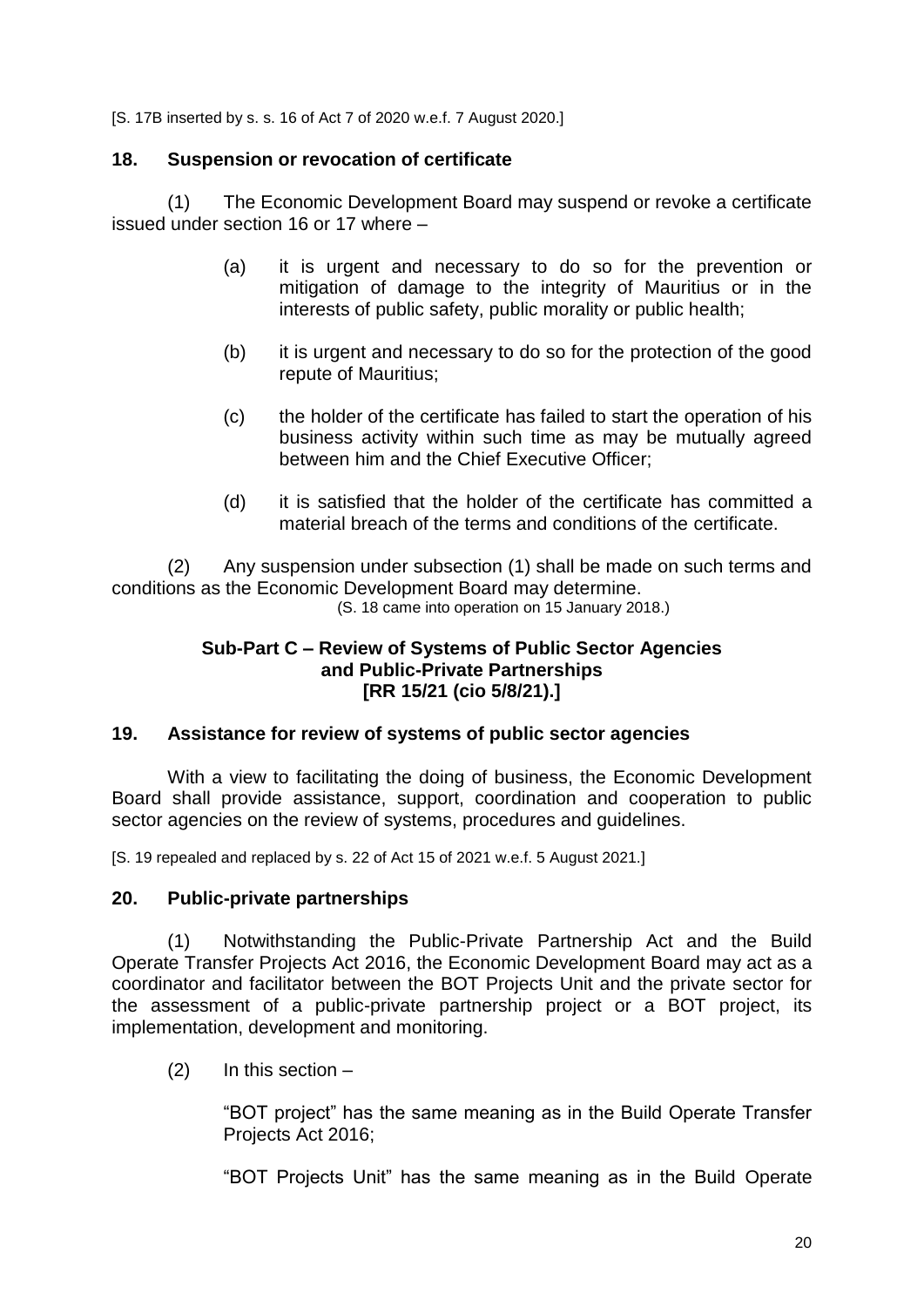Transfer Projects Act 2016;

"public-private partnership project" means a project under the Public-Private Partnership Act.

(S. 20 came into operation on 15 January 2018.)

## **Sub-Part CA – Business Regulatory Review Council**

## **20A. Business Regulatory Review Council**

(1) There is established, for the purpose of this Sub-part, a Business Regulatory Review Council which shall –

- (a) develop a national business-related regulatory reform policy on the licensing, permits and authorisations system in Mauritius;
- (b) review the existing licensing, permits and authorisations system in Mauritius;
- (c) make recommendations to the Ministry for any reform to be brought in the light of any deficiencies noted, or improvements to be made, in the licensing, permits and authorisations systems; and
- (d) generally advise the Ministry about matters relating to business regulation.

(2) The Business Regulatory Review Council may require any person to provide it with such information as it may require in furtherance of its functions, provided that no information in relation to specific persons or specific applications shall be requested or disclosed.

(3) The Business Regulatory Review Council may do all such things as may appear necessary, desirable or expedient in the discharge of its functions.

- (4) The Business Regulatory Review Council shall consist of
	- (a) a chairperson, to be appointed by the Minister;
	- (b) the Chief Executive Officer, or his representative; and
	- (c) not less than 5 nor more than 9, members, to be appointed by the Minister.

(5) Every member appointed under subsection (5) shall be a fit and proper person –

> (a) of high integrity from among the business sector, public sector or civil society, with expertise and experience in, but not limited to, banking and finance, agri-business, energy sector, regional development, information technology, medical research, industry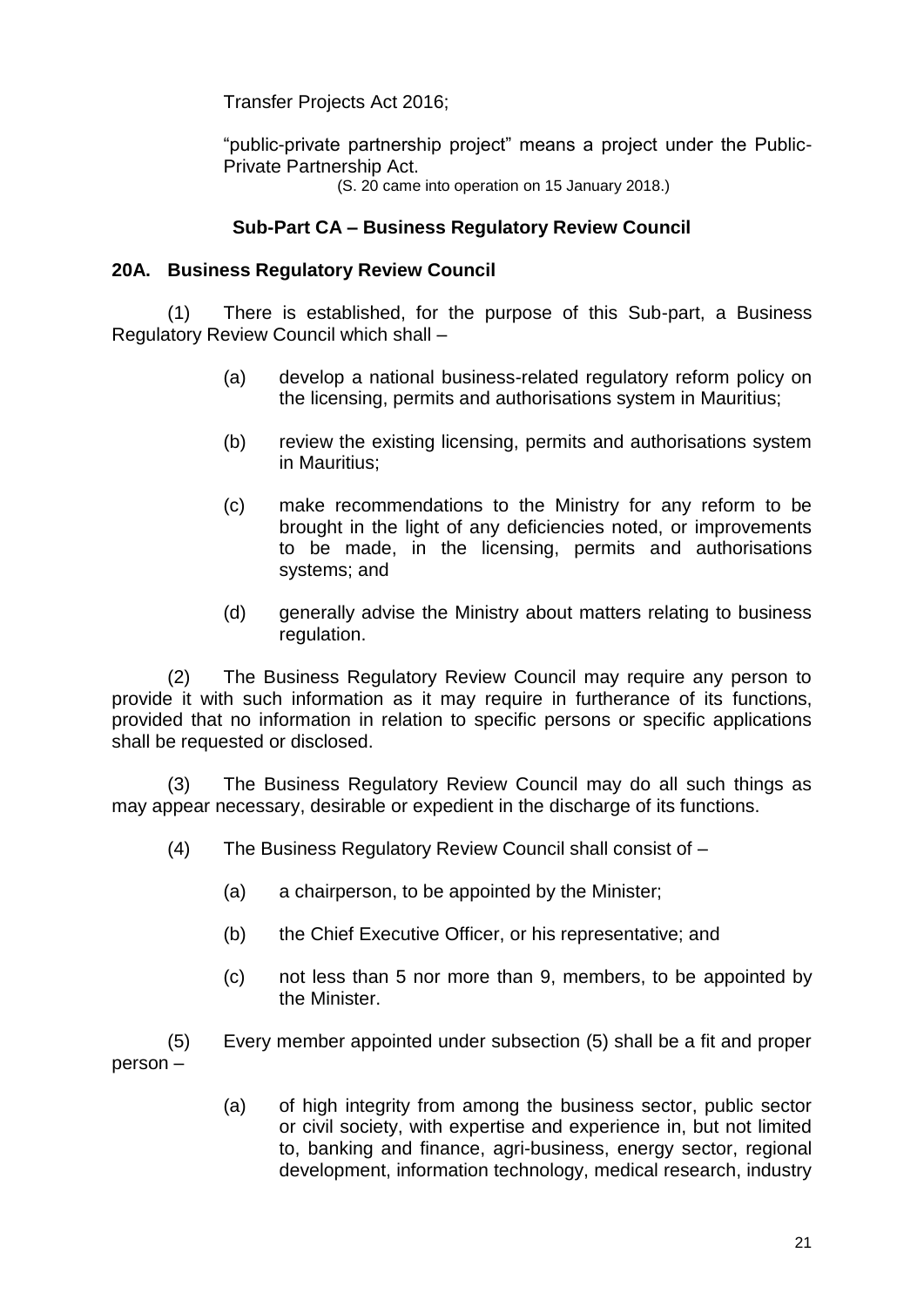development, higher education and academia, science, innovation, engineering, urban planning and renewal or public policy; and

(b) who is not actively engaged in any political activity.

(6) Every member shall, on such terms and conditions as the Minister may determine, hold office for a period of 3 years from the date of his appointment and may be eligible for reappointment.

(7) The Economic Development Board shall act as Secretariat to the Business Regulatory Review Council and shall be responsible for implementing and monitoring the policy and directions of the Council.

[S. 20A inserted by s. 22 of Act 15 of 2021 w.e.f. 5 August 2021.]

#### **Sub-Part D – Business Facilitation One-Stop Shop**

#### **21. Business Facilitation One-Stop Shop for enterprises which have a project value exceeding 20 million rupees**

(1) There shall be, within the Economic Development Board, an office to be known as the Business Facilitation One-Stop Shop which shall be administered by the Chief Executive Officer.

(2) The object of the Business Facilitation One-Stop Shop shall be to facilitate the setting up and operation of an enterprise which has a project value exceeding 20 million rupees and be a single authority which shall provide all the support and information that the enterprise requires to start and operate its business.

(3) Notwithstanding any other enactment, the Business Facilitation One-Stop Shop shall, in order to facilitate the processing of applications for any registration, permit, licence, authorisation or clearance required by an enterprise referred to in subsection (2) –

- (a) receive all applications from the promoters of the enterprise for registration or any permit, licence, authorisation or clearance under any enactment and transmit each application to the relevant public sector agency; and
- (b) ensure that each application is expeditiously processed by the relevant public sector agency.

(4) (a) Where an application is not likely to be determined within the statutory time limit, the public sector agency shall, as soon as practicable but not later than 3 working days from the statutory time limit, inform the Chief Executive Officer of the reasons for which the application cannot be determined.

(b) On receipt of a notification under paragraph (a), the Chief Executive Officer shall examine the reasons and may make such recommendation to the relevant public sector agency as it may determine.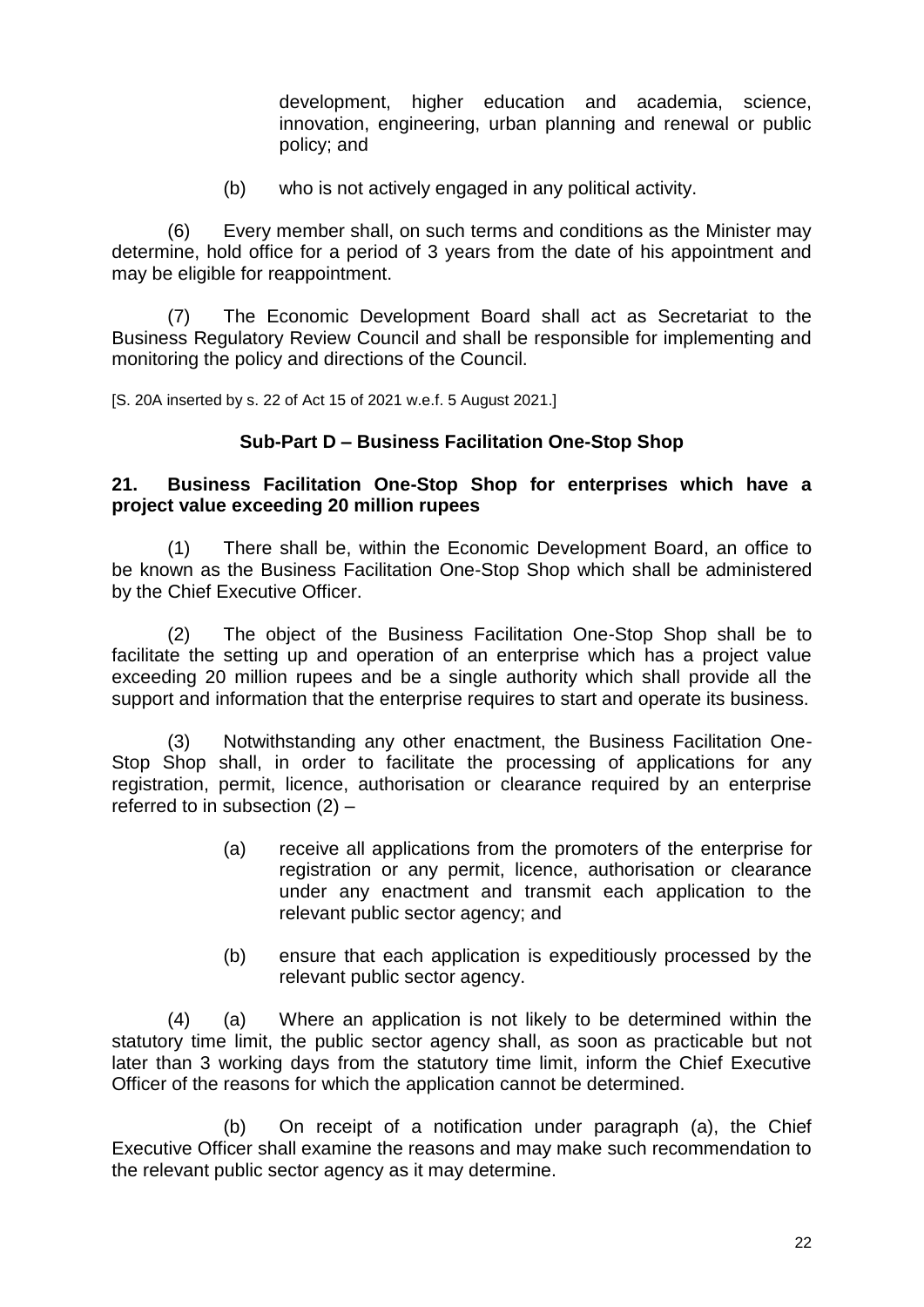(S. 21 came into operation on 15 January 2018.)

# **Sub-Part E – Regulatory Sandbox Licence**

#### **22. Application for Regulatory Sandbox licence**

(1) Where a person intends to conduct a business activity for which there are no, or there are no adequate, provisions under any enactment, that person may apply for a Regulatory Sandbox licence in accordance with this section.

(2) An application under subsection (1) shall be made to the Economic Development Board electronically in such form and manner as it may determine and shall be accompanied by –

- (a) a business plan or feasibility study outlining the proposed business activity;
- (b) particulars of promoters, beneficial owners and proposed directors; and
- (c) such other information, particulars or documents as may be specified in guidelines issued by the Economic Development Board.

(S. 22 came into operation on 15 January 2018.)

#### **23. Determination of application**

(1) On receipt of an application under section 22(1), the Chief Executive Officer –

- (a) may, within 30 days, require the applicant to give such further information, particulars or documents as may be necessary; and
- (b) shall, as soon as reasonably practicable, refer the application to such technical committee as may be set up, or to such regulatory or other competent authority as the Economic Development Board may determine, for comments, observations and recommendations.
- (2) The Economic Development Board may grant or reject an application.

(3) An applicant shall, by notice in writing, inform the Economic Development Board of any material change in his application which may have occurred, whether before or after the issue of a Regulatory Sandbox licence. (S. 23 came into operation on 15 January 2018.)

#### **24. Issue of Regulatory Sandbox licence**

(1) Where an application is granted by the Economic Development Board, it shall issue a Regulatory Sandbox licence on such terms and conditions as it may determine.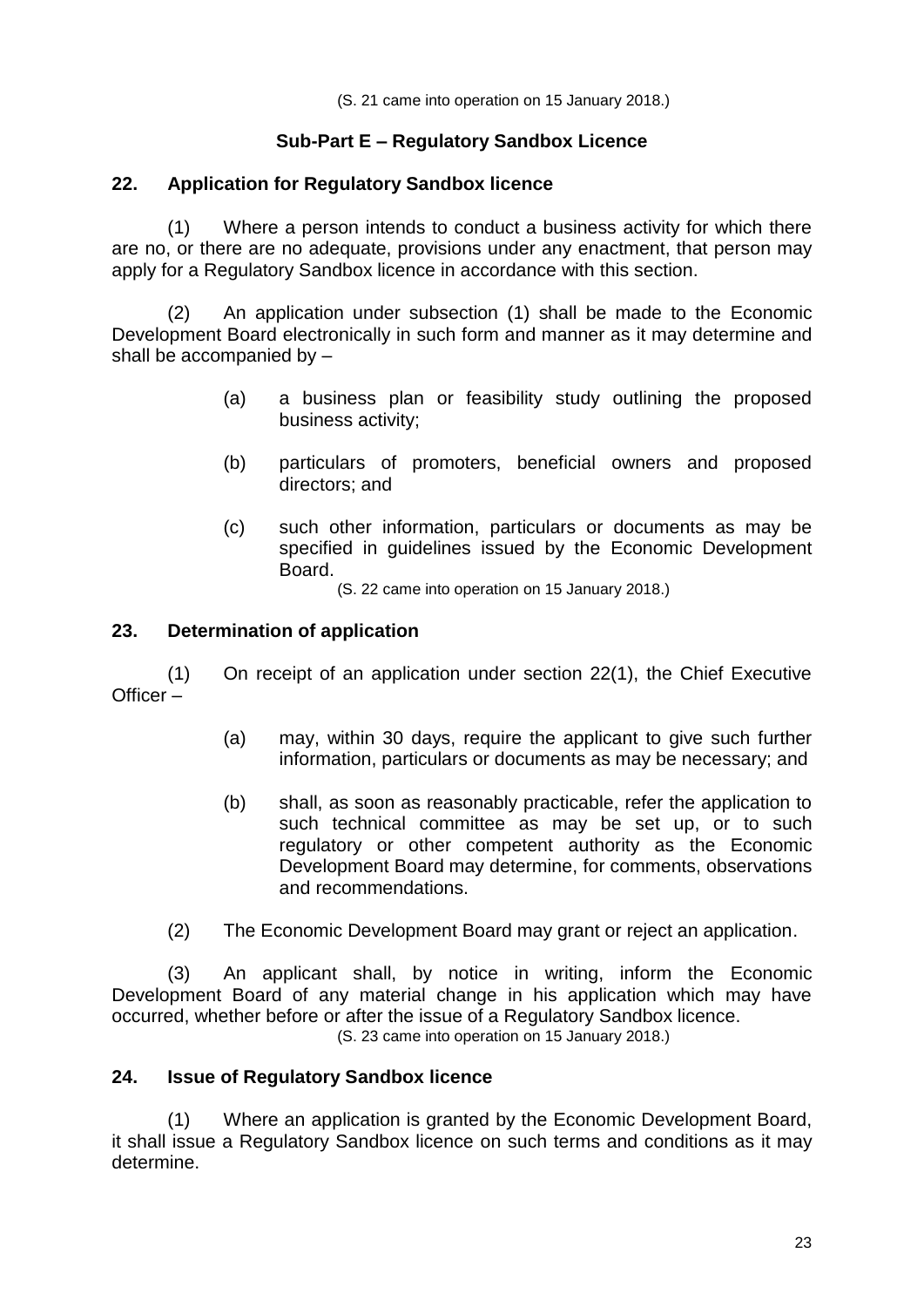(2) Where a Regulatory Sandbox licence has been issued in respect of a business activity and that business activity is subsequently regulated or better regulated under a subsequent enactment, the Regulatory Sandbox licence shall be governed by that enactment.

(S. 24 came into operation on 15 January 2018.)

#### **25. Monitoring of business activity**

The Chief Executive Officer shall –

- (a) monitor and supervise a Regulatory Sandbox licensee; or
- (b) where appropriate, refer the monitoring and supervision of a Regulatory Sandbox licensee to such regulatory or competent authority as may be recommended by the technical committee set up under section 23(1)(b).

[S. 25 repealed and replaced by s. 22 of Act 15 of 2021 w.e.f. 5 August 2021.]

#### **26. Suspension or revocation of Regulatory Sandbox licence**

(1) Where the Economic Development Board has reason to believe that –

- (a) a Regulatory Sandbox licensee
	- (i) has, in relation to his Regulatory Sandbox licence, given any false or misleading information, document or particulars;
	- (ii) no longer satisfies the criteria for the issue of the licence;
	- (iii) has breached a condition of the licence;
	- (iv) has ceased the economic activity for which he was issued with the licence:
	- (v) is acting, or has acted, in a way to tarnish the good repute of Mauritius;
	- (vi) is acting, or has acted, in contravention with any Mauritius laws; or
- (b) it is urgent and necessary to suspend or revoke the Regulatory Sandbox licence –
	- (i) for the prevention or mitigation of damage to the integrity and good repute of Mauritius; or
	- (ii) in the interest of public safety, public morality or public health,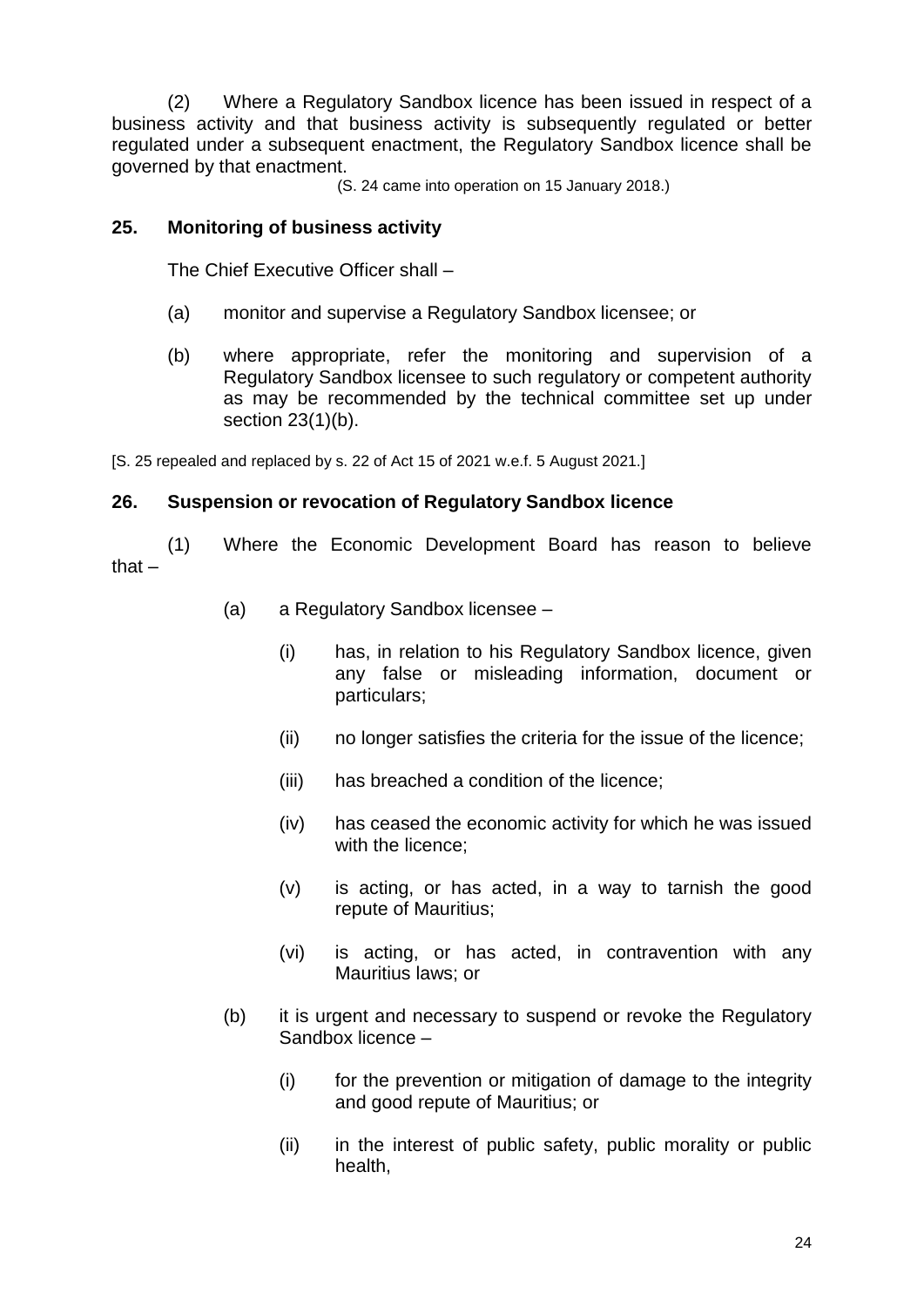it may, by written notice, require the Regulatory Sandbox licensee to show cause, within 30 days of the date of service of the notice, why his licence should not be suspended or revoked.

(2) Where the Economic Development Board is satisfied that, having regard to all circumstances, it is expedient to do so, it shall suspend or revoke the Regulatory Sandbox licence.

(3) Any suspension under this section shall be made on such terms and conditions as the Economic Development Board may determine.

[S. 26 repealed and replaced by s.22 of Act 15 of 2021 w.e.f. 5 August 2021.]

#### **Sub-Part F – Promotion and Protection of Investments**

#### **27. Investment Promotion and Protection Agreement**

(1) The Minister may, subject to this Act or any other enactment, enter into arrangements or agreements for the promotion and protection of investments by citizens of Mauritius in the territory of other States and by investors of other States in Mauritius.

(2) The Minister may make such regulations as he thinks fit to give effect to any arrangement or agreement entered into under subsection (1). (S. 27 came into operation on 15 January 2018.)

# **Sub-Part G – National Electronic Licensing System [Added 11/18 (cio 30/11/18).]**

#### **27A**. **National Electronic Licensing System**

There shall be, for the purpose of business facilitation, a National Electronic Licensing System operated and managed by the Economic Development Board for –

- (a) the making of an application for;
- (b) the processing of an application for; and
- (c) the determination of an application for,

a licence, a permit, an authorisation or a clearance.

(2) An application for a licence, a permit, an authorisation or a clearance shall be made, processed and determined through the National Electronic Licensing System, in such form and manner as may be prescribed.

(3) For the purpose of this section, and notwithstanding the provisions of any other enactment relating to the sharing of information, the Economic Development Board shall obtain information from, and share information among, public sector agencies through the National Electronic Licensing System.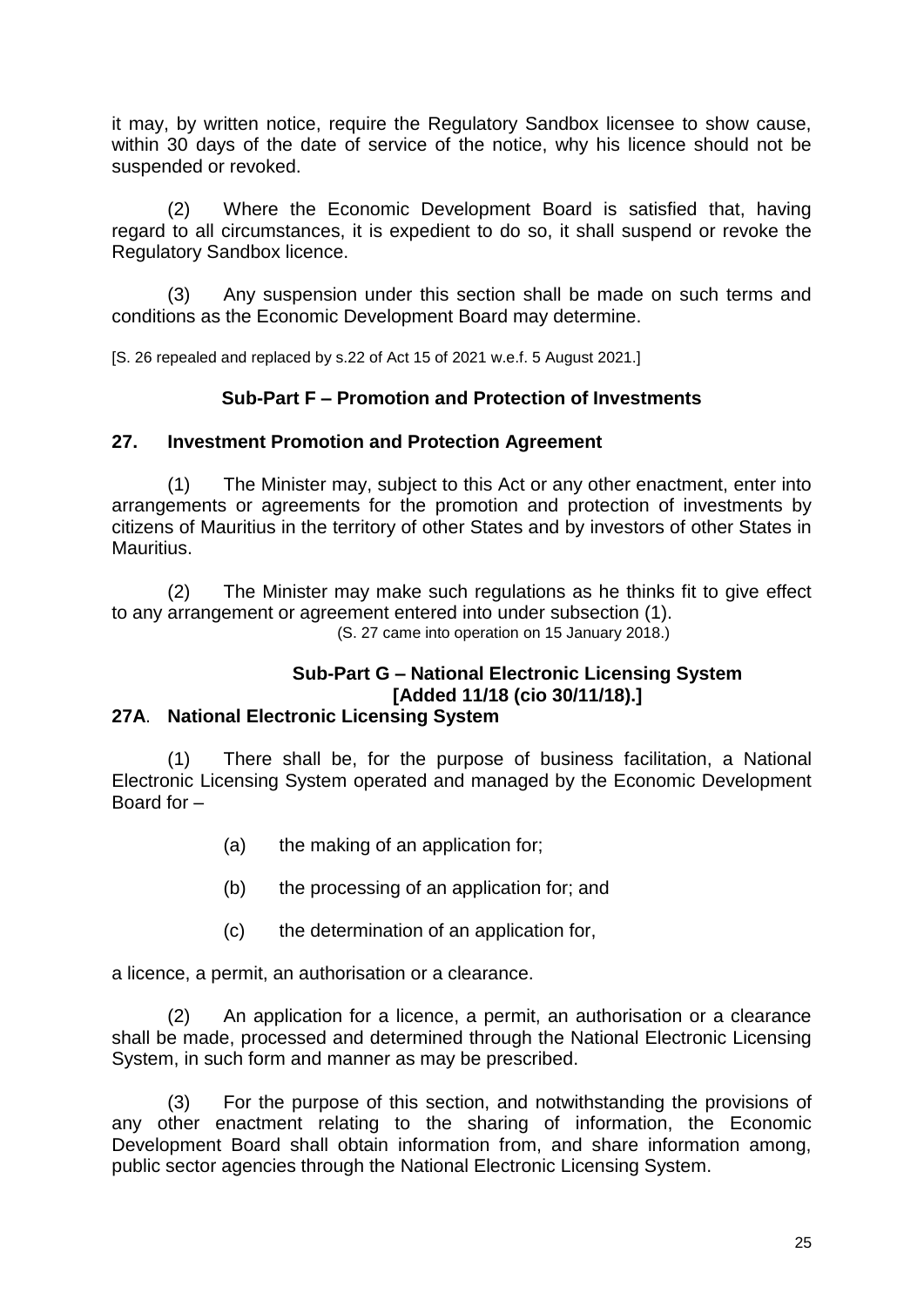(4) The Economic Development Board may publish reports, updates and statistics on applications for licences, permits, authorisations and clearances made, processed, determined and issued, as the case may be, through the National Electronic Licensing System.

(5) No licence, permit, authorisation or clearance issued electronically through the National Electronic Licensing System shall be denied legal effect, validity and enforceability solely on the ground that it is in electronic form.

(6) In this section –

"licence", "permit", "authorisation" or "clearance" means any licence, permit, authorisation or clearance, as the case may be, required in respect of any economic activity and issued by any public sector agency, other than the Bank of Mauritius, the Financial Services Commission or such other statutory body as the Economic Development Board may determine.

[S. 27A inserted by s. 21(c) of Act 11 of 2018 w.e.f. 30 November 2018.]

#### **Sub-Part H – Promotion and Development of Sports** (RR 7/2020 (cio 7/8/2020).]

#### **27B. Sports Economic Commission**

There shall be for the purposes of this Sub-part a commission to be known as the Sports Economic Commission.

[S. 27B inserted by s. 16 of Act 7 of 2020 w.e.f. 7 August 2020.]

## **27C. Objects of Commission**

The objects of the Commission shall be to –

- (a) promote Mauritius as an international centre for the hosting of international multi-disciplinary sports events;
- (b) facilitate and promote the Mauritius Sportstech Incubator to start-ups;
- (c) regulate, facilitate and issue approval to existing and new sports infrastructure development under the PPP model; and
- (d) facilitate the development of track and trail under the sponsorship and partnership of the private sector to promote Sports Tourism.

[S. 27C inserted by s. 16 of Act 7 of 2020 w.e.f. 7 August 2020.]

## **27D. Functions of Commission**

The functions of the Commission shall be to –

(a) determine whether a proposal under the private and public partnership shall bring significant economic benefits;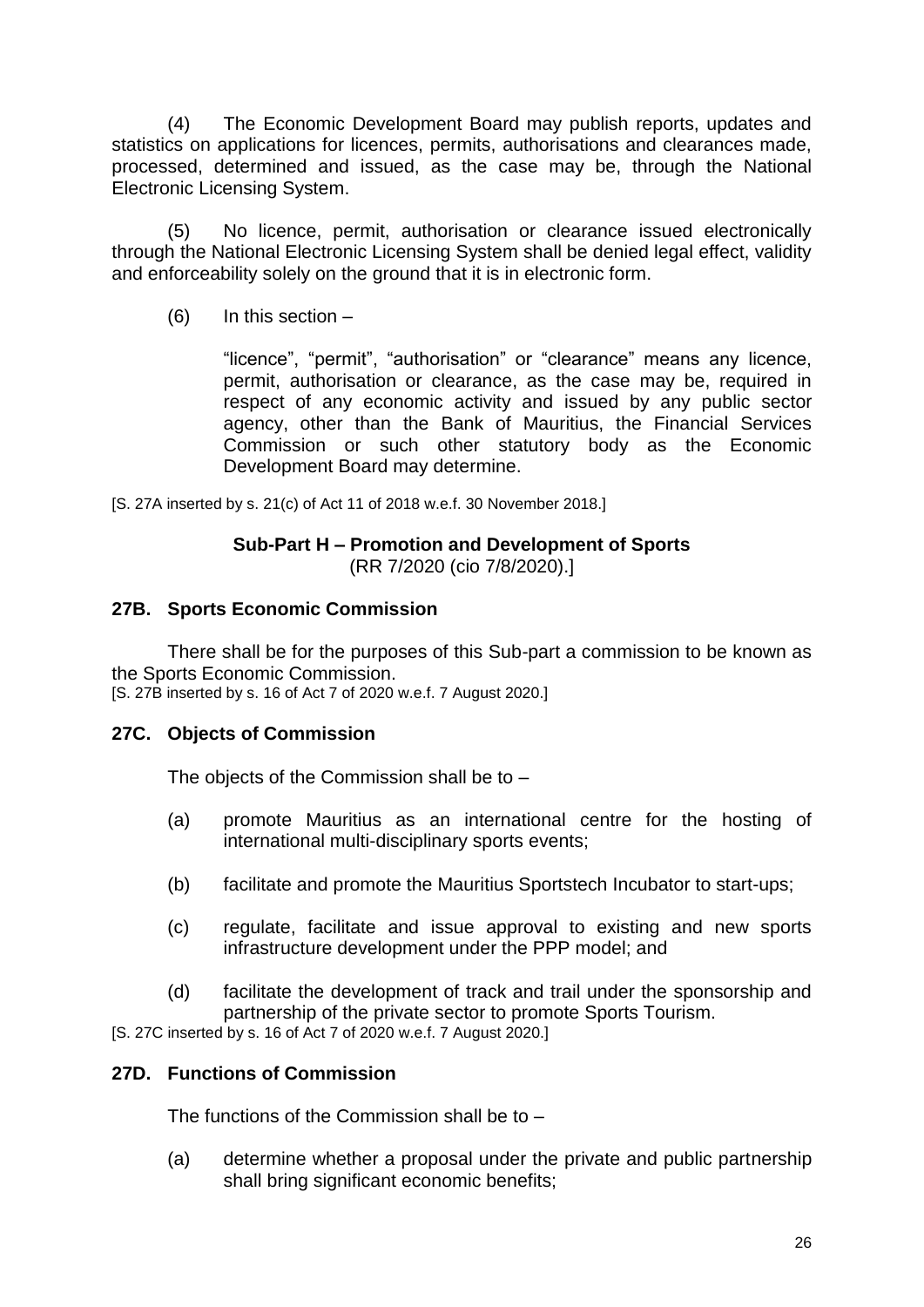(b) set out the relevant requirements and criteria and issue the necessary approval in such manner as may be prescribed.

[S. 27D inserted by s. 16 of Act 7 of 2020 w.e.f. 7 August 2020.]

#### **27E. Composition of Commission**

The Commission shall consist of –

- (a) the Chief Executive Officer or his representative, who shall be the chairperson;
- (b) a representative of the Prime Minister's Office;
- (c) a representative of the Ministry responsible for the subject of sports;
- (d) a representative of the Ministry responsible for the subject of finance; and
- (e) 2 persons having experience in the field of sports, to be appointed by the Prime Minister on such terms and conditions as the Prime Minister may determine.

[S. 27E inserted by s. 16 of Act 7 of 2020 w.e.f. 7 August 2020.]

#### **27F. Interpretation of Sub-part**

In this Sub-part –

"Commission" means the Sports Economic Commission. [S. 27F inserted by s. 16 of Act 7 of 2020 w.e.f. 7 August 2020.]

# **Sub-Part I – Business Obstacle Alert Mechanism**

[Added 7/2020 (cio 7/8/2020).]

#### **27G. Business Obstacle Alert Mechanism**

(1) There shall be, for the purpose of business facilitation, a Business Obstacle Alert Mechanism.

(2) The functions of the Business Obstacle Alert Mechanism shall be  $t_0$  –

- (a) enable an enterprise to log in any bottlenecks in relation to delays in the determination of licences, permits, authorisations or other clearances;
- (b) enquire about any issue and make recommendations to public sector agencies; and
- (c) report and publish any remedial action taken.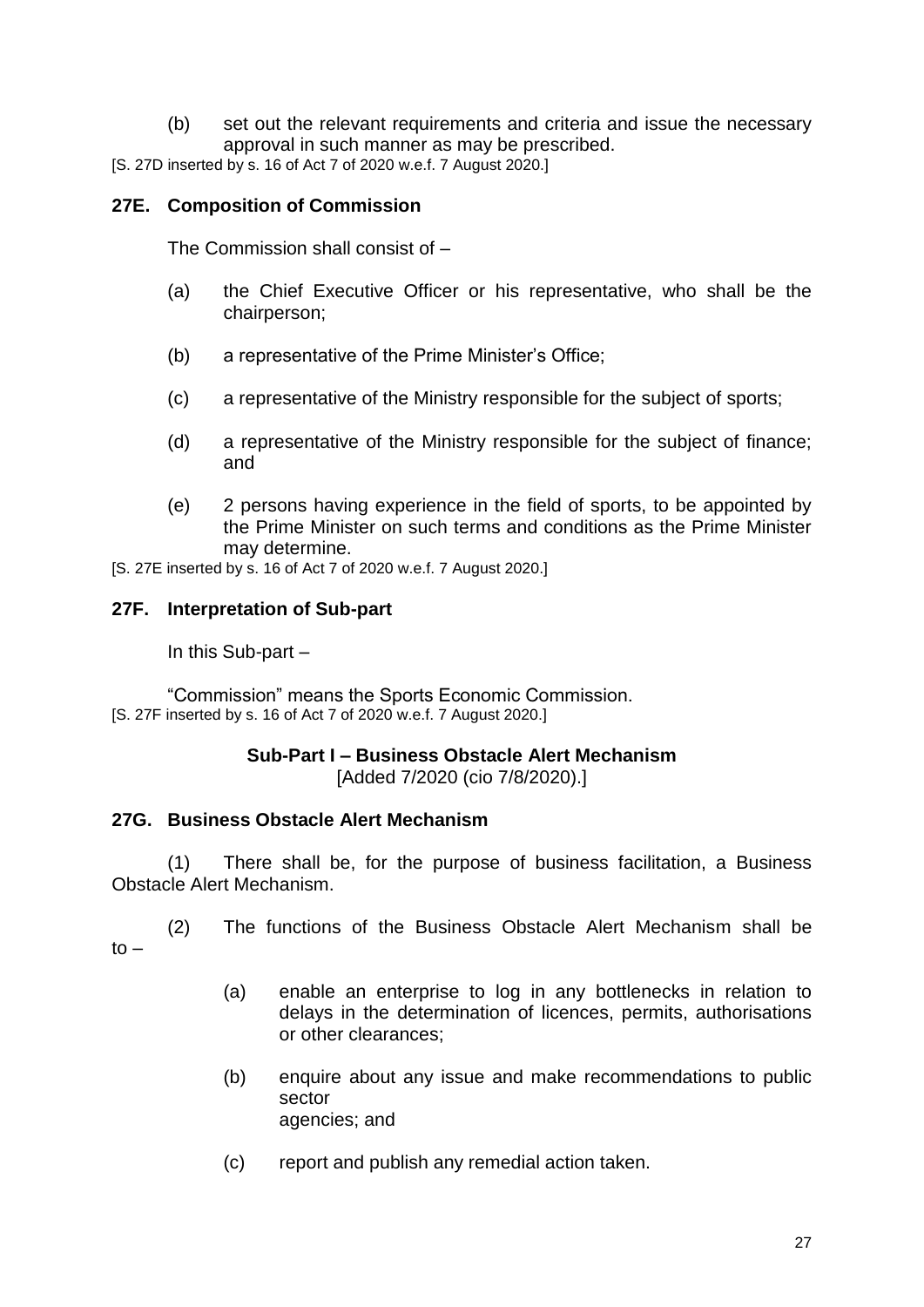[S. 27G inserted by s. 16 of Act 7 of 2020 w.e.f. 7 August 2020.]

## **Sub-Part J – Trusted Trader Committee**

#### **27H. Trusted Trader Committee**

(1) There shall be a committee to be known as the Trusted Trader Committee.

(2) The Committee shall, in the discharge of its functions, be responsible for the approval of trusted trader certificates to be issued under the Dangerous Chemicals Control Act, the Fisheries and Marine Resources Act, the National Agricultural Products Regulatory Office Act, the Pharmacy Act, the Plant Protection Act and such other enactment as may be prescribed.

- (3) The Committee shall consist of
	- (a) the Financial Secretary or his representative, as chairperson;
	- (b) a representative of the Ministry responsible for the subject of agriculture;
	- (c) a representative of the Ministry responsible for the subject of fisheries;
	- (d) a representative of the Ministry responsible for the subject of health;
	- (e) a representative of the Economic Development Board; and
	- (f) a representative of the Mauritius Revenue Authority.
- (4) The Committee
	- (a) shall meet as and when required;
	- (b) shall regulate its meetings and proceedings in such manner as it may determine; and
	- (c) may, in the discharge of its functions, co-opt such other members as it may determine.

[S. 27H inserted by s. 22 of Act 15 of 2021 w.e.f. 5 August 2021.]

## **PART V – FINANCIAL PROVISIONS**

#### **28. General Fund**

The Economic Development Board shall establish a General Fund –

(a) into which all monies received from any source by it shall be paid;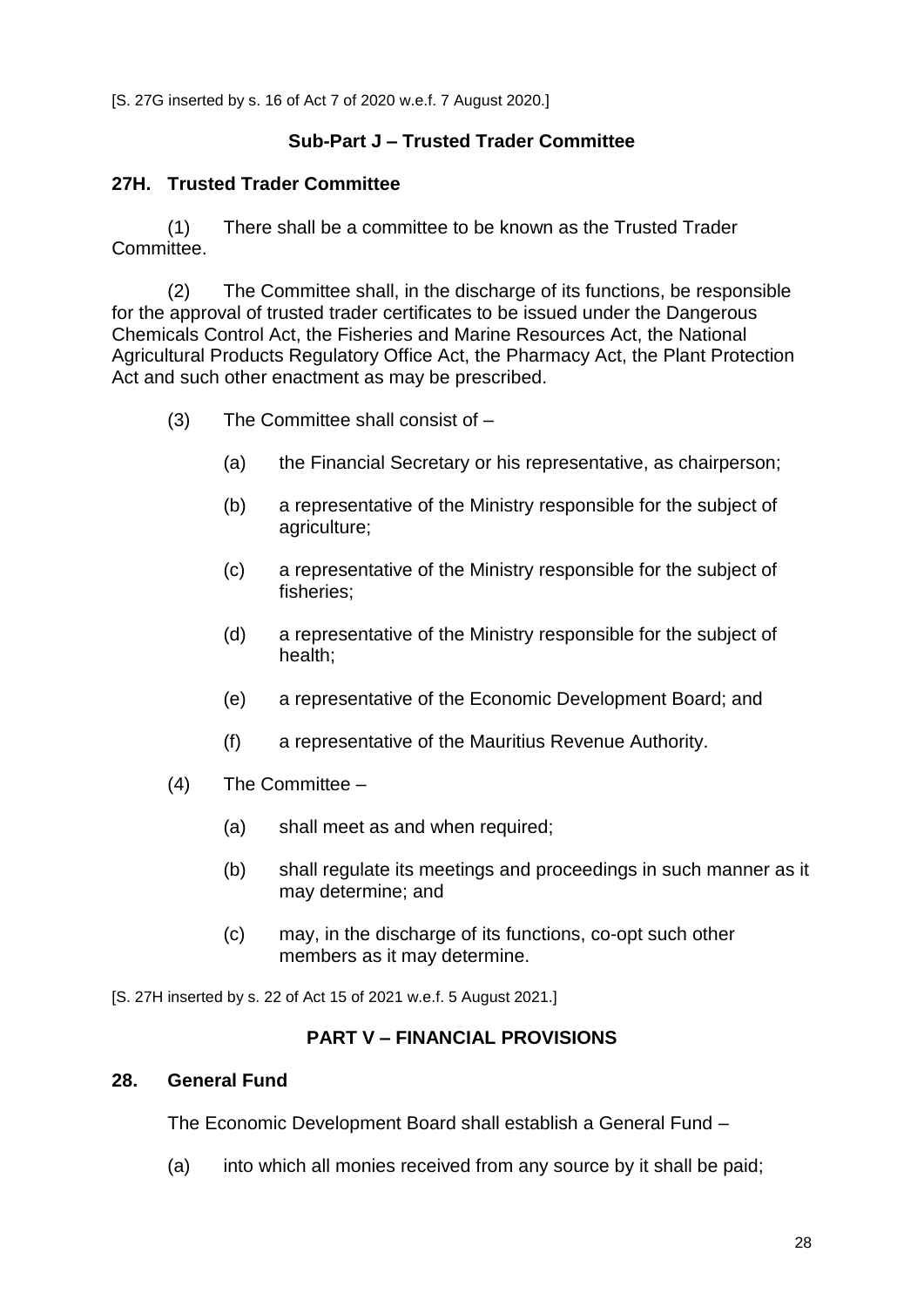(b) out of which all payments required to be made for the purposes of this Act by it shall be effected.

(s. 28 came into operation on 7 August 2017.)

## **28A. Film Promotion Fund**

(1) The Economic Development Board shall establish a Film Promotion Fund.

(2) The object of the Film Promotion Fund shall be to contribute to the financing of the Film Rebate Scheme.

- $(3)$  There shall be paid  $-$ 
	- (a) into the Film Promotion Fund
		- (i) such amount or such percentage, as may be prescribed, of net value added tax collections in every quarter;
		- (ii) by the Director-General
			- (A) the tax paid yearly under the Income Tax Act by film production and film studio companies and their employees;
			- (B) the tax withheld periodically under the Income Tax Act by film production companies;
			- (C) such percentage of the total income tax paid yearly to the Director-General, as may be prescribed;
		- (iii) such sum from the Consolidated Fund, and during such period, as the Minister responsible for the subject of finance may determine;
		- (iv) such other sum as may lawfully accrue to the Film Promotion Fund;
	- (b) out of the Film Promotion Fund, such percentage of expenses incurred by film production companies under subsection (4)(b), as the Economic Development Board may determine.
- (4) The Economic Development Board shall
	- (a) establish criteria for determining what constitutes big film projects;
	- (b) for the purpose of subsection (3)(b), determine the percentage of qualifying production expenditure incurred by film production companies, which shall be refundable.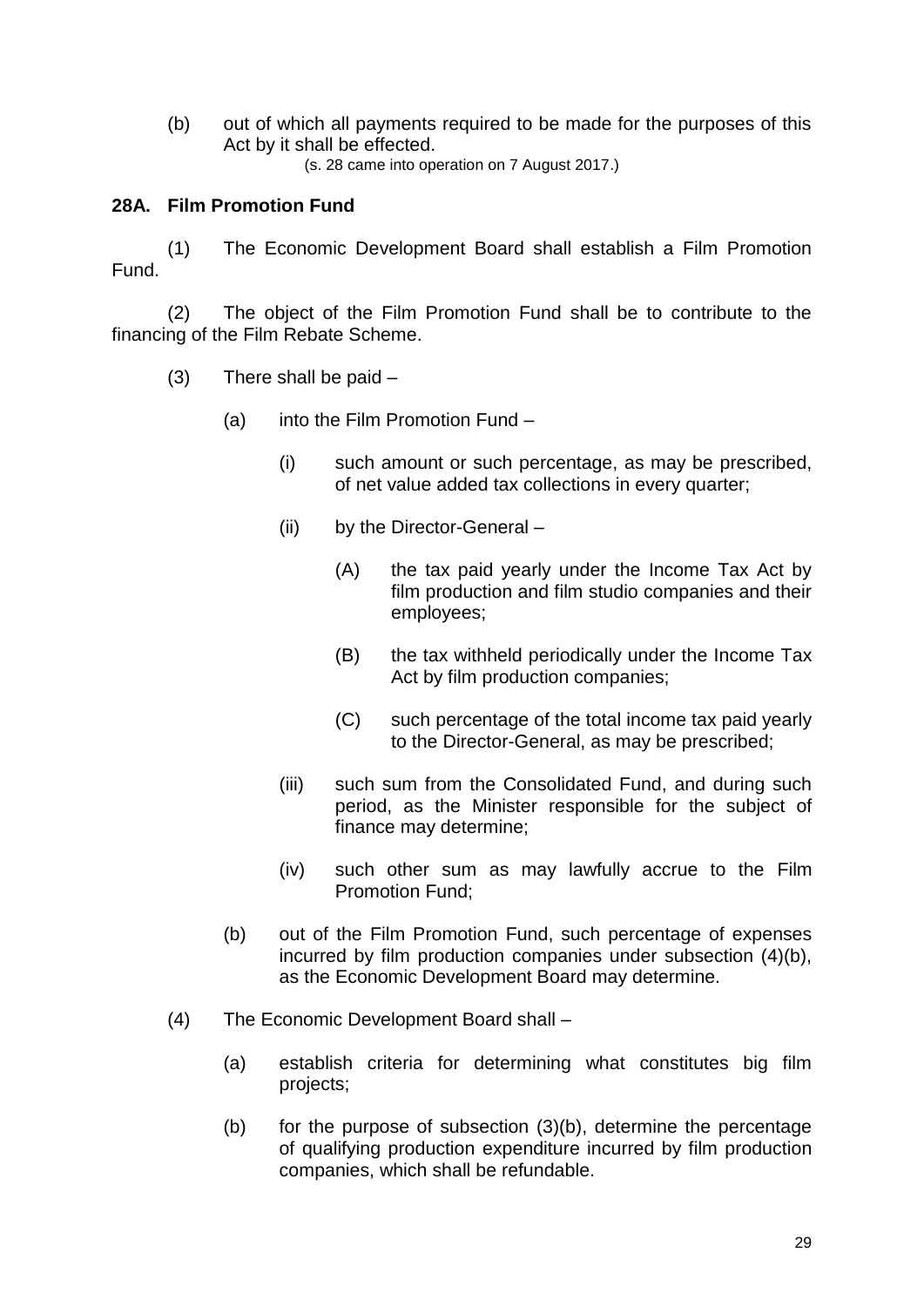$(5)$  In this section  $-$ 

"Director-General" has the same meaning as in the Mauritius Revenue Authority Act.

[S.28A inserted by s. 21 of Act 11 of 2018 w.e.f. 1 July 2018.]

#### **29. Estimate of income and expenditure**

(1) The Economic Development Board shall submit to the Minister, not later than 31 March in every year, an estimate of its income and expenditure in respect of the following financial year for his approval.

(2) Where the Minister gives his approval under subsection (1), he may –

- (a) approve only part of the expenditure under any item; and
- (b) direct the Economic Development Board to amend the estimate in respect of any item in such manner as he may determine. (S. 29 came into operation on 15 January 2018.)

#### **PART VI – MISCELLANEOUS**

#### **30. Declaration of assets**

(1) Every member of the Board, the Chief Executive Officer, every Head of such Directorates as may be set up and every employee holding such managerial position as may be prescribed shall file with the Economic Development Board, not later than 30 days from his appointment or transfer, as the case may be, a declaration of his assets and liabilities in the form set out in the Third Schedule.

[Amended 7/2020 (cio 7/8/2020); 15/21 (cio 5/8/21).]

(2) Every person referred to in subsection (1) shall make a fresh declaration of his assets and liabilities, every year, and also on the expiry of his employment or termination of his employment on any ground.

(3) No declaration of assets filed under subsection (1) or (2) shall be disclosed to any person except with the consent of the Chairperson, member of the Board, Chief Executive Officer or employee concerned or, on reasonable grounds being shown, by order of a Judge.

[Amended 15/21 (cio 5/8/21).]

[S. 30 came into operation on 7 August 2017; amended by s. 16 of Act 7 of 2020 w.e.f. 7 August 2020; s.22 of Act 15 of 2021 w.e.f. 5 August 2021).]

#### **31. Disqualification**

A person shall be disqualified as member of the board or Chief Executive Officer if he –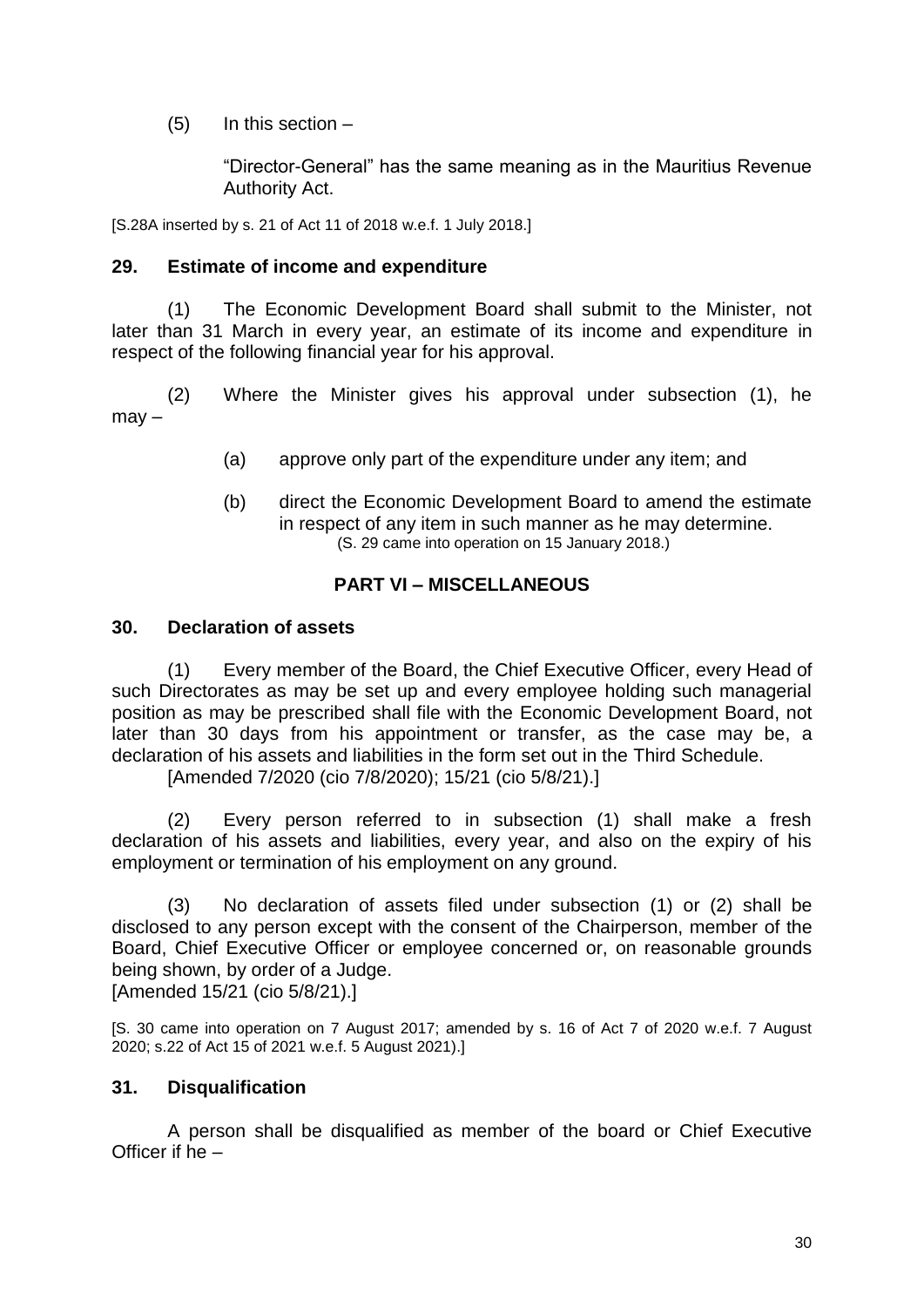- (a) commits any default or breach of trust or is guilty of serious misconduct in the discharge of his functions under this Act or has otherwise engaged in conduct which, in the opinion of the Prime Minister or Board, as the case may be, renders him unfit to be appointed or to continue in office;
- (b) is convicted of an offence of such nature as, in the opinion of the Prime Minister or Board, as the case may be, renders him unfit to continue in office; or
- (c) is suffering from such mental or physical infirmity as to render him unfit to discharge his functions under this Act. (S. 31came into operation on 7 August 2017.)

[S. 31 amended by s.22 of Act 15 of 2021 w.e.f. 5 August 2021.]

#### **32. Resignation**

Any member of the Board or the Chief Executive Officer may resign from his office by giving at least one month's notice in writing of his intention to resign, in the case of –

- (a) the Chairperson, to the President;
- (b) other members of the Board, to the Prime Minister; and
- (c) the Chief Executive Officer, to the Board. (S. 32 came into operation on 7 August 2017.)

[S. 32 amended by s. 22 of 15 of 2021 w.e.f. 5 August 2021.]

#### **33. Protection from liability**

No liability, civil or criminal, shall be incurred by the Economic Development Board, a member of the Board, an employee, the Chief Executive Officer or a member of any subcommittee, Commission, Council or technical committee in respect of any act done or omitted in good faith in the discharge of its or his functions or exercise of powers under this Act.

(S. 33 came into operation on 7 August 2017.)

[S. 33 amended by s 22 of Act 15 of 2021 w.e.f. 5 August 2021.]

#### **34. Execution of documents**

(1) Subject to subsection (2), all documents shall be deemed to be executed by, or on behalf of, the Economic Development Board if signed by the Chairperson or the Chief Executive Officer or any of their representatives.

(2) Every cheque of the Economic Development Board shall be signed by any 2 of the following persons –

(a) the Chairperson or his representative;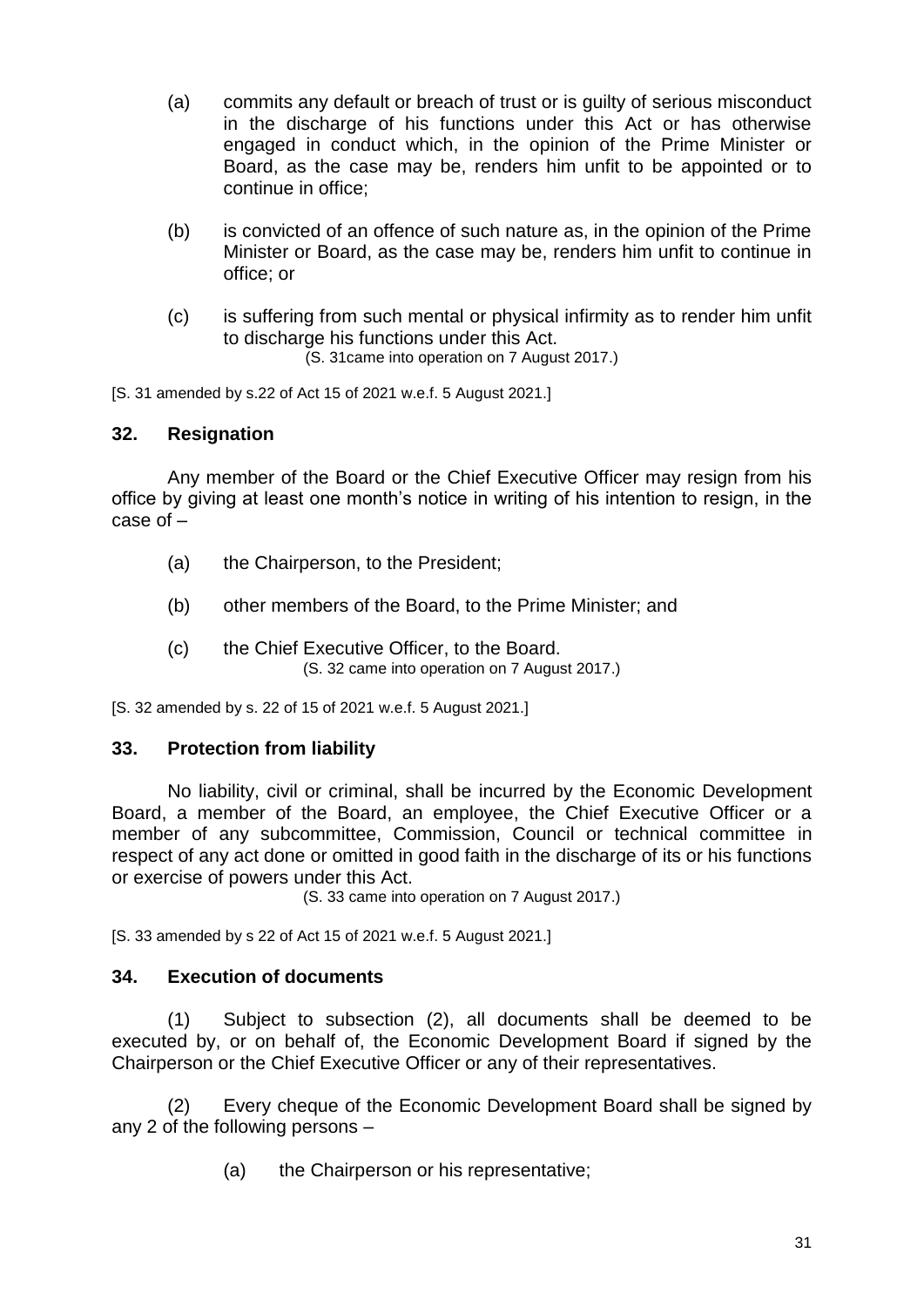- (b) the Chief Executive Officer or his representative; or
- (c) such other person as the Board may appoint for that purpose.

[S. 34 repealed and replaced by s.22 of Act 15 of 2021 w.e.f. 5 August 2021.]

#### **35. Annual report**

(1) The Economic Development Board shall, in accordance with the Statutory Bodies (Accounts and Audit) Act, prepare an annual report and submit it to the Minister, together with an audited statement of accounts on the operations of the Economic Development Board, in respect of every financial year.

(2) The Minister shall, at the earliest available opportunity, lay a copy of the annual report and audited accounts of the Economic Development Board before the Assembly.

(3) The auditor to be appointed under section 5(1) of the Statutory Bodies (Accounts and Audit) Act shall be the Director of Audit.

(S. 35 came into operation on 15 January 2018.)

#### **36. Exemption**

(1) The Economic Development Board shall be exempt from the payment of any duty, levy, rate, charge, fee or tax.

(2) No stamp duty or registration fee shall be payable in respect of any document signed or executed by the Economic Development Board or under which the Economic Development Board is a beneficiary.

(S. 36 came into operation on 7 August 2017.)

## **37. Donations**

Article 910 of the Code Civil Mauricien shall not apply to the Economic Development Board.

(S. 37 came into operation on 7 August 2017.)

#### **38. Confidentiality**

(1) Subject to subsection (2), the Chief Executive Officer and every member of the Board, employee or member of any subcommittee, commission, Council and technical committee set up by the Economic Development Board shall, during or after his period of service with the Economic Development Board, maintain the confidentiality of any matter relating to this Act which comes to his knowledge. [amended 15/21 (cio 5/8/210.]

(2) No person shall disclose to any other person any matter relating to this Act which comes to his knowledge in the performance of his duties except –

(a) for the purpose of administering this Act;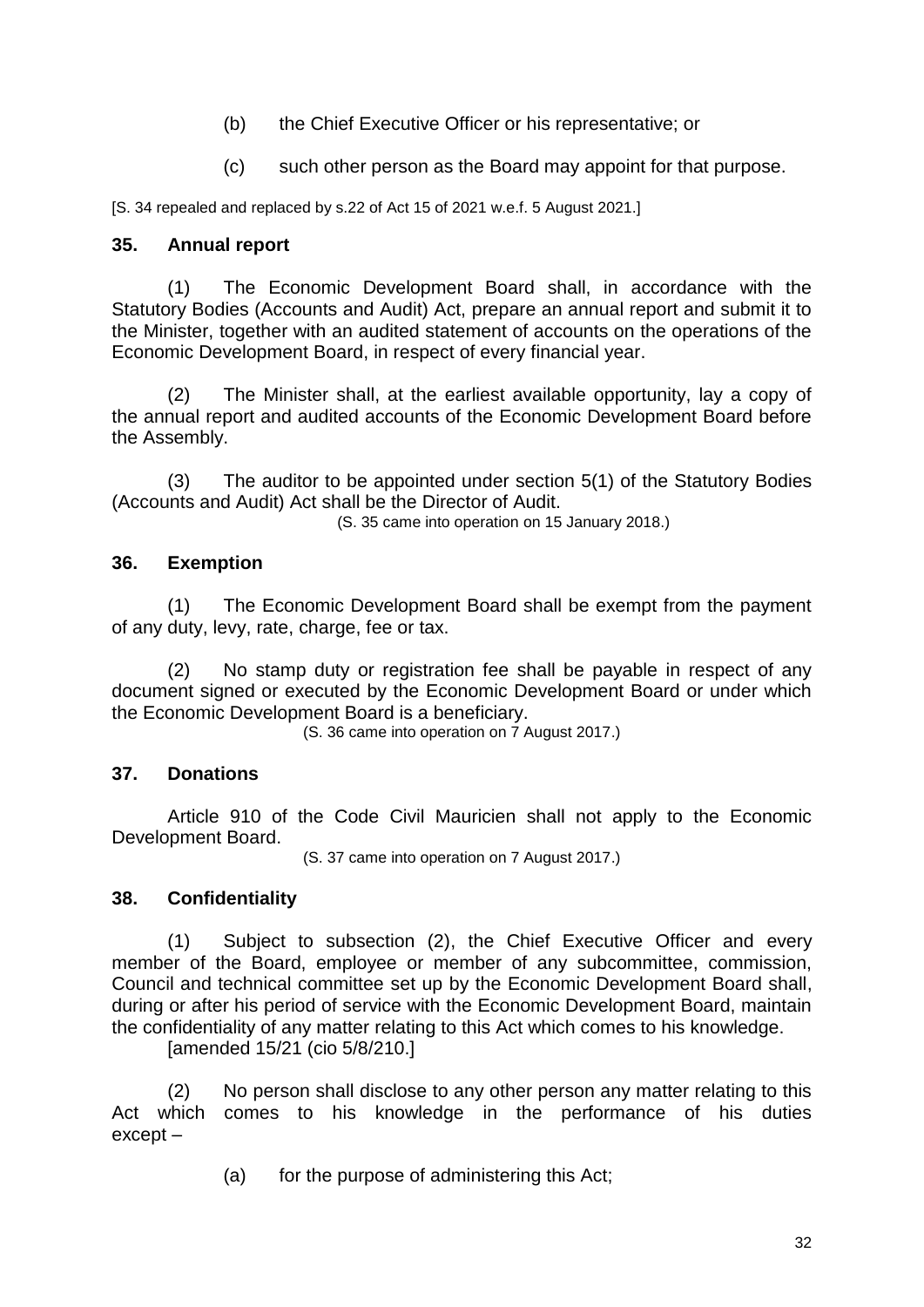- (b) where he is required to do so by law; or
- (c) where he is authorised to do so by the Minister. (S. 38 came into operation on 7 August 2017.)

#### **38A. Exchange of Information**

Notwithstanding section 38, the Economic Development Board may exchange information with a public sector agency.

[S.38A inserted by s. 22 of Act 15 of 2021 w.e.f. 5 August 2021.]

#### **39. Offences**

(1) Any person who contravenes this Act or any regulations made under it shall commit an offence and shall, on conviction, be liable to a fine not exceeding 100,000 rupees and to imprisonment for a term not exceeding 3 years.

(2) Any person who, for the purposes of this Act, gives any information, particulars or documents or makes any statement which is false or misleading in any material particular shall commit an offence and shall, on conviction, be liable to a fine not exceeding 500,000 rupees and to imprisonment for a term not exceeding 5 years. (S. 39 came into operation on 7 August 2017.)

#### **40. Regulations**

(1) The Minister may make such regulations as he thinks fit for the purposes of this Act.

- (2) Any regulations made under subsection  $(1)$  may provide for  $-$ 
	- (a) the levying of fees and taking of charges;
	- (b) the administration of any Scheme, including any obligation on, or a package of, fiscal and other incentives to a person registered under that Scheme;
	- (c) the amendment of the Schedules; and
	- (d) any matter necessary for, or consequential to, the implementation of this Act. (S. 40 came into operation on 7 August 2017.)

#### **41. Repeal**

- (1) Part XIA of the Financial Services Act is repealed.
- (2) The Investment Promotion Act is repealed. (S. 41 came into operation on 15 January 2018.)

#### **42. Consequential amendments**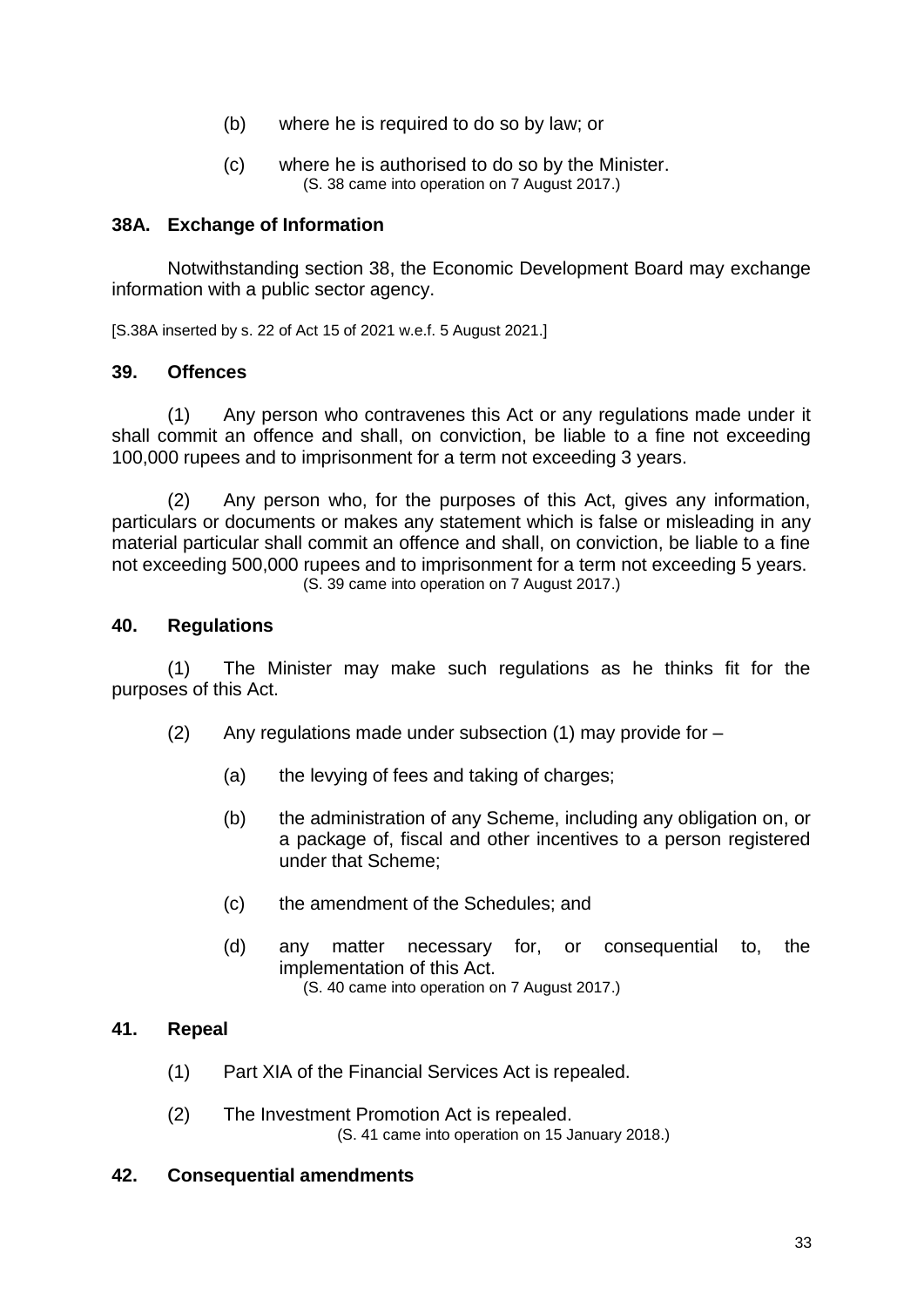(1) This section shall be in addition to, and not in derogation from, section 43(10).

(2) The Customs Act is amended, in section 168(1), by deleting the words "Investment Promotion Act" and replacing them by the words "Economic Development Board Act 2017".

- (3) The Environment Protection Act is amended
	- (a) in section  $2 -$ 
		- (i) by deleting the definition of "Board of Investment";
		- (ii) by inserting, in the appropriate alphabetical order, the following new definition –

- (b) by deleting the words "Board of Investment" wherever they appear and replacing them by the words "Economic Development Board".
- (4) The Fashion and Design Institute Act is amended
	- (a) in section 11(1), by repealing paragraph (e) and replacing it by the following paragraph –
		- (e) the Chief Executive Officer of the Economic Development Board or his representative;
	- (b) in section 30(1) and (12), by deleting the words "Enterprise Mauritius" and replacing them by the words "the Economic Development Board".
- (5) The Fisheries and Marine Resources Act is amended
	- (a) in section  $8B -$ 
		- (i) in subsection  $(2)$ 
			- (A) by repealing paragraph (a) and replacing it by the following paragraph –
				- (a) be made to the Chief Executive Officer of the Economic Development Board established under the Economic Development Board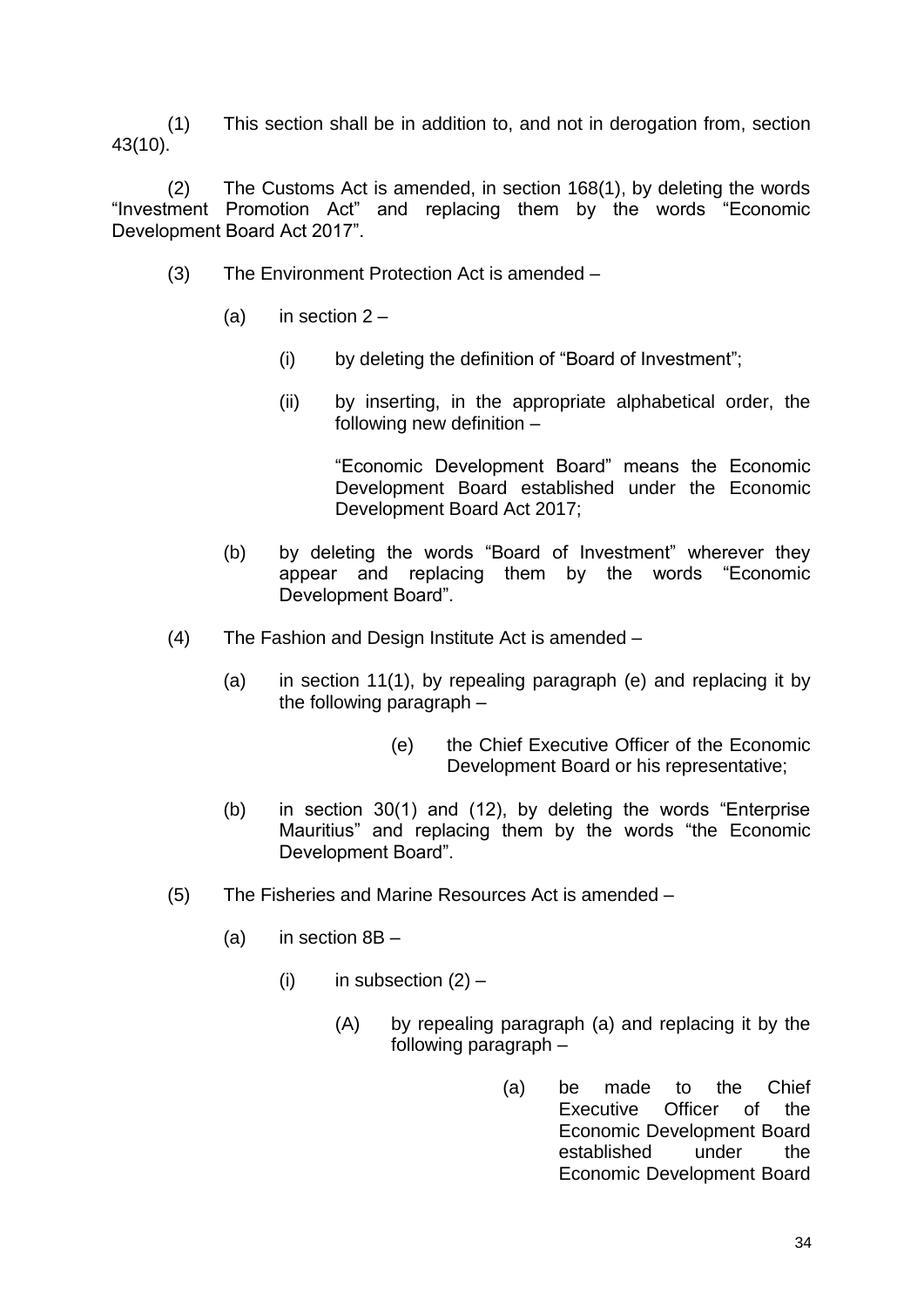Act 2017, in such form and manner as he may determine; and

- (B) in paragraph (c), by deleting the words "section 18B of the Investment Promotion Act" and replacing them by the words "the Economic Development Board Act 2017";
- (ii) in subsections (3) and (4), by deleting the words "Managing Director of the Board of Investment" and replacing them by the words "Chief Executive Officer of the Economic Development Board";
- (b) in section 8C(2), by deleting the words "Board of Investment" and replacing them by the words "Economic Development Board".
- (6) The Freeport Act is amended
	- (a) in section  $2 -$ 
		- (i) by deleting the definitions of "Board of investment" and "Managing Director";
		- (ii) by inserting, in the appropriate alphabetical order, the following new definitions –

"Chief Executive Officer" means the Chief Executive Officer of the Economic Development Board;

- (b) in sections  $4(2)$ , 6,  $7(3)(a)$  and  $(ba)(ii)$ ,  $(5)(a)(i)$  and  $(ii)$  and  $(6)$ , by deleting the words "Board of Investment" and replacing them by the words "Economic Development Board";
- (c) in section  $9 -$ 
	- (i) in subsections (1) and (2), by deleting the words "Investment Promotion Act" and replacing them by the words "Economic Development Board Act 2017";
	- (ii) in subsections  $(4)$ ,  $(5)$ ,  $(6)(b)$  and  $(7)$ , by deleting the words "Managing Director" and replacing them by the words "Chief Executive Officer";
- (d) in section  $10 -$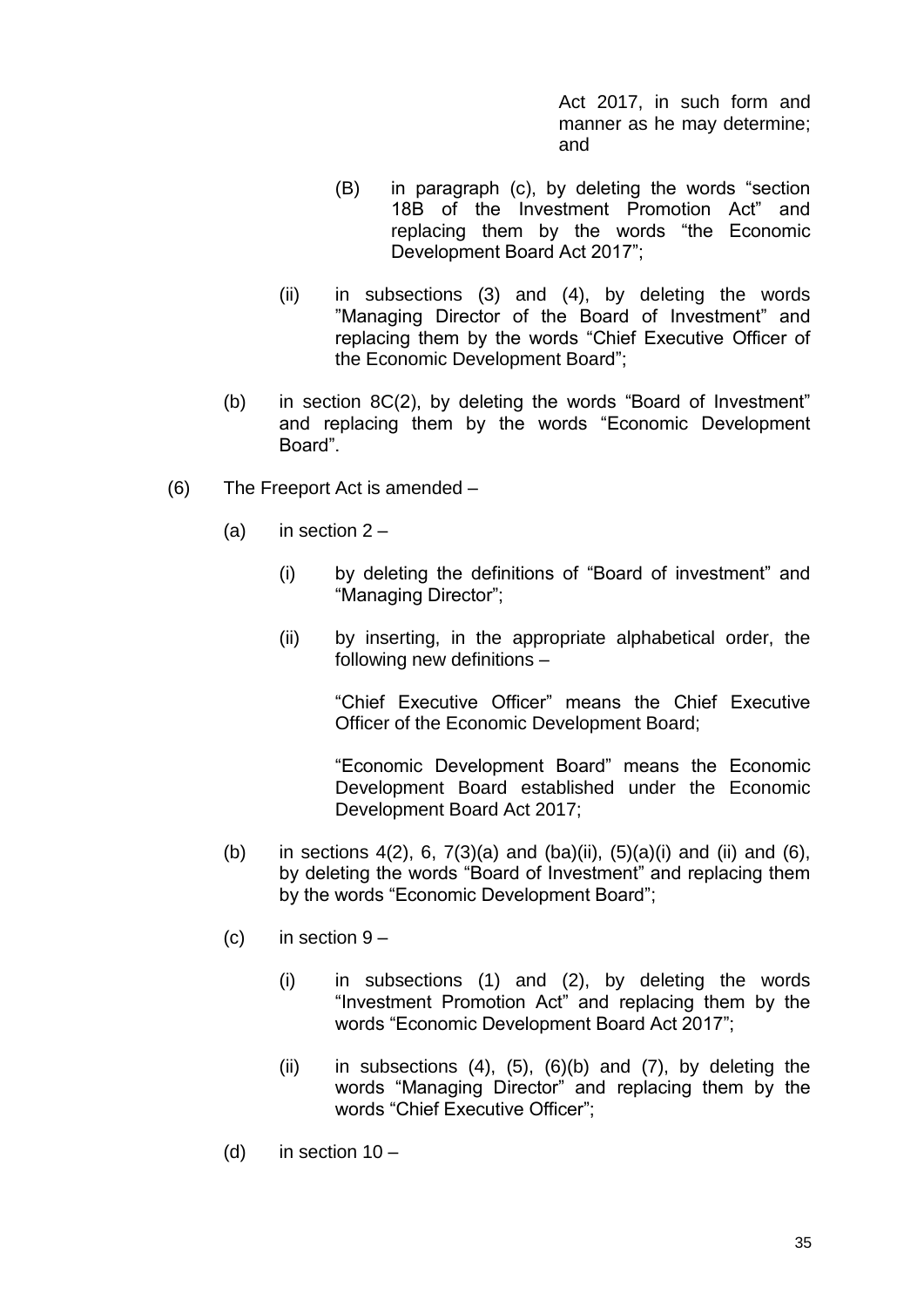- (i) in subsection (1), by deleting the words "Board of Investment" and "Managing Director" and replacing them by the words "Economic Development Board" and "Chief Executive Officer", respectively;
- (ii) in subsection (2), by deleting the words "Board of Investment" and replacing them by the words "Economic Development Board";
- (e) in section 11(1), by deleting the words "Board of Investment" and "Managing Director" and replacing them by the words "Economic Development Board" and "Chief Executive Officer", respectively;
- (f) in section 12(1), by deleting the words "Managing Director" wherever they appear and replacing them by the words "Chief Executive Officer";
- (g) in sections 13, 14(3), 15(1)(a) to (c), 20(4) and (5) and 21, by deleting the words "Managing Director" and replacing them by the words "Chief Executive Officer";
- (h) in section 22(1)(d), by deleting the words "Managing Director" and "Board of Investment" and replacing them by the words "Chief Executive Officer" and "Economic Development Board", respectively;
- (i) in section  $24(1)(b)$ , by deleting the words "Board of Investment" and replacing them by the words "Economic Development Board";
- (i) in section  $26 -$ 
	- (i) in subsections (1) and (10), by deleting the words "Board of Investment" wherever they appear and replacing them by the words "Economic Development Board";
	- (ii) in subsection (11), by deleting the words "Managing Director" and replacing them by the words "Chief Executive Officer";
- $(k)$  in the First Schedule and in item  $3(l)(ii)$  of the Second Schedule, by deleting the words "Board of Investment" and replacing them by the words "Economic Development Board".
- (7) The Immigration Act is amended
	- (a) in section  $2 -$ 
		- (i) by deleting the definition of "Board of investment";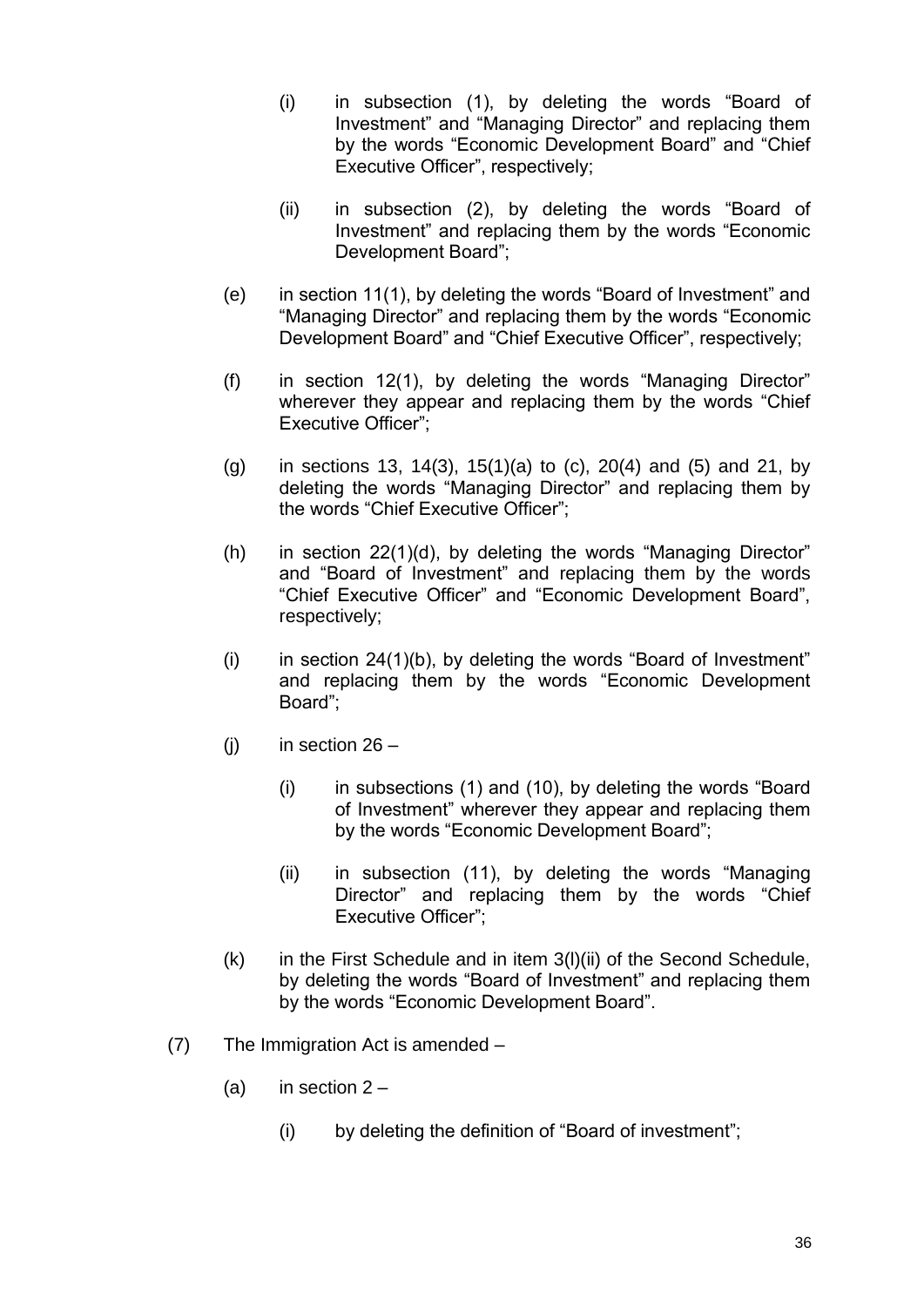- (ii) in the definition of "investor", by deleting the words "Board of Investment" and replacing them by the words "Economic Development Board";
- (iii) in the definition of "Mauritian Diaspora Scheme", by deleting the words "Investment Promotion Act" and replacing them by the words "Economic Development Board Act 2017";
- (iv) in the definition of "professional", by deleting the words "Board of Investment" and replacing them by the words "Economic Development Board";
- (v) in the definition of "Property Development Scheme", by deleting the words "Investment Promotion Act" and replacing them by the words "Economic Development Board Act 2017";
- (vi) in the definitions of "retired non-citizen" and "selfemployed non-citizen", by deleting the words "Board of Investment" and replacing them by the words "Economic Development Board";
- (vii) in the definition of "Smart City Scheme" by deleting the words "Investment Promotion Act" and replacing them by the words "Economic Development Board Act 2017";
- (viii) by inserting, in the appropriate alphabetical order, the following new definition –

- (b) in section  $5 -$ 
	- (i) in subsection (1)(ha), by deleting the words "Board of Investment under the Investment Promotion Act" and replacing them by the words "Economic Development Board";
	- $(ii)$  in subsection  $(3)(a)$ , by deleting the words "Investment" Promotion Act" and replacing them by the words "Economic Development Board Act 2017";
- $(c)$  in section  $5A -$ 
	- $(i)$  in subsection  $(1)(aa)$ , by deleting the words "Part IV of the Schedule to the Investment Promotion Act" and replacing them by the words "the Schedule";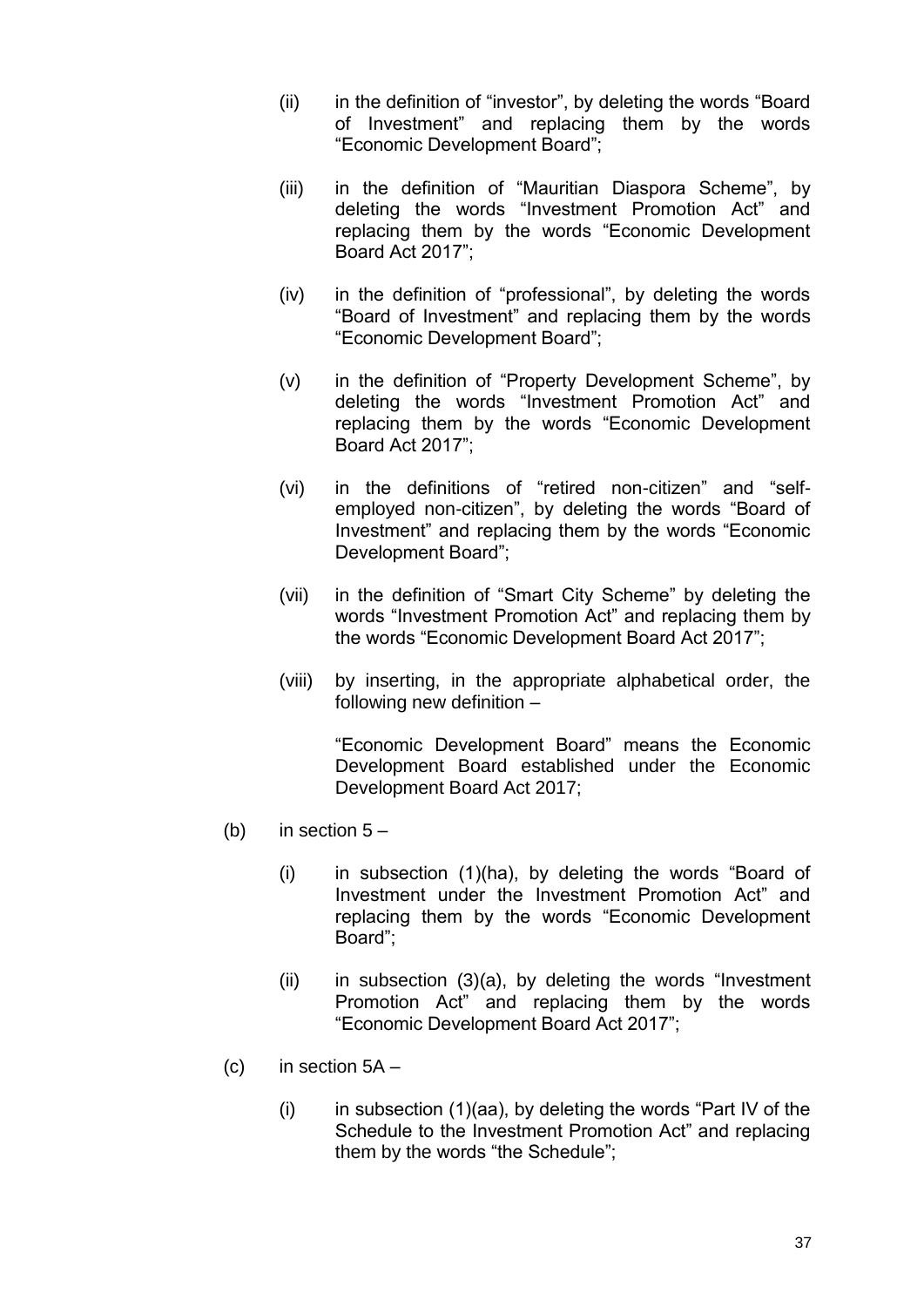- $(ii)$  in subsection  $(5)(a)$ , by deleting the words "Part III of the Schedule to the Investment Promotion Act" and replacing them by the words "items 1 and 3 of Part II of the First Schedule to the Economic Development Board Act 2017";
- (iii) in subsection (5A), by deleting the words "Part I of the Schedule to the Investment Promotion Act" and replacing them by the words "Part I of the First Schedule to the Economic Development Board Act 2017";
- (d) in section 6(1A), by deleting the words "Board of Investment" and "Investment Promotion Act" and replacing them by the words "Economic Development Board" and "Economic Development Board Act 2017", respectively;
- (e) in section 6A(1)(b)(i), by deleting the words "Board of Investment" and "Investment Promotion Act" and replacing them by the words "Economic Development Board" and "Economic Development Board Act 2017", respectively;
- (f) in section  $7(1)(k)$ , by deleting the words "Investment Promotion Act" and replacing them by the words "Economic Development Board Act 2017";
- (g) in section  $9A -$ 
	- (i) in subsection  $(1)$ 
		- (A) by deleting the words "Board of Investment" wherever they appear and replacing them by the words "Economic Development Board";
		- (B) in paragraph (c), by deleting the words "Schedule to the Investment Promotion Act" and replacing them by the words "First Schedule to the Economic Development Board Act 2017";
	- (ii) in subsections  $(3)$ ,  $(4)(b)(i)$  and  $(7)$ , by deleting the words "Board of Investment" and replacing them by the words "Economic Development Board";
- (h) in sections 9B(1) and 9C(1), by deleting the words "Board of Investment" and replacing them by the words "Economic Development Board";
- (i) by adding the Schedule set out in the Third Schedule to this Act.
- (8) The Income Tax Act is amended
	- (a) in section 2, by inserting, in the appropriate alphabetical order, the following new definition –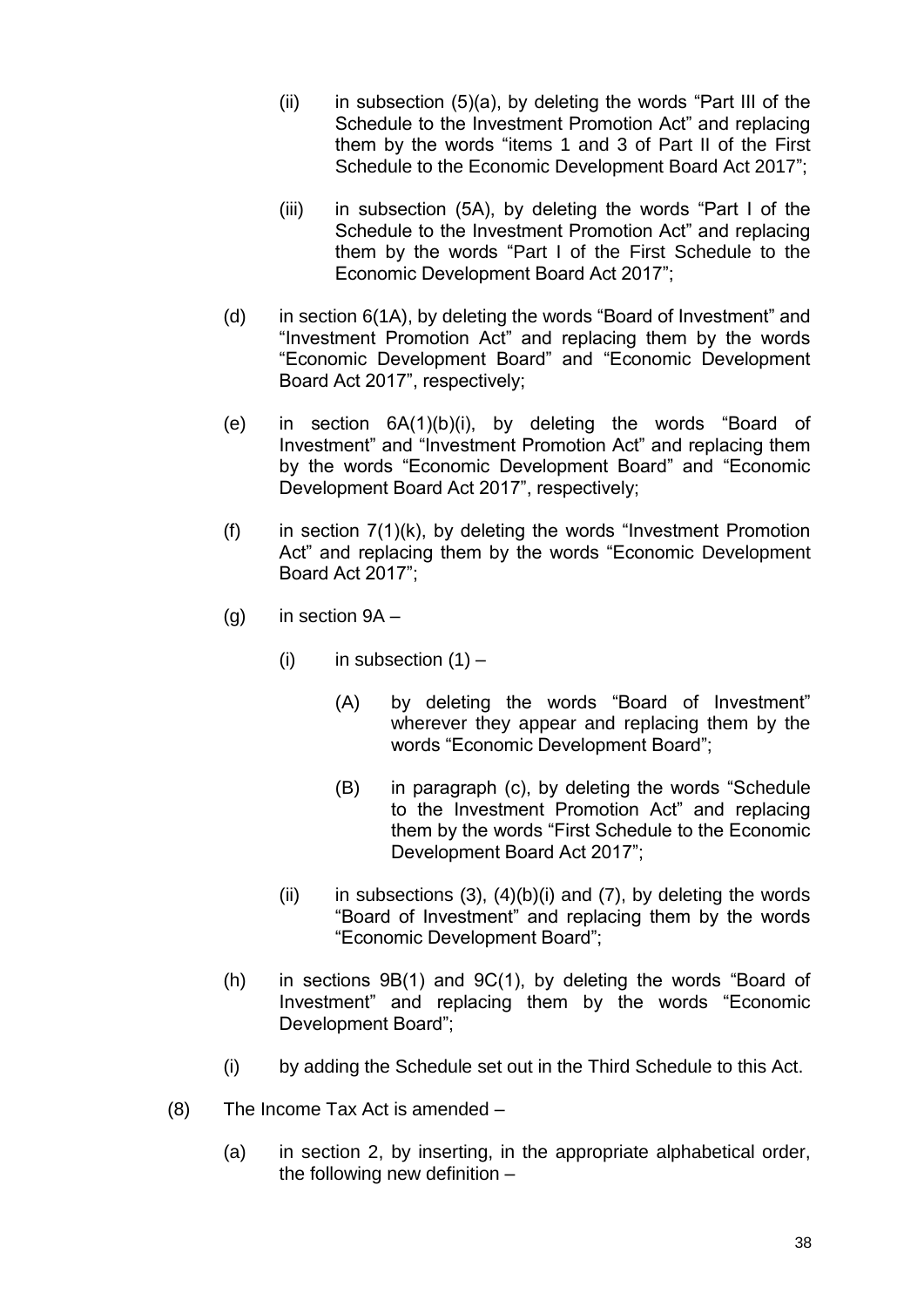"Economic Development Board" means the Economic Development Board established under the Economic Development Board Act 2017;

- (b) in section 111N(10)(c), by deleting the words "Investment Promotion Act" and replacing them by the words "Economic Development Board Act 2017";
- (c) in section  $154(2)(e)$ 
	- (i) by deleting the words "Board of Investment under the Investment Promotion Act" and replacing them by the words "Economic Development Board";
	- (ii) in subparagraph (i), by deleting the words "items 1, 2 and 3 of Part I and Part II of the Schedule to the Investment Promotion Act" and replacing them by the words "items 1, 8 and 9 of Part I, and items 1 and 3 of Part II, of the First Schedule to the Economic Development Board Act 2017";
- (d) in section 161A(2C) and (14)(a), by deleting the words "Investment Promotion Act" and replacing them by the words "Economic Development Board Act 2017";
- (e) in the Second Schedule, in Part II, in Sub-part C
	- $(i)$  in item 13(a), by deleting the words "Board of Investment established under the Investment Promotion Act" and replacing them by the words "Economic Development Board";
	- (ii) in item 27, by deleting the words "Investment Promotion Act" and replacing them by the words "Economic Development Board Act 2017";
	- (iii) in item 31(1), by deleting the words "Board of Investment" wherever they appear and replacing them by the words "Economic Development Board";
	- (iv) in item 32, by deleting the words "Board of Investment" and replacing them by the words "Economic Development Board".

(9) The Jewellery Act is amended, in section 5(2)(e), by deleting the words "Enterprise Mauritius" and replacing them by the words "the Economic Development Board".

- (10) The Land (Duties and Taxes) Act is amended
	- (a) in section  $2 -$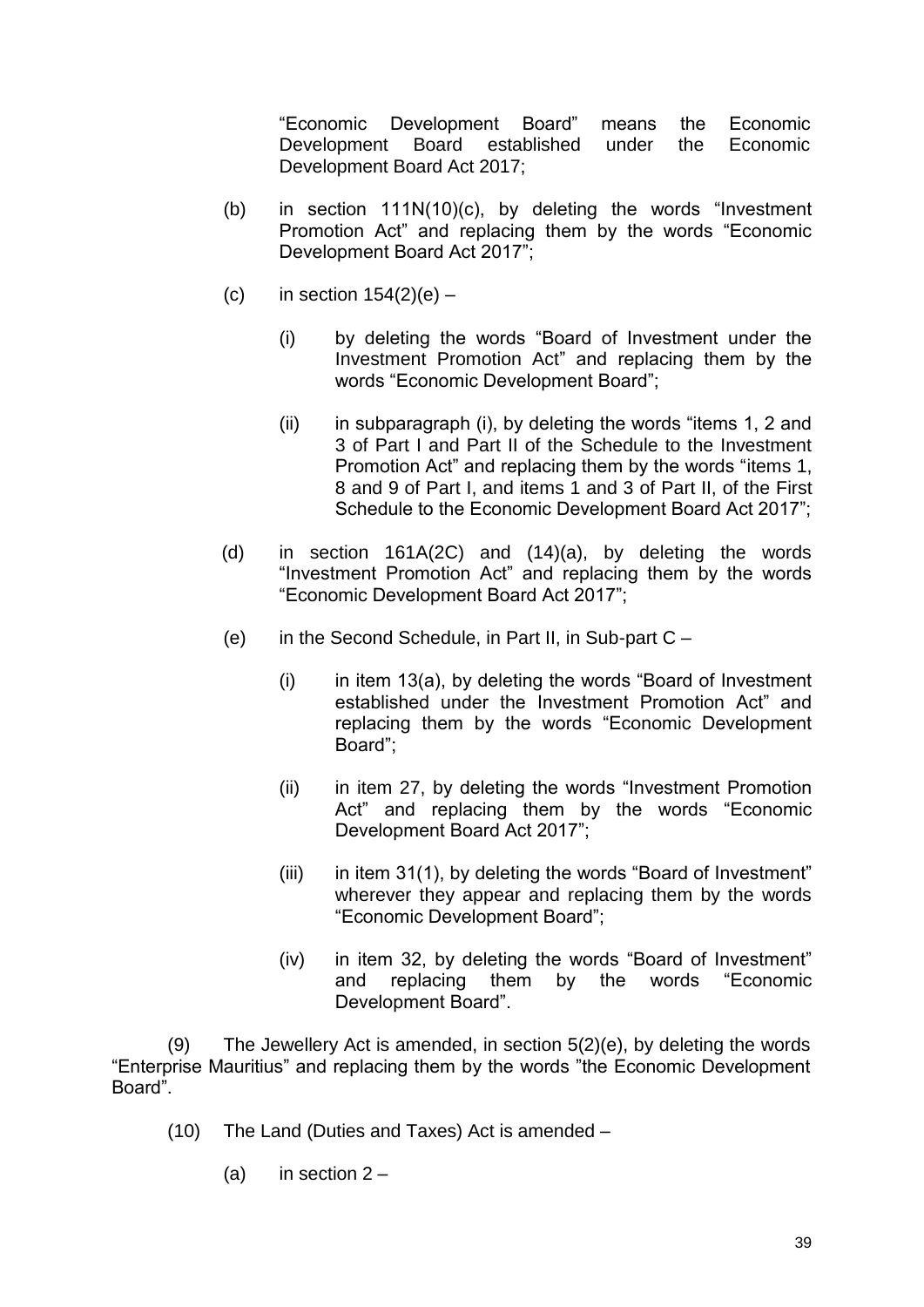- (i) in the definition of "deed of transfer", in paragraph (l), by deleting the words "Investment Promotion Act" and replacing them by the words "Economic Development Board Act 2017";
- (ii) in the definition of "property", in paragraph  $(b)(v)$ , by deleting the words "Investment Promotion Act" and replacing them by the words "Economic Development Board Act 2017";
- (b) in section 4(6)(a) and (6A), by deleting the words "Investment Promotion Act" and replacing them by the words "Economic Development Board Act 2017";
- (c) in sections 28(9)(b) and 39(1A), by deleting the words "Board of Investment" and replacing them by the words "Economic Development Board";
- (d) in the Eighth Schedule  $-$ 
	- (i) in paragraphs (p) and (q), by deleting the words "Investment Promotion Act" and replacing them by the words "Economic Development Board Act 2017";
	- (ii) in paragraph (zf), by deleting the words "Board of Investment" and replacing them by the words "Economic Development Board".
- (11) The Maritimes Zones Act is amended
	- (a) in section  $21A -$ 
		- (i) by deleting the definitions of "Board of Investment" and "Managing Director";
		- (ii) by inserting, in the appropriate alphabetical order, the following new definitions –

"Chief Executive Officer" means the Chief Executive Officer of the Economic Development Board;

- (b) in section  $21C -$ 
	- (i) in subsection  $(1)$  –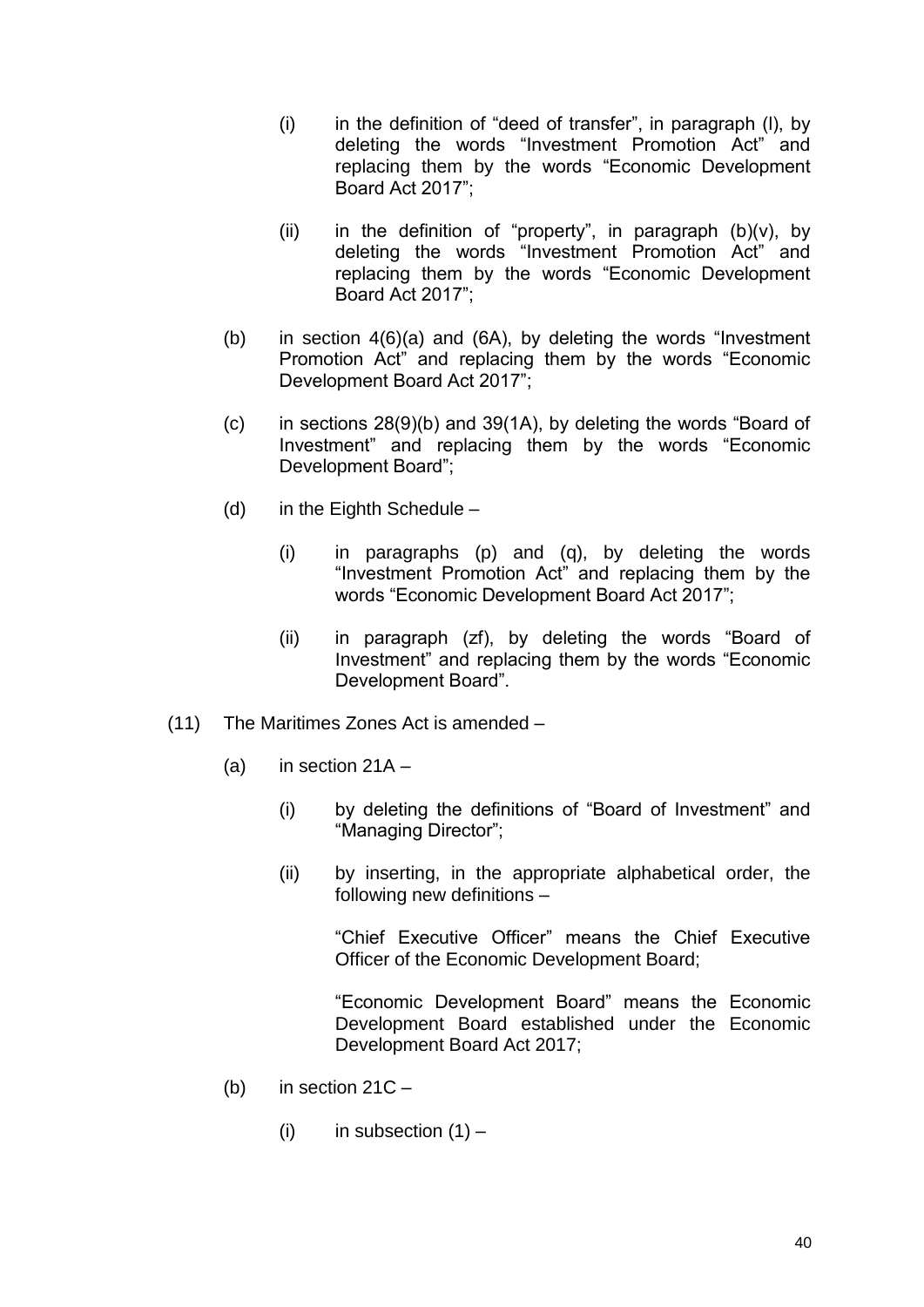- (A) in paragraph (a), by deleting the words "Managing Director" and replacing them by the words "Chief Executive Officer";
- (B) in paragraph (c), by deleting the words "section 18B of the Investment Promotion Act" and replacing them by the words "the Economic Development Board Act 2017";
- (ii) in subsections (2) and (3), by deleting the words "Board of Investment" and replacing them by the words "Economic Development Board";
- (d) in section 21D(2), by deleting the words "Board of Investment" and replacing them by the words "Economic Development Board".

(12) The Morcellement Act is amended, in the First Schedule, in paragraph (e), by deleting the words "Investment Promotion Act" and replacing them by the words "Economic Development Board Act 2017".

- (13) The Non-Citizens (Employment Restriction) Act is amended
	- (a) in section  $3(6)$ 
		- (i) by deleting the words "Managing Director of the Board of Investment" and replacing them by the words "Chief Executive Officer of the Economic Development Board";
		- (ii) by deleting the words "Investment Promotion Act" and replacing them by the words "Economic Development Board Act 2017";
	- (b) in section 4(3)(ii), by deleting eth words "Board of Investment under the Investment Promotion Act" and replacing them by the words "Economic Development Board under the Economic Development Board Act 2017".

(14) The Non-Citizens (Property Restriction) Act is amended, in section  $3(3)(c) -$ 

- (a) in subparagraph (iii), by deleting the words "Investment Promotion Act" and replacing them by the words "Economic Development Board Act 2017";
- (b) in subparagraphs (iv) and (v), by deleting the words "Board of Investment" and replacing them by the words "Economic Development Board";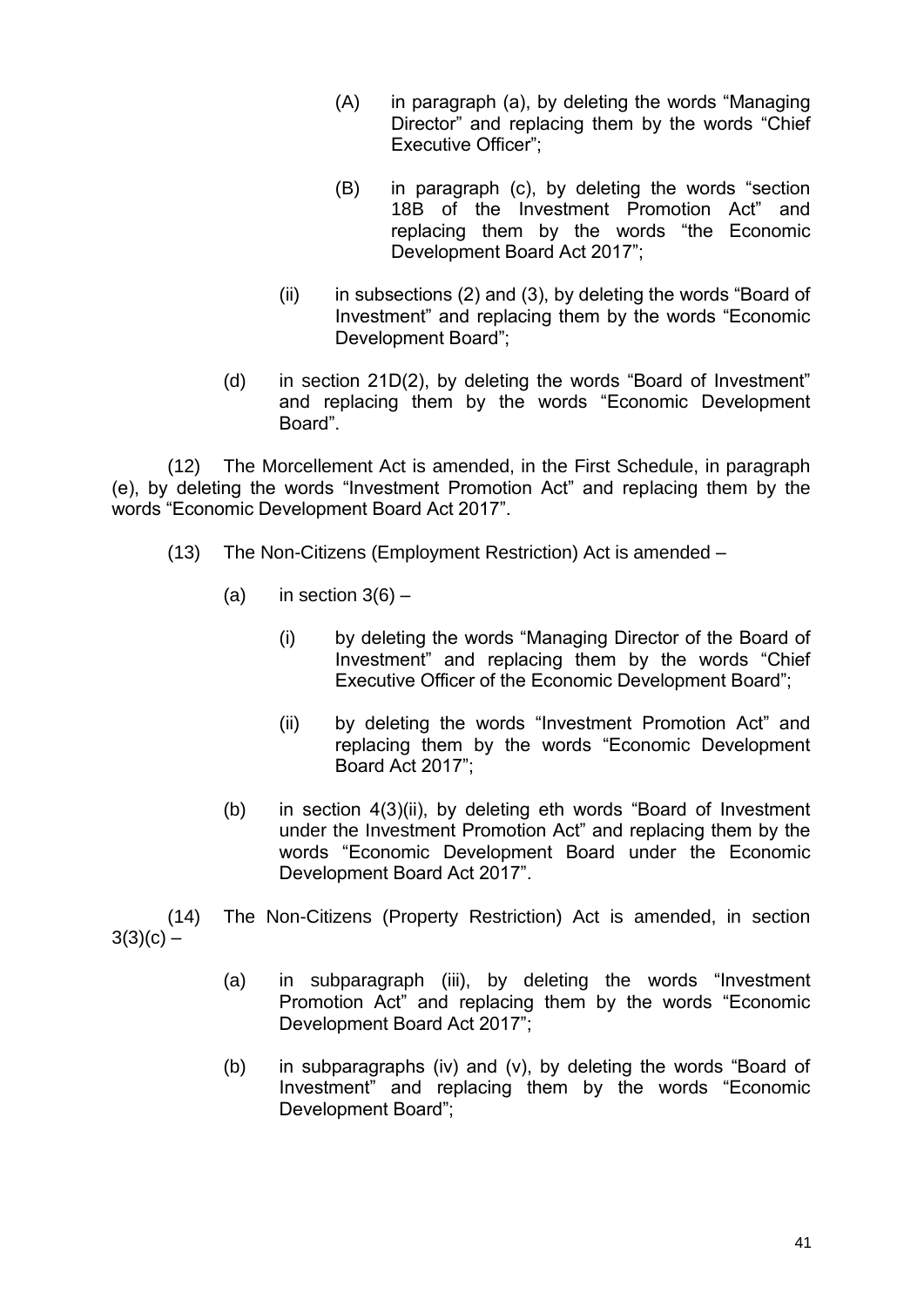(c) in subparagraph (vii), by deleting the words "Investment Promotion Act" and replacing them by the words "Economic Development Board Act 2017".

(15) The Planning and Development Act is amended, in section 46(6), by deleting the words "Investment Promotion Act" and replacing them by the words "Economic Development Board Act 2017".

(16) The Public Procurement Act is amended, in the Schedule, in Part IV, by deleting the item "Enterprise Mauritius".

- (17) The Registration Duty Act is amended
	- (a) in section  $3 -$ 
		- (i) in subsection (1A), by deleting the words "Investment Promotion Act" and replacing them by the words "Economic Development Board Act 2017";
		- (ii) in subsection (1B), by deleting the words "Investment Promotion Act" and "Board of Investment" and replacing them by the words "Economic Development Board Act 2017" and "Economic Development Board", respectively;
		- (iii) in subsection (1C), by deleting the words "Investment Promotion Act" and replacing them by the words "Economic Development Board Act 2017";
		- (iv) in subsection  $(1F)$ 
			- (A) in paragraph (a), by deleting the words "Investment Promotion Act" and replacing them by the words "Economic Development Board Act 2017";
			- (B) in paragraph (b), by deleting the words "Investment Promotion Act" and "Board of Investment" and replacing them by the words "Economic Development Board Act 2017" and "Economic Development Board", respectively;
	- (b) in section 36(1)(k), by deleting the words "Investment Promotion Act" and replacing them by the words "Economic Development Board Act 2017";
	- (c) in the First Schedule
		- (i) in Part II, in item 33, by deleting the words "Investment Promotion Act" and replacing them by the words "Economic Development Board Act 2017";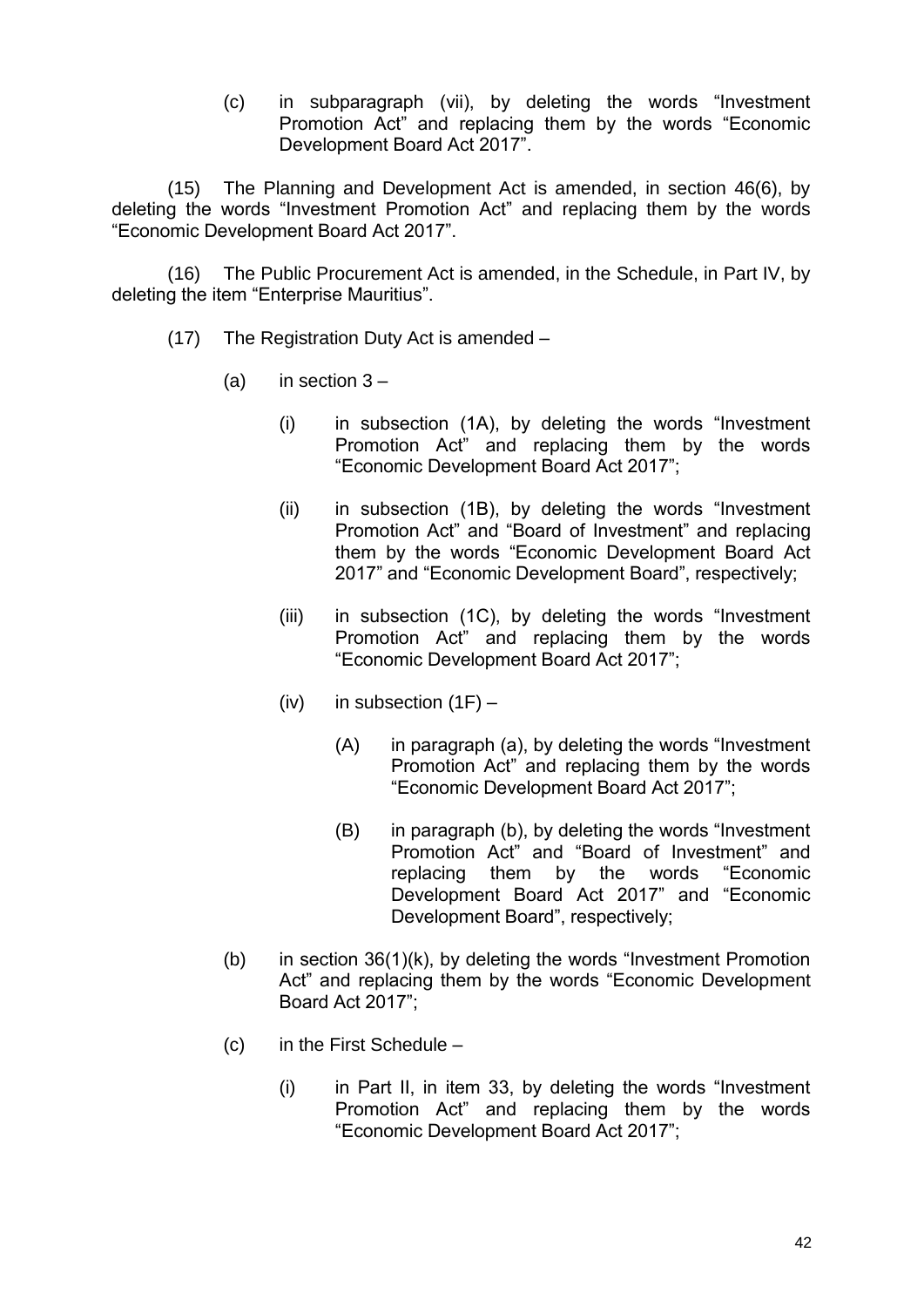- (ii) in Part III, in item 37, by deleting the words "Board of Investment" and replacing them by the words "Economic Development Board";
- (iii) in Part IV, in item 4(a) and (b), by deleting the words "Investment Promotion Act" and replacing them by the words "Economic Development Board Act 2017";
- (d) in the Second Schedule, in item 15, by deleting the words "Investment Promotion Act" and replacing them by the words "Economic Development Board Act 2017".

(18) The Small and Medium Enterprises Development Authority Act is amended –

> (a) in section 2, by inserting, in the appropriate alphabetical order, the following new definition –

"Economic Development Board" means the Economic Development Board established under the Economic Development Board Act 2017;

- (b) in section 5A
	- $(i)$  in subsection  $(5)$ , by deleting the words "IPFTC" wherever they appear and replacing them by the words "Economic Development Board";
	- (ii) by repealing subsection (6);
- $(c)$  in section  $7(2)$ , by repealing paragraph  $(e)$  and replacing it by the following paragraph –
	- (e) the Chief Executive Officer of the Economic Development Board or his representative.

(19) The Stamp Duty Act is amended, in section 3(4), by deleting the words "Investment Promotion Act" and replacing them by the words "Economic Development Board Act 2017".

- (20) The Statutory Bodies (Accounts and Audit) Act is amended
	- (a) in the First Schedule
		- (i) by deleting the item "Board of Investment" and its corresponding entry;
		- (ii) by inserting, in the appropriate alphabetical order, the following new item and its corresponding entry –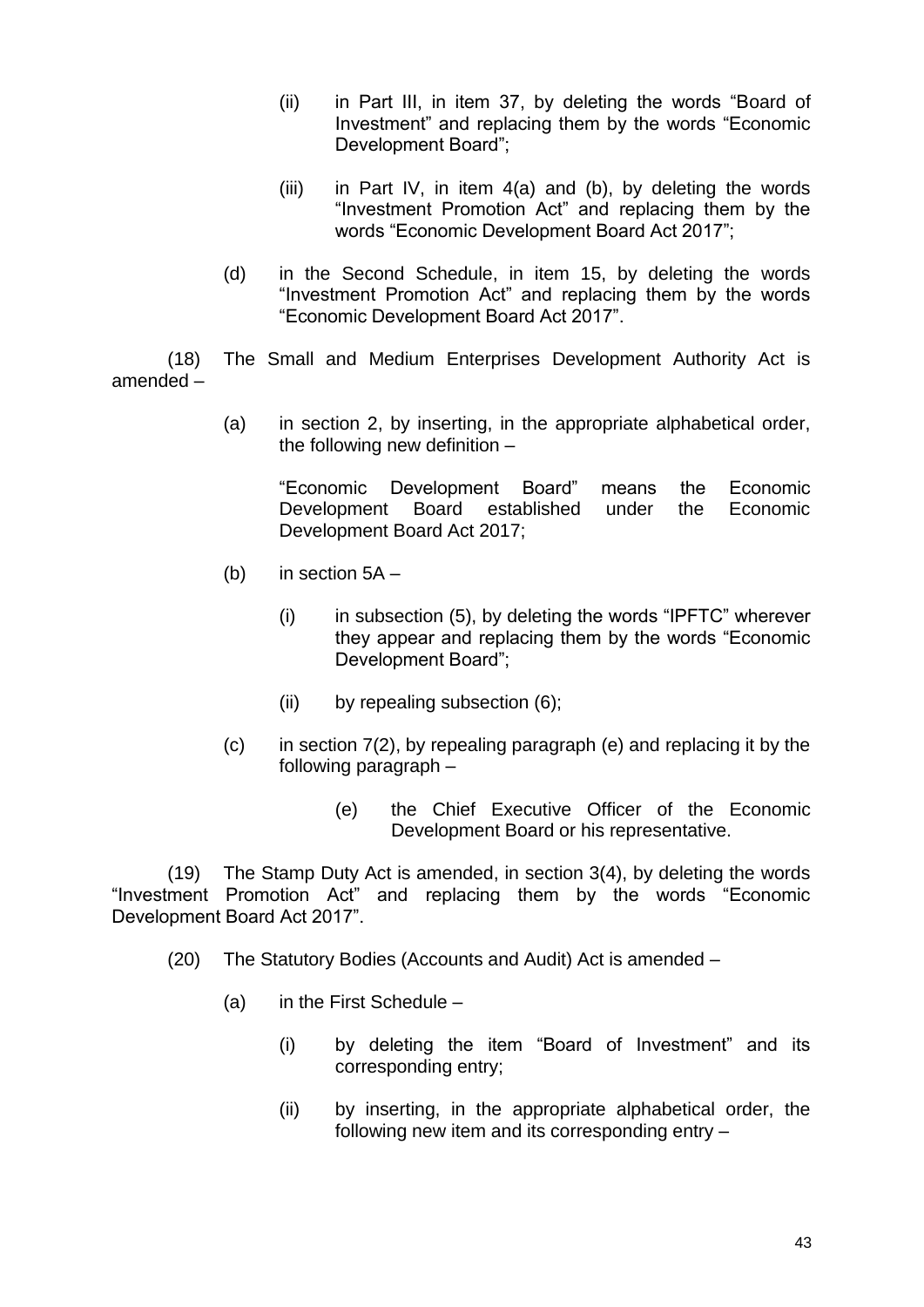Economic Development Board Economic

Development Board Act 2017

- (b) in the Second Schedule, in Part I
	- (i) by deleting the item "Board of Investment" and its corresponding entry;
	- (ii) by inserting, in the appropriate alphabetical order, the following new item and its corresponding entry –

Economic Development Board Economic

Development Board Act 2017

- (21) The Sugar Industry Efficiency Act is amended
	- (a) in section  $(2)$ 
		- (i) by deleting the definition of "Board of Investment";
		- (ii) by inserting, in the appropriate alphabetical order, the following new definition –

"Economic Development Board" means the Economic Development Board established under the Economic Development Board Act 2017;

- (b) in section  $29(1)(a)(xii)$ , (xvii), (xviii)(A) and (B), (xix) and (xx), by deleting the words "Board of Investment" wherever they appear and replacing them by the words "Economic Development Board";
- (c) in the Twelfth Schedule, in Part II, in item 1(d), by deleting the words "Investment Promotion Act" and replacing them by the words "Economic Development Board Act 2017";

(22) The Transcription and Mortgage Act is amended, in section 62(4), by deleting the words "Investment Promotion Act" and replacing them by the words "Economic Development Board Act 2017".

- (23) The Value Added Tax Act is amended
	- (a) in section 24(7A), by deleting the words "Board of Investment" and replacing them by the words "Economic Development Board";
	- (b) in the First Schedule, in item 65(b), by deleting the words "Investment Promotion Act" and replacing them by the words "Economic Development Board Act 2017";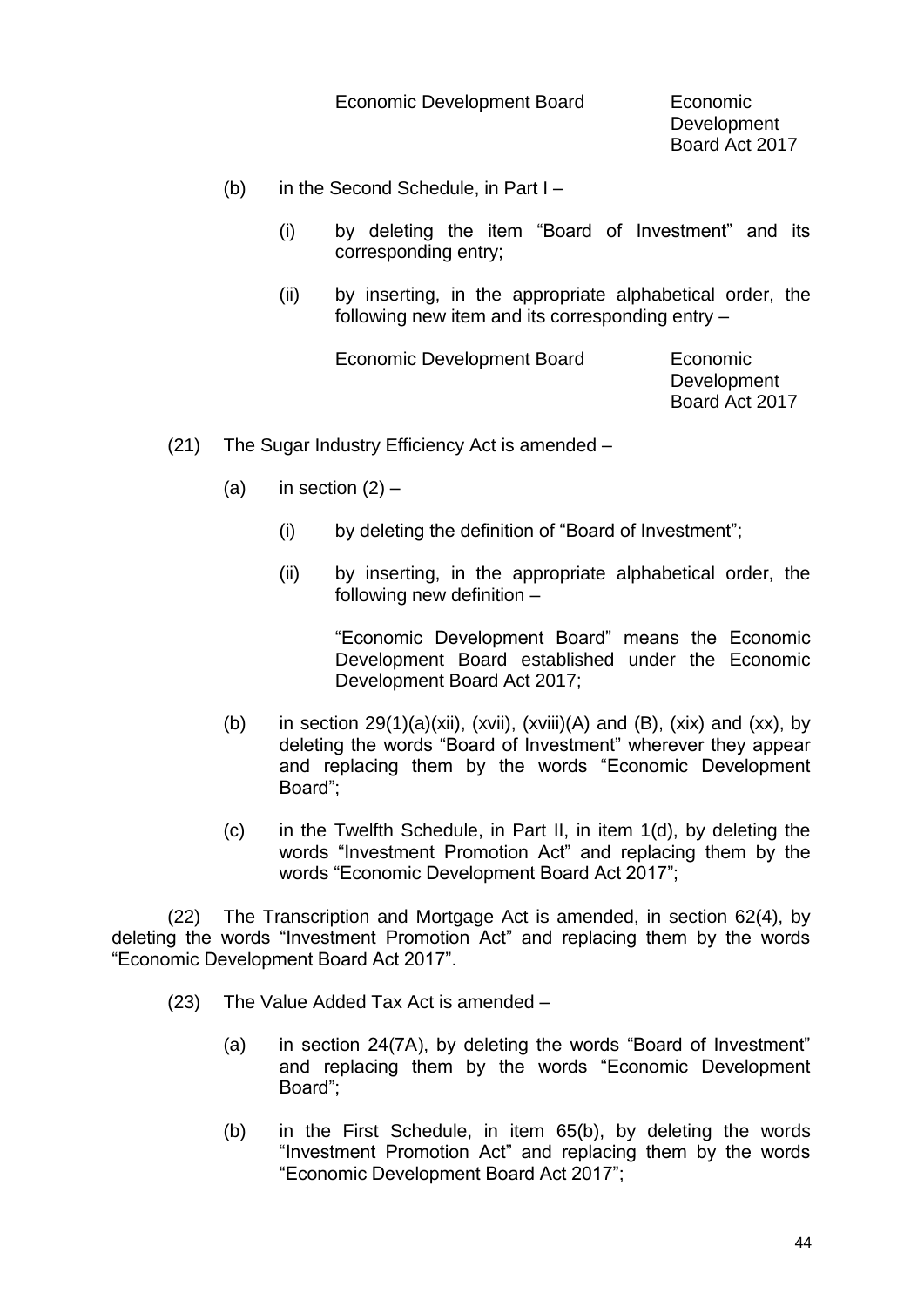- $(c)$  in the Fifth Schedule
	- (i) in item 9, by deleting the words "Investment Promotion Act" and replacing them by the words "Economic Development Board Act 2017";
	- (ii) in item 30, by deleting the words "Board of Investment" and replacing them by the words "Economic Development Board";
- (d) in the Ninth Schedule, in item 13, by deleting the words "Board of Investment under section 12 of the Investment Promotion Act" and replacing them by the words "Economic Development Board under the Economic Development Board Act 2017". (S. 42 came into operation on 15 January 2018.)

#### **43. Transitional provisions and savings**

(1) (a) Notwithstanding any other enactment, every person employed by BOI, EM and FSPA shall be dealt with in accordance with this section.

(b) Subject to paragraph (g) every person who, before the commencement of this Act, is employed on the permanent and pensionable establishment of BOI, EM and FSPA shall, on the commencement of this Act, be entitled to be transferred to the permanent and pensionable establishment of the Economic Development Board on terms and conditions which shall be not less favourable than those of his previous employment.

(c) The period of service of every person employed on the permanent and pensionable establishment of BOI, EM and FSPA who is transferred to the Economic Development Board under paragraph (b) shall be deemed to be an unbroken period of service with the Economic Development Board.

(d) Where a person employed on the permanent and pensionable establishment of BOI, EM and FSPA is transferred to the Economic Development Board under paragraph (b), his service with the Economic Development Board shall be approved service for the purposes of the Pensions Act or the Statutory Bodies Pension Fund Act, and any regulations made thereunder, as the case may be.

(e) No person employed on the permanent and pensionable establishment of BOI, EM and FSPA shall, on account of his transfer to the Economic Development Board or any resulting change in his job title, be entitled to claim that his employment has been terminated or adversely affected in breach of any enactment.

(f) Any person employed on the permanent and pensionable establishment of BOI, EM and FSPA who, within 28 days of the commencement of this Act, does not accept to be transferred to the Economic Development Board may –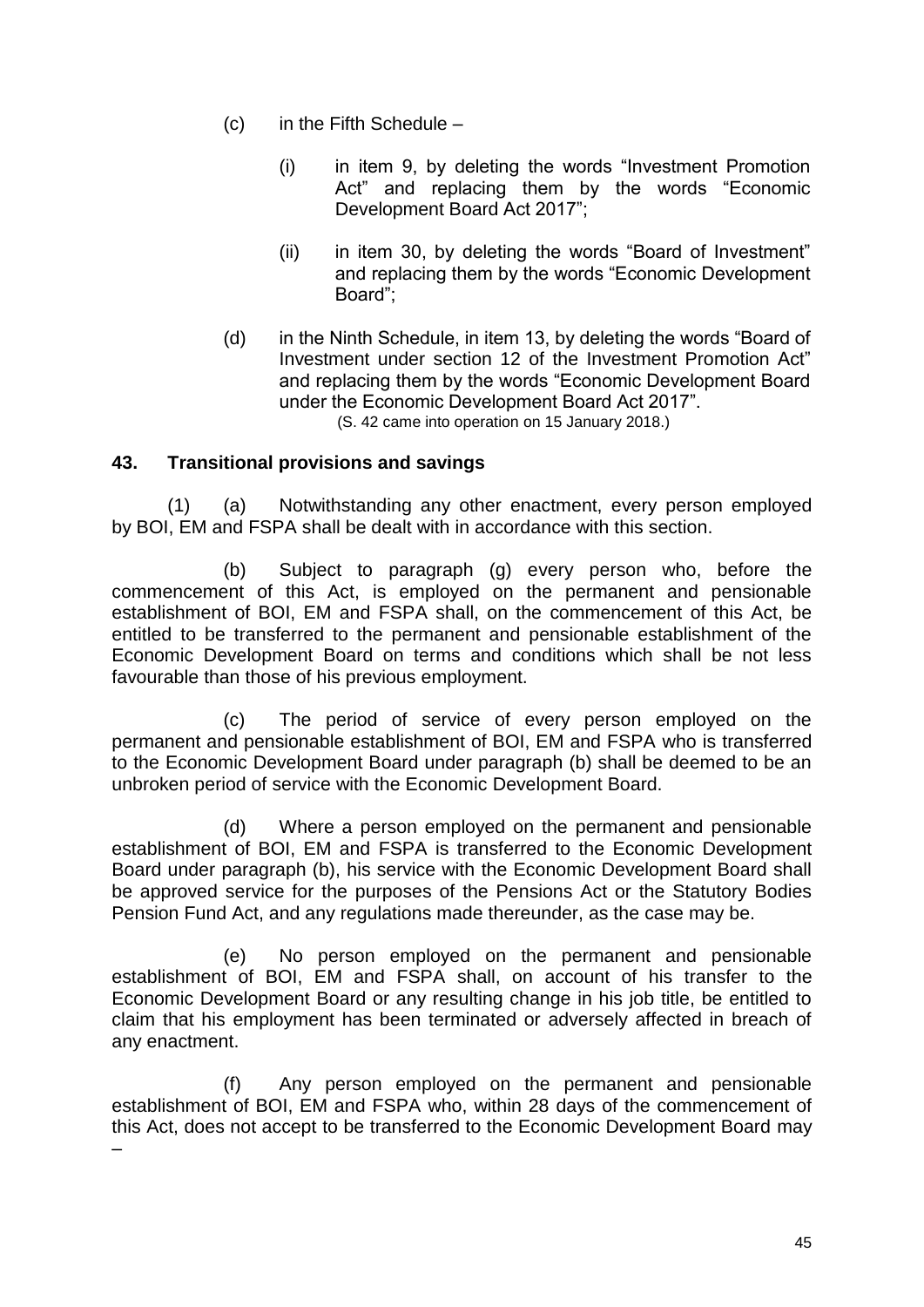- (i) at his request, be redeployed, so far as is practicable, to another statutory body, where vacancies in a position similar to that held by him are available; or
- (ii) opt for retirement on the ground of abolition of office and be paid his pension benefits in accordance with the Pensions Act or the Statutory Bodies Pension Funds Act, and regulations made thereunder, as the case may be.

(g) (i) Subject to this subsection, any person employed on the permanent and pensionable establishment of BOI, EM and FSPA, against whom any disciplinary inquiry, investigation or proceeding is pending or in process on the commencement of this Act –

- (A) who is not interdicted, shall be transferred to the permanent and pensionable establishment of the Economic Development Board on terms and conditions which shall be not less favourable than those of his previous employment;
- $(B)$  who is interdicted, may opt to  $-$ 
	- (I) be transferred to the permanent and pensionable establishment of the Economic Development Board on terms and conditions which shall be not less favourable than those of his previous employment;
	- (II) retire on the ground of abolition of office and be paid pension benefits in accordance with the Pensions Act or Statutory Bodies Pension Funds Act, and regulations made thereunder, as the case may be,

where no disciplinary charge is subsequently found proved against him.

(ii) For the purpose of subparagraph  $(i)(B)(II)$ , the date of retirement on ground of abolition of office shall be deemed to be the date of the commencement of this Act.

(h) Any disciplinary inquiry, investigation or proceeding, pending or in process on the commencement of this Act, against any person employed on the permanent and pensionable establishment of BOI, EM and FSPA, shall be taken up, continued or completed by the Economic Development Board and any resulting order or decision shall have the same force and effect as if made by BOI, EM and FSPA, as the case may be.

(i) Notwithstanding any other enactment, every person employed on a fixed term performance contract by BOI, EM and FSPA before the commencement of this Act shall, on the commencement of this Act, continue to be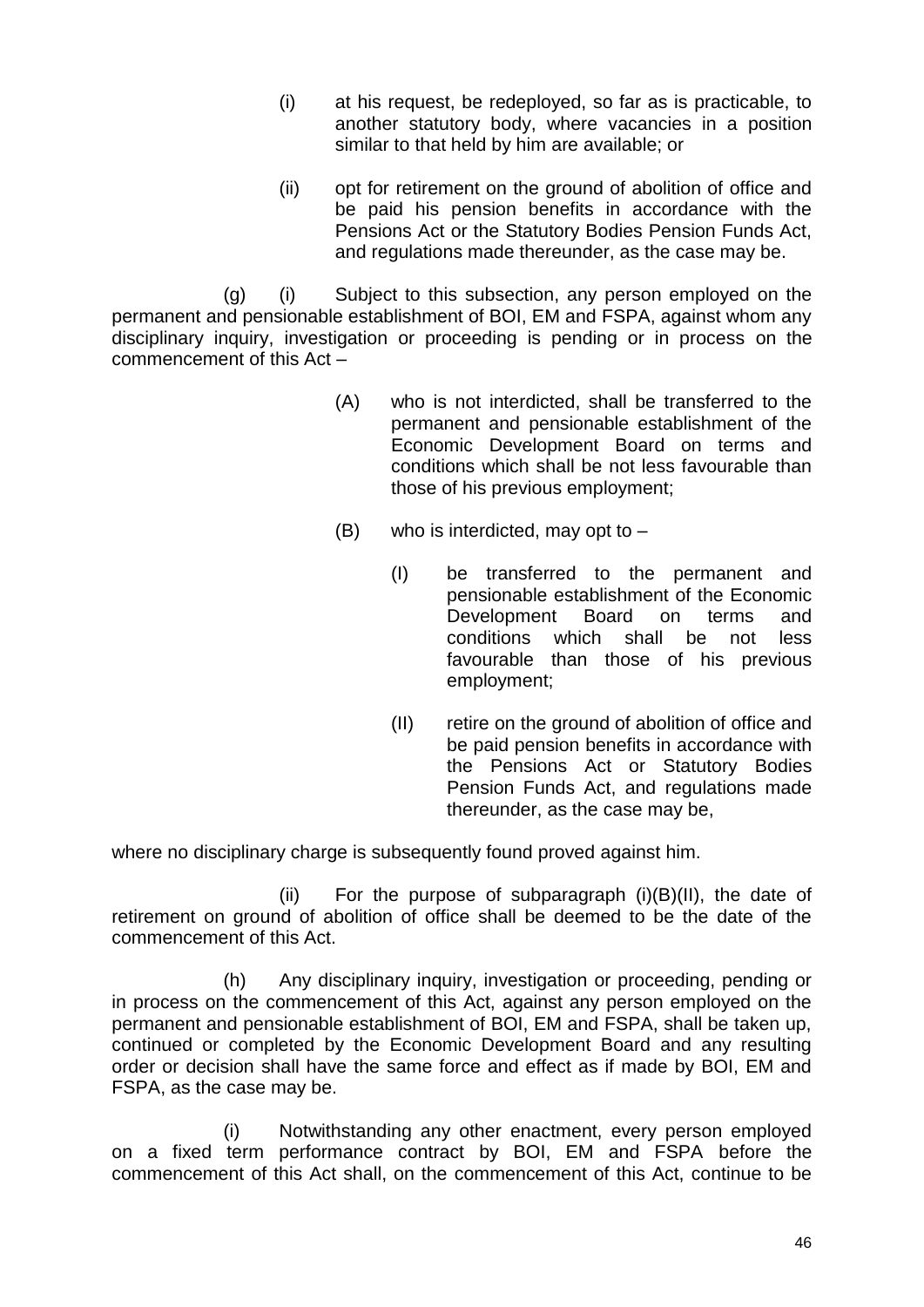employed on the terms and conditions of his previous contract and be deemed to have been employed by the Economic Development Board.

(2) The assets and funds of BOI, EM and FSPA shall, on the commencement of this Act, vest in the Economic Development Board.

(3) All rights, obligations and liabilities subsisting in favour of or against BOI, EM and FSPA shall, on the commencement of this Act, continue to exist under the same terms and conditions in favour of or against the Economic Development Board.

(4) Any licence, certificate, permit, authorisation or clearance issued or granted, or any registration or application granted by BOI, EM and FSPA, if applicable, which is valid and in force on the commencement of this Act, shall be deemed to have been issued or granted by the Economic Development Board and shall remain valid for the period specified in the licence, certificate, permit, authorisation, clearance, registration book or any other document, as the case may be.

(5) Any application made to BOI, EM and FSPA, pending on the commencement of this Act, shall be deemed to have been made to the Economic Development Board and shall be dealt with in accordance with this Act and any other relevant enactment.

(6) Any act or thing done, or any contract or agreement entered into, by BOI, EM and FSPA shall, on the commencement of this Act, be deemed to have been done or entered into by the Economic Development Board.

(7) All proceedings, judicial or otherwise, initiated before and pending on the commencement of this Act, by or against BOI, EM and FSPA, shall be deemed to have been initiated, and may be continued, by or against the Economic Development Board.

(8) Any document, matter or thing which, if this Act had not been passed, would have been admissible in evidence in respect of any matter for, or against, BOI, EM and FSPA shall, on the commencement of this Act, be admissible in evidence in respect of the same matter for, or against, the Economic Development Board.

(9) Notwithstanding any other enactment, the Minister may make regulations to provide that the last financial year of BOI and shall be deemed to include the period between the date following the date of the closing of the last annual accounts of BOI and FSPA and the commencement of this section.

(10) A reference in any enactment, arrangement, agreement or certificate or any other document to –

> (a) the Investment Promotion Act or Part XIA of the Financial Services Act shall be construed as a reference to the Economic Development Board Act 2017;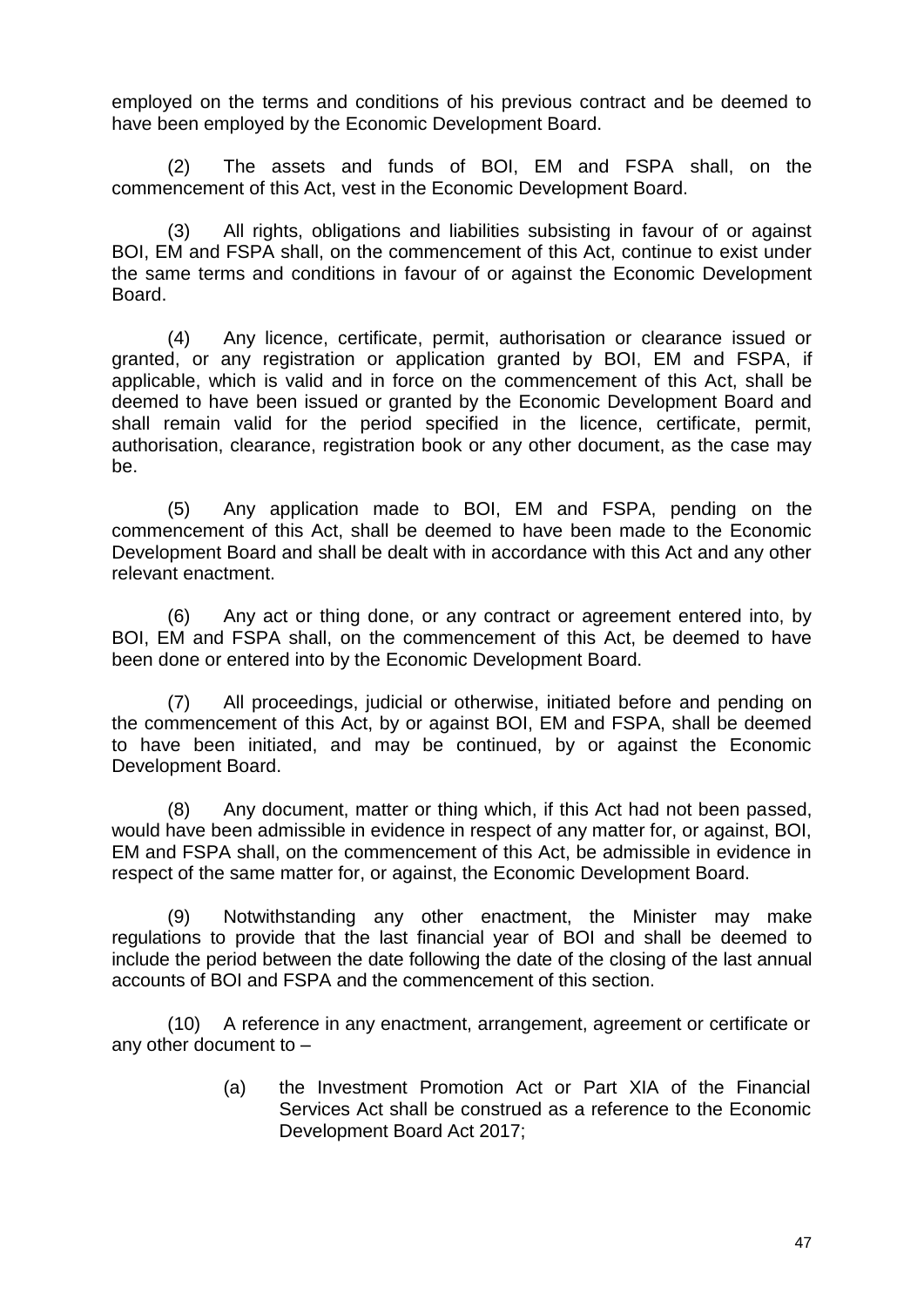- (b) the Board of Investment, Enterprise Mauritius or the Financial Services Promotion Agency shall be construed as a reference to the Economic Development Board;
- (c) the Managing Director of the Board of Investment or the Director of the Financial Services Promotion Agency shall be construed as a reference to the Chief Executive Officer of the Economic Development Board;
- (d) the Chairperson of the Board under the Investment Promotion Act or the Chairperson of the Board under Part XIA of the Financial Services Promotion Agency shall be construed as a reference to the Chairperson of the Board of the Economic Development Board Act 2017.

(11) Any regulations made under the repealed Investment Promotion Act or made in relation to the repealed Part XIA of the Financial Services Promotion Agency Act shall be deemed to have been made under this Act.

(12) Any Scheme approved under the repealed Investment Promotion Act shall be deemed to have been approved under this Act.

(13) Where this Act does not make provision for any transition, the Minister may make such regulations as may be necessary for such transition. (S. 43 came into operation on 15 January 2018.)

(14) Any investor specified in item 1 of Part VI of the First Schedule who, prior to 1 October 2006, satisfied the corresponding criteria specified in the corresponding third column and was registered with the Board of Investment shall, for the purpose of retaining his permanent residence permit, be deemed to continuously satisfy those criteria.

[Added 15/21 (cio 5/8/21).]

[S.43 amended by s. 22 of Act 15 of 2021 w.e.f. 5 August 2021.]

#### **44. Commencement**

(1) Subject to subsection (2), this Act shall come into operation on a date to be fixed by Proclamation.

(2) Different dates may be fixed for the coming into operation of different sections of this Act.

\_\_\_\_\_\_\_\_\_\_\_\_\_\_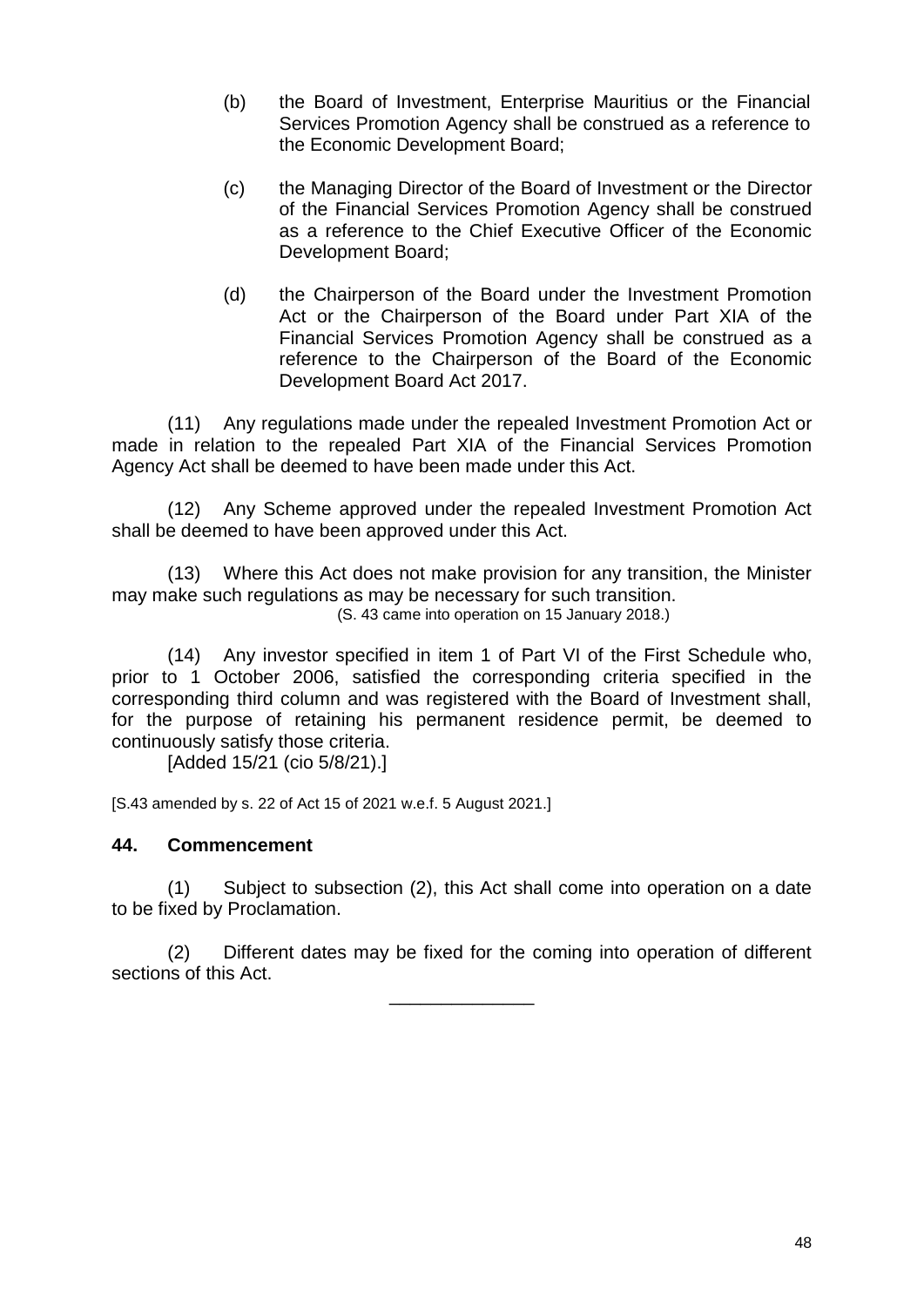# **FIRST SCHEDULE**

[Section 13]

# **PART I – CRITERIA FOR OCCUPATION PERMIT**

| 1. | Investor                              | (1) Initial investment of USD 50,000 or<br>its equivalent in freely convertible foreign<br>currency                                                                                                                                                                             |
|----|---------------------------------------|---------------------------------------------------------------------------------------------------------------------------------------------------------------------------------------------------------------------------------------------------------------------------------|
|    |                                       | or                                                                                                                                                                                                                                                                              |
|    |                                       | Net asset value of at least USD<br>(2)<br>50,000 or its equivalent in freely<br>convertible foreign currency, for existing<br>businesses and businesses inherited and<br>a cumulative turnover of at least 12<br>million rupees during the 3 years<br>preceding the application |
|    |                                       | or                                                                                                                                                                                                                                                                              |
|    |                                       | Initial investment of USD 50,000 or<br>(3)<br>its equivalent in freely convertible foreign<br>currency, of which -                                                                                                                                                              |
|    |                                       | a minimum transfer of at least<br>(a)<br>USD 25,000 shall be made                                                                                                                                                                                                               |
|    |                                       | and                                                                                                                                                                                                                                                                             |
|    |                                       | (b)<br>the equivalent of the remaining<br>value<br>shall<br>be<br>in<br>high                                                                                                                                                                                                    |
|    |                                       | technology machines<br>and<br>equipment, subject to<br>such<br>criteria as the Chief Executive<br>Officer may determine                                                                                                                                                         |
|    |                                       | (4) For renewal, a minimum gross<br>income of 4 million rupees per year as<br>from third year of registration                                                                                                                                                                   |
| 2. | Investor for innovative start-<br>ups | (1) Submission of an innovative project<br>to the Economic Development Board                                                                                                                                                                                                    |
|    |                                       | or                                                                                                                                                                                                                                                                              |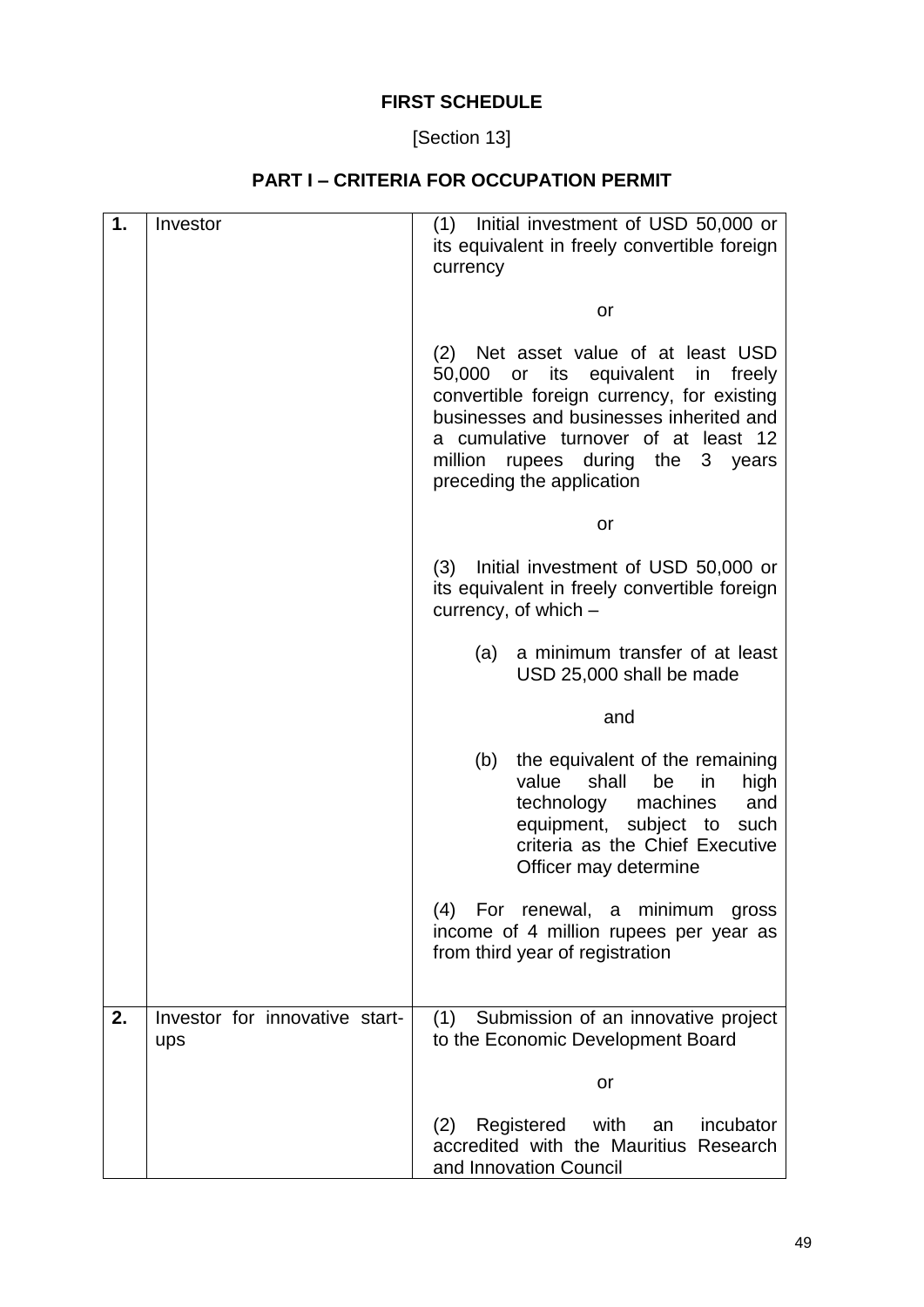|                                                                                                                                                                                                 | For renewal, such conditions as the<br>(3)<br>Chief Executive Officer may determine                                                                                                                                               |
|-------------------------------------------------------------------------------------------------------------------------------------------------------------------------------------------------|-----------------------------------------------------------------------------------------------------------------------------------------------------------------------------------------------------------------------------------|
| Professional-<br>following<br>the<br>(a)<br>in                                                                                                                                                  | Monthly basic salary of at least 30,000                                                                                                                                                                                           |
| $Sectors -$<br>Information<br>and<br>Communication<br>Technologies (ICT)<br><b>Business</b><br><b>Process</b><br><b>Outsourcing (BPO)</b><br>Pharmaceutical<br>manufacturing<br>Food processing | rupees                                                                                                                                                                                                                            |
| Fund accounting<br>(b)<br>and<br>compliance services                                                                                                                                            | (1)<br>Monthly basic salary of at least<br>30,000 rupees<br><b>AND</b>                                                                                                                                                            |
|                                                                                                                                                                                                 | (2)<br>At least 3 years relevant<br>work<br>experience                                                                                                                                                                            |
|                                                                                                                                                                                                 | (3)<br>Employer is a licensee of<br>the<br><b>Financial Service Commission</b>                                                                                                                                                    |
| (c)<br>any other sector                                                                                                                                                                         | Monthly basic salary of at least 60,000<br>rupees                                                                                                                                                                                 |
| (d)<br>public sector under the<br>Service to<br><b>Mauritius</b><br>Programme                                                                                                                   | Employment Period not exceeding 3<br>years                                                                                                                                                                                        |
| Young professional                                                                                                                                                                              | Completion of at least an undergraduate<br>degree in a local tertiary education<br>institution<br>recognised by the Higher<br>Education Commission in any field listed<br>Part II of the Schedule to the<br>in<br>Immigration Act |
| Self-employed person                                                                                                                                                                            | <b>USD</b><br>$(1)$ $(a)$ Initial<br>investment<br>0f                                                                                                                                                                             |
|                                                                                                                                                                                                 | <b>AND</b>                                                                                                                                                                                                                        |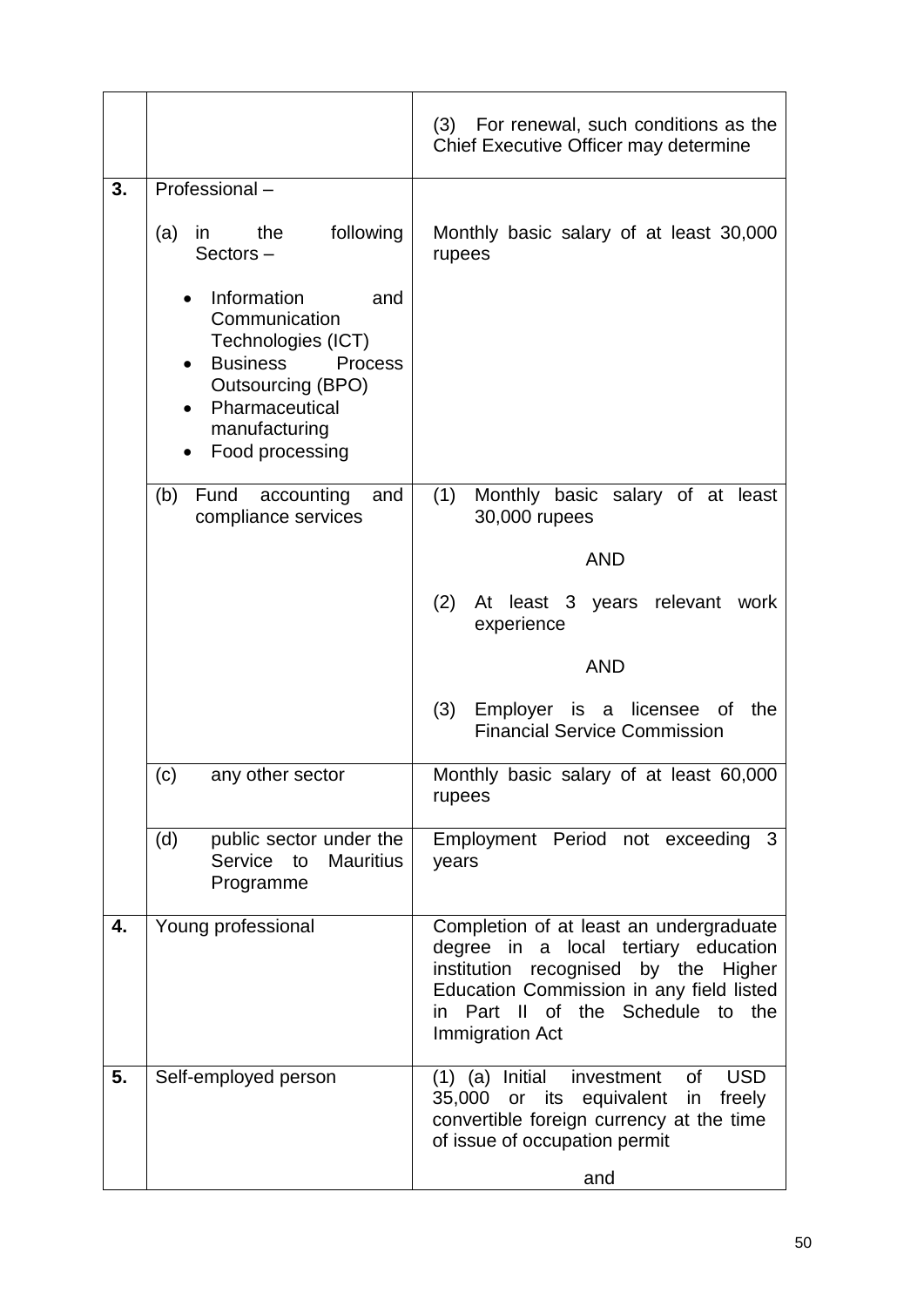| Engaged in services sector<br>(b)<br>only                                                                        |
|------------------------------------------------------------------------------------------------------------------|
| (2) For renewal, minimum business<br>income of 800,000 rupees per year as<br>from the third year of registration |

# **PART II – CRITERIA FOR FAMILY OCCUPATION PERMIT**

| Family | Contribution of USD 250,000 or its<br>equivalent in freely convertible foreign<br>currency to the COVID-19 Projects<br><b>Development Fund</b> |
|--------|------------------------------------------------------------------------------------------------------------------------------------------------|
|--------|------------------------------------------------------------------------------------------------------------------------------------------------|

# **PART III – CRITERIA FOR RESIDENCE PERMIT**

| Retired non-citizen | (1) An initial transfer of at least USD<br>1,500 or its equivalent in freely convertible<br>foreign currency at the time of issue of<br>residence permit                                              |
|---------------------|-------------------------------------------------------------------------------------------------------------------------------------------------------------------------------------------------------|
|                     | and                                                                                                                                                                                                   |
|                     | (2) (a) Thereafter, a monthly transfer of<br>at least USD 1,500 or its equivalent in<br>freely convertible foreign currency                                                                           |
|                     | or                                                                                                                                                                                                    |
|                     | (b) Thereafter, transfer of such<br>amounts, by instalments or otherwise, the<br>aggregate of which shall be at least USD<br>18,000 per year during the 10 years' validity<br>of the residence permit |

# **PART IV – CRITERIA FOR PERMANENT RESIDENCE PERMIT**

|    | Investor | Minimum investment of USD 375,000 in a<br>field of activity listed in Part 1 of the<br>Schedule to the Immigration Act. |
|----|----------|-------------------------------------------------------------------------------------------------------------------------|
| 2. | Investor | Holder of an occupation permit as<br>(a)<br>investor for at least 3 years<br>and                                        |
|    |          | A minimum annual gross income of<br>(b)<br>at 15 million rupees for 3 years                                             |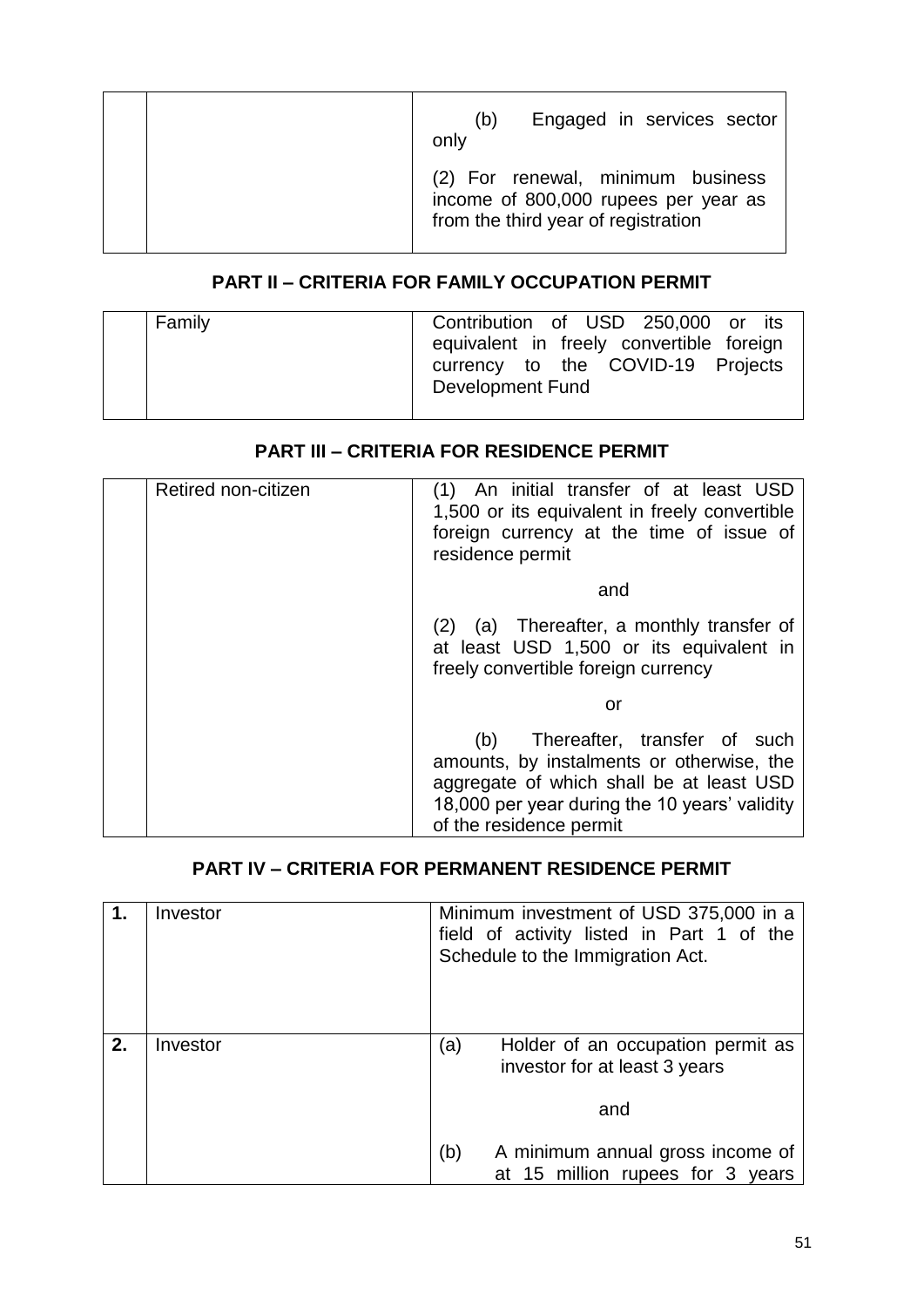|    |                      | application<br>preceding<br>its<br>or                                                                                          |
|----|----------------------|--------------------------------------------------------------------------------------------------------------------------------|
|    |                      | aggregate                                                                                                                      |
| 3. | Professional         | Holder, for at least 3 years, of -<br>(1)                                                                                      |
|    |                      | (a)<br>occupation<br>permit<br>an<br>as<br>professional; or                                                                    |
|    |                      | (b)<br>a valid work permit issued<br>under the Non- Citizens<br>(Employment Restriction) Act                                   |
|    |                      | and                                                                                                                            |
|    |                      | Monthly basic salary of at least<br>(2)<br>150,000 rupees for 3 consecutive years<br>immediately preceding the application     |
| 4. | Self-employed person | Holder, for at least 3 years, of an<br>(1)<br>occupation permit as self- employed                                              |
|    |                      | and                                                                                                                            |
|    |                      | Annual business income of at least<br>(2)<br>3 million rupees for 3 consecutive years<br>immediately preceding the application |
|    |                      |                                                                                                                                |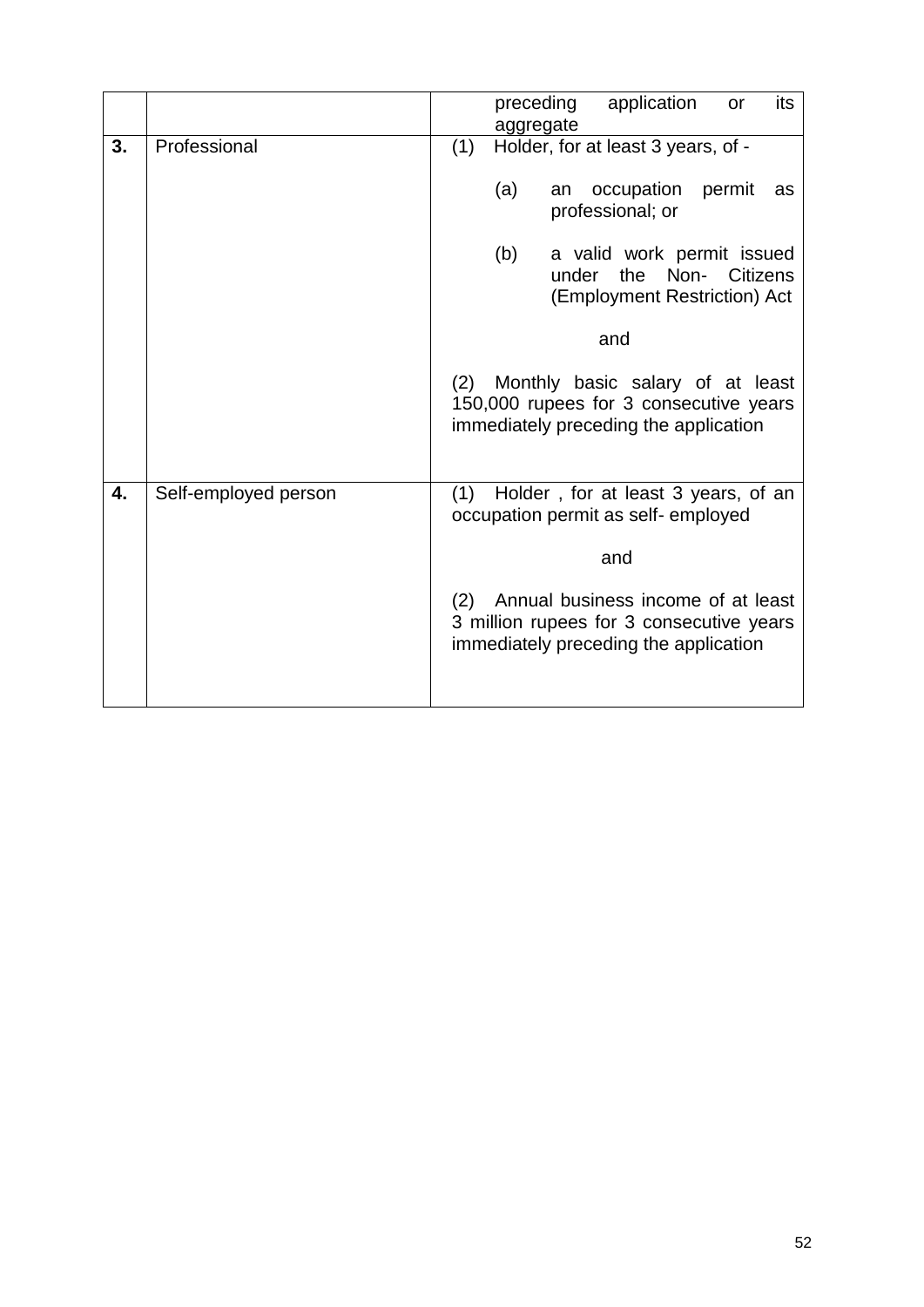| 5. | Retired non-citizen | Holder of a residence permit as<br>retired non-citizen for at least 3 years                                                                                                                                       |
|----|---------------------|-------------------------------------------------------------------------------------------------------------------------------------------------------------------------------------------------------------------|
|    |                     | and                                                                                                                                                                                                               |
|    |                     | (2) Transfer of such amounts, by<br>instalments or otherwise, the aggregate<br>of which shall be at least USD 54,000 or<br>its equivalent in freely convertible foreign<br>currency, during the period of 3 years |

#### **PART V – CRITERIA FOR ELIGIBILITY FOR PERMANENT RESIDENCE PERMIT BEFORE 1 SEPTEMBER 2020**

| 1. | Investor                                                                                                                                          | Cumulative turnover of at least MUR 12<br>million during the 3 years preceding the<br>application                                                                    |
|----|---------------------------------------------------------------------------------------------------------------------------------------------------|----------------------------------------------------------------------------------------------------------------------------------------------------------------------|
| 2. | Self-employed                                                                                                                                     | Cumulative business income of at least<br>MUR 2.4 million during the 3 years<br>preceding the application                                                            |
| 3. | Professional<br>in<br>the<br>information<br>and<br>communication technologies<br>(ICT) sector and business<br>process outsourcing (BPO)<br>sector | Monthly basic salary of at least MUR<br>30,000 during the 3 years preceding the<br>application                                                                       |
| 4. | Professional<br>other<br>in<br>any<br>sector                                                                                                      | Monthly basic salary of at least MUR<br>60,000 during the 3 years preceding the<br>application                                                                       |
| 5. | Retired non-citizen                                                                                                                               | (1) Monthly transfer of at least USD 1,500<br>or its equivalent in freely convertible foreign<br>currency, during the period of 3 years                              |
|    |                                                                                                                                                   | or                                                                                                                                                                   |
|    |                                                                                                                                                   | (2)<br>Cumulative<br>transfer<br><b>of</b><br>least<br>at<br>USD 54,000 or its equivalent in freely<br>convertible foreign currency, during the<br>period of 3 years |

# **PART VI – REGISTRATION PRIOR TO 1 OCTOBER 2006**

|  |  | 1.   Investor (company only)   Individuals actively involved in the management of |
|--|--|-----------------------------------------------------------------------------------|
|  |  | registered prior to 1   the company and holder of an occupation permit            |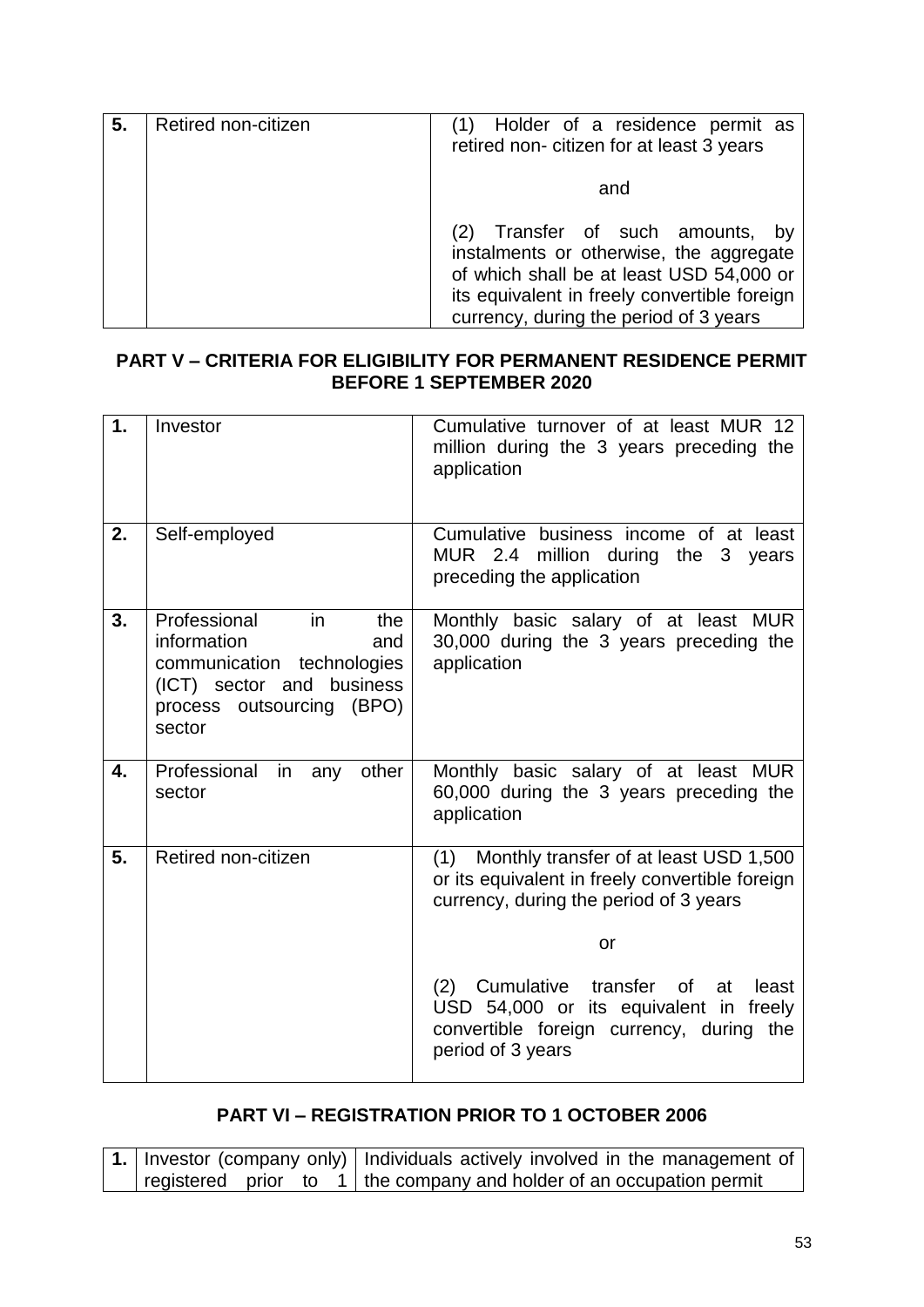| October 2006 |                                             |
|--------------|---------------------------------------------|
|              | Annual turnover exceeding 15 million rupees |
|              |                                             |

[First Sch. repealed and replaced by s .9 of Act 14 of 2019 w.e.f. 25 July 2019; s. 16 of Act 7 of 2020 w.e.f. 2 September 2020; s.22 of Act 15 of 2021 w.e.f. 5 August 2021.] \_\_\_\_\_\_\_\_\_\_\_\_\_\_\_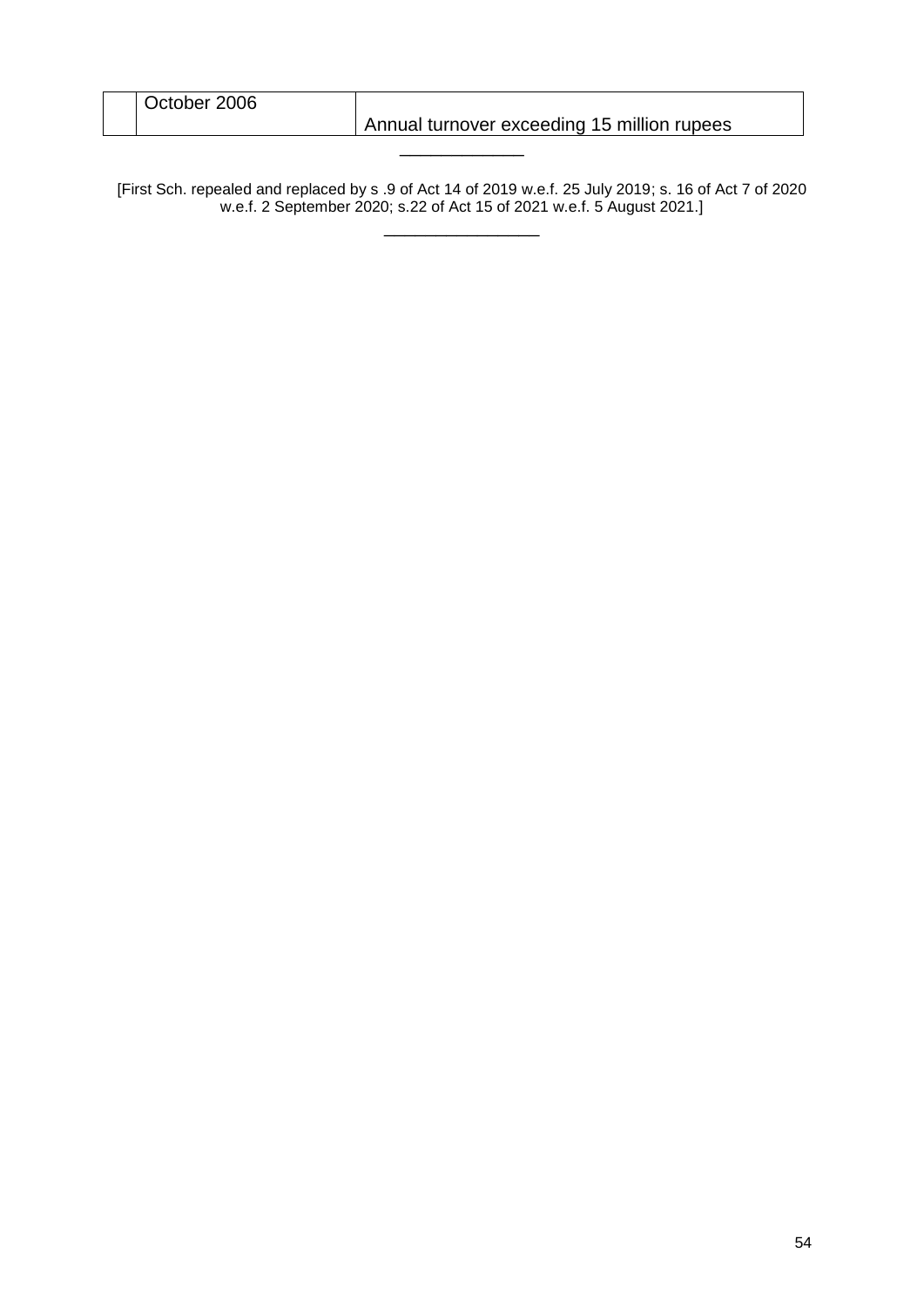## **SECOND SCHEDULE [Sections 2 and 16]**

#### **SCHEMES AND CERTIFICATES**

**Invest Hotel Scheme IHS Certificate** 

Property Development Scheme PDS Certificate

Smart City Scheme SCS Certificate

#### **Schemes Certificates**

e-Commerce Scheme e-Commerce Certificate

Export Development Scheme Export Development Certificate

Film Rebate Scheme Film Rebate Certificate

**Investment Scheme Investment Certificate** 

Mauritian Diaspora Scheme Mauritian Diaspora Certificate

Premium Investor Scheme Premium Investor Certificate

Yacht Promotion Scheme Yacht Promotion Certificate

**\_\_\_\_\_\_\_\_\_\_\_\_\_\_\_**

<sup>[</sup>Second Sch. inserted by s. 16 of Act 7 of 2020 w.e.f. 7 August 2020; repealed and replaced by s. 22 of Act 15 of 2021 w.e.f. 5 August 2021.]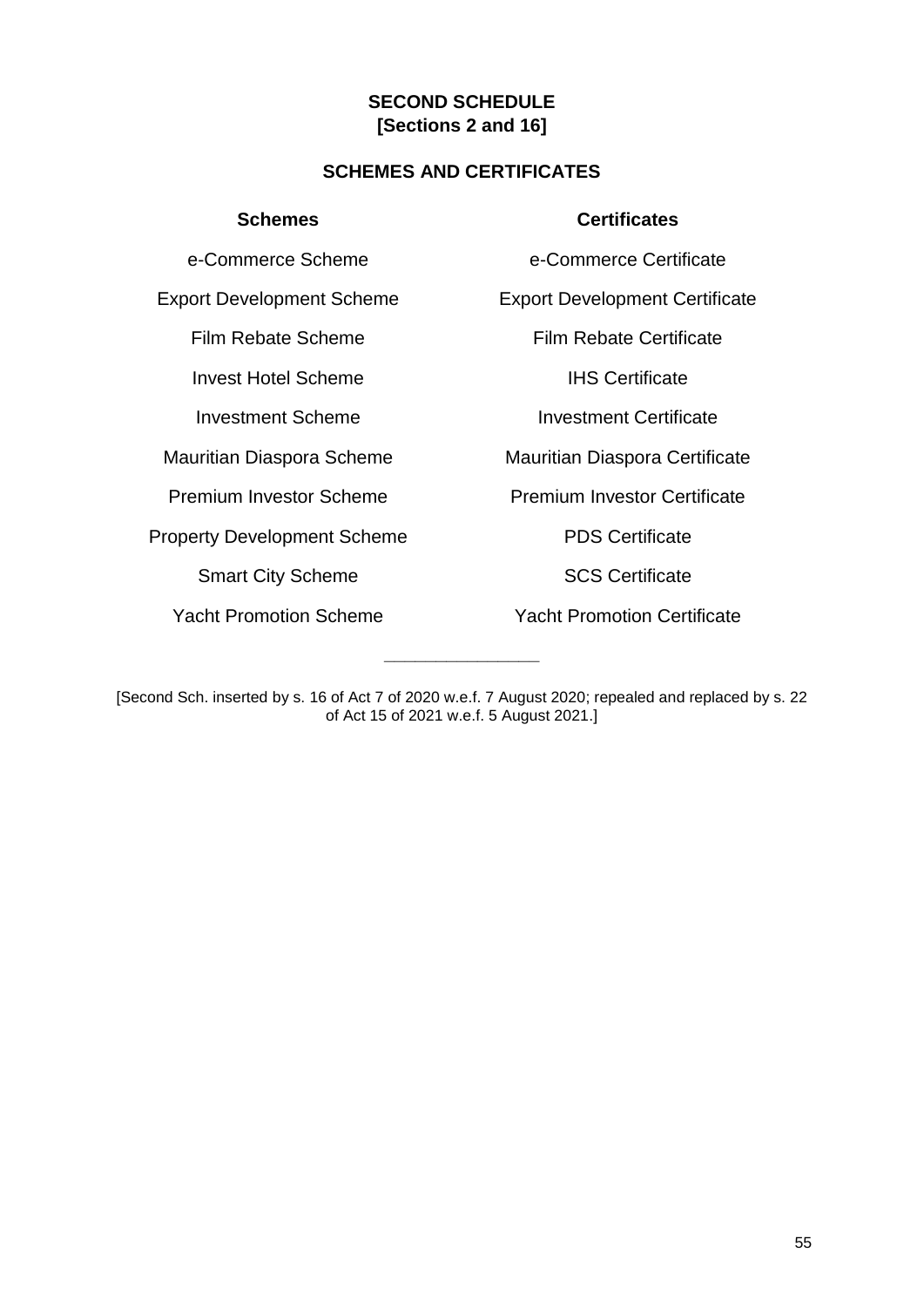# **THIRD SCHEDULE**

[Amended 7/2020 (cio 7/8/2020).]

# [Section 30]

# **DECLARATION OF ASSETS AND LIABILITIES**

|    |     | (name)                                                                                                                                              |  |  |
|----|-----|-----------------------------------------------------------------------------------------------------------------------------------------------------|--|--|
| 1. |     | (matrimonial regime)                                                                                                                                |  |  |
| 2. |     | My assets and those of my spouse and minor children (extent and nature of<br>interests therein) in Mauritius and outside Mauritius are as follows - |  |  |
|    | (a) | immovable property -                                                                                                                                |  |  |
|    |     | (i)                                                                                                                                                 |  |  |
|    |     | (ii)                                                                                                                                                |  |  |
|    | (b) |                                                                                                                                                     |  |  |
|    | (c) | interest in any partnership, société, joint venture or succession                                                                                   |  |  |
|    | (d) | securities, including treasury bills, units, etc.                                                                                                   |  |  |
|    | (e) |                                                                                                                                                     |  |  |
|    | (f) |                                                                                                                                                     |  |  |
|    | (g) |                                                                                                                                                     |  |  |
|    | (h) | other assets exceeding 50,000 rupees in aggregate (specify)                                                                                         |  |  |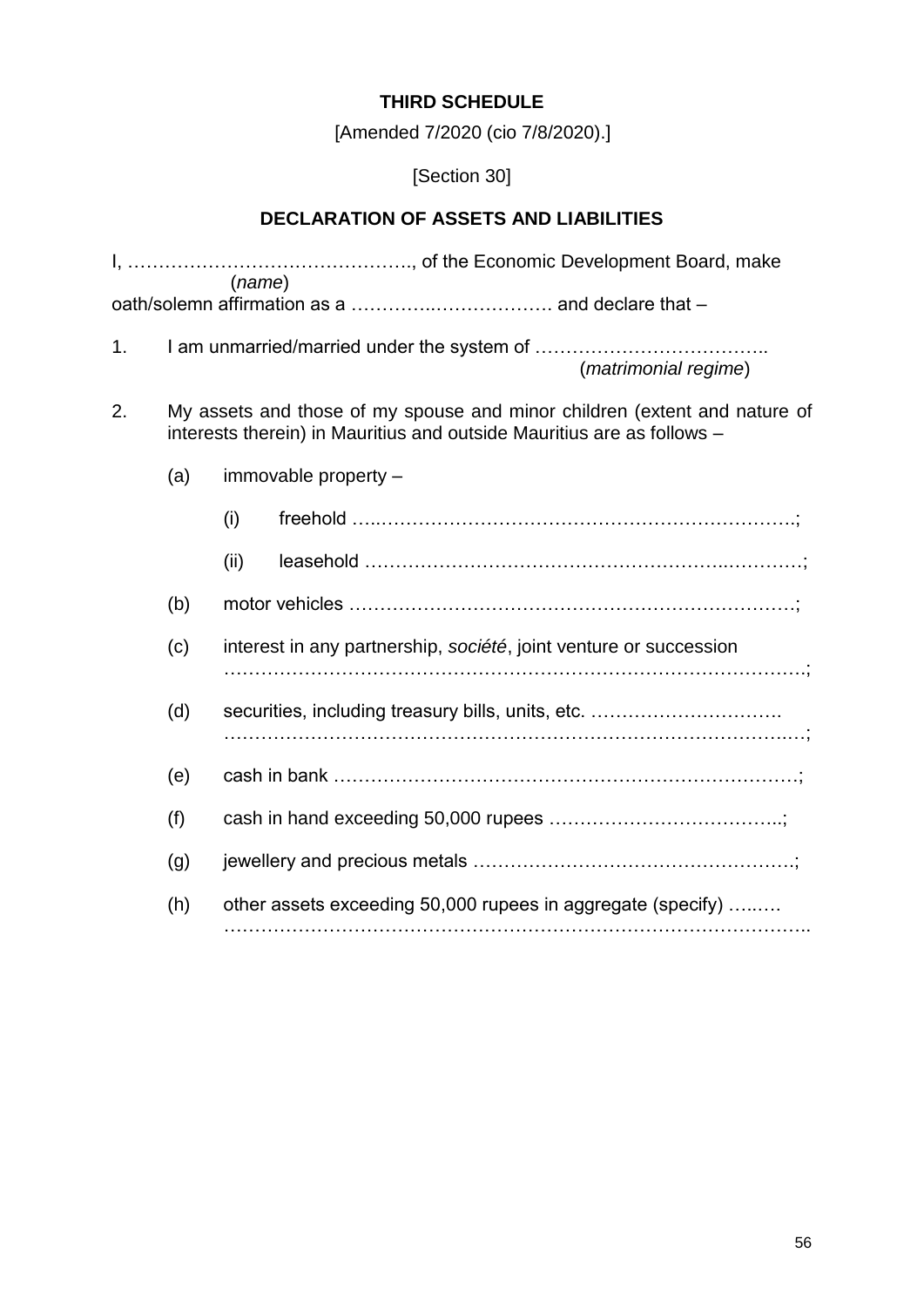3. My liabilities and those of my spouse and minor children are as follows –

………………………………………………………………………………………… … ………………………………………………………………………………………… …

Sworn/solemnly affirmed by the abovenamed at ……………………… on this …… day of ……………………

……………………….. **Signature** 

Before me

……………………………. Master and Registrar Supreme Court

**\_\_\_\_\_\_\_\_\_\_\_\_\_\_\_\_\_** [Third Sch.amended by s. 16 of Act 7 of 2020 w.e.f. 7 August 2020.]